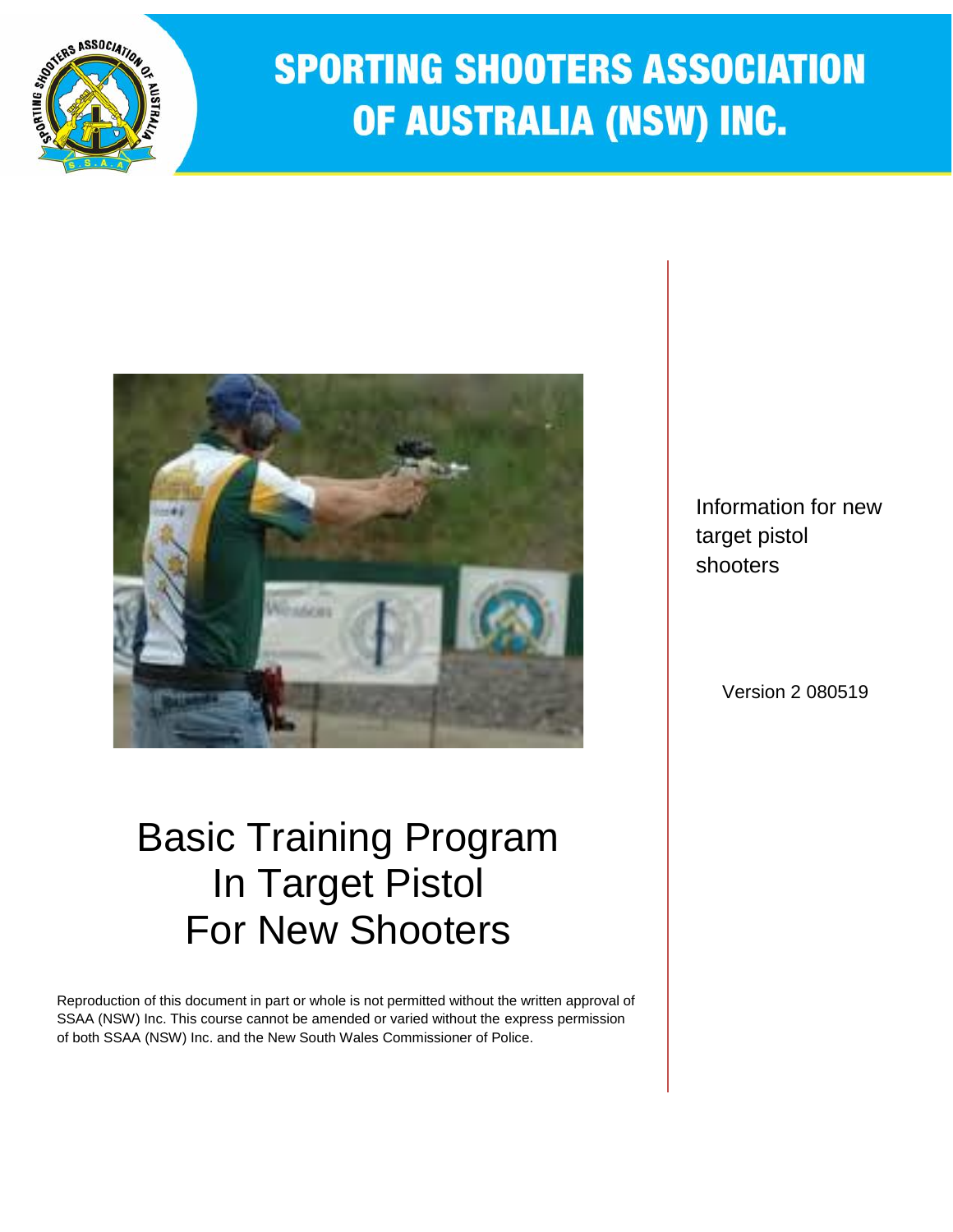| <b>CONTENTS</b>                               | <b>PAGE</b>    |
|-----------------------------------------------|----------------|
| <b>INTRODUCTION</b>                           | 1              |
| <b>SECTION 1: PURPOSE OF THE MANUAL</b>       | 1              |
| <b>SECTION 2: OBJECTIVES</b>                  | $\overline{2}$ |
| <b>SECTION 3: SAFETY RULES</b>                | 3              |
| Using a pistol safely<br>$\bullet$            | 3              |
| What causes firearm accidents?<br>$\bullet$   | 3              |
| The fundamental safety rules<br>$\bullet$     | 3              |
| <b>General Safety Rules</b><br>$\bullet$      | 4              |
| <b>SECTION 4: PISTOL PARTS AND OPERATION</b>  | 6              |
| Types of pistol<br>$\bullet$                  | 6              |
| • Revolver                                    | 6              |
| <b>Self-Loading Pistols</b><br>$\bullet$      | 8              |
| Types of self-loading pistols<br>$\bullet$    | 9              |
| <b>Air Pistol</b><br>$\bullet$                | 10             |
| <b>SECTION 5: USING A PISTOL</b>              | 11             |
| Be aware<br>$\bullet$                         | 12             |
| Hidden dangers<br>$\bullet$                   | 12             |
| <b>Malfunctions</b><br>$\bullet$              | 12             |
| Stuck live round<br>$\bullet$                 | 13             |
| Cleaning<br>$\bullet$                         | 13             |
| <b>SECTION 6: PERSONAL HEALTH AND HYGIENE</b> | 14             |
| Lead risk<br>$\bullet$                        | 14             |
| Hearing protection<br>$\bullet$               | 14             |
| Eye protection<br>$\bullet$                   | 14             |
| <b>Enclosed footwear</b><br>$\bullet$         | 15             |
| <b>SECTION 7: AMMUNITION</b>                  | 16             |
| Case<br>$\bullet$                             | 16             |
| Primer<br>$\bullet$                           | 16             |
| Propellant<br>$\bullet$                       | 17             |
| Projectile<br>$\bullet$                       | 17             |
| <b>Rimfire Cartridge</b><br>$\bullet$         | 17             |
| <b>Centrefire Cartridge</b><br>$\bullet$      | 17             |
| Non-Explosive Powered Firearms<br>$\bullet$   | 18             |
| Calibres<br>$\bullet$                         | 18             |
| Use of incorrect ammunition<br>$\bullet$      | 18             |
| Faulty ammunition<br>$\bullet$                | 18             |
| <b>SECTION 8: RANGE SAFETY</b>                | 18             |
| <b>Range Officers</b><br>$\bullet$            | 18             |
| Clearing pistols on the range<br>$\bullet$    | 20             |
| Range Commands<br>$\bullet$                   | 20             |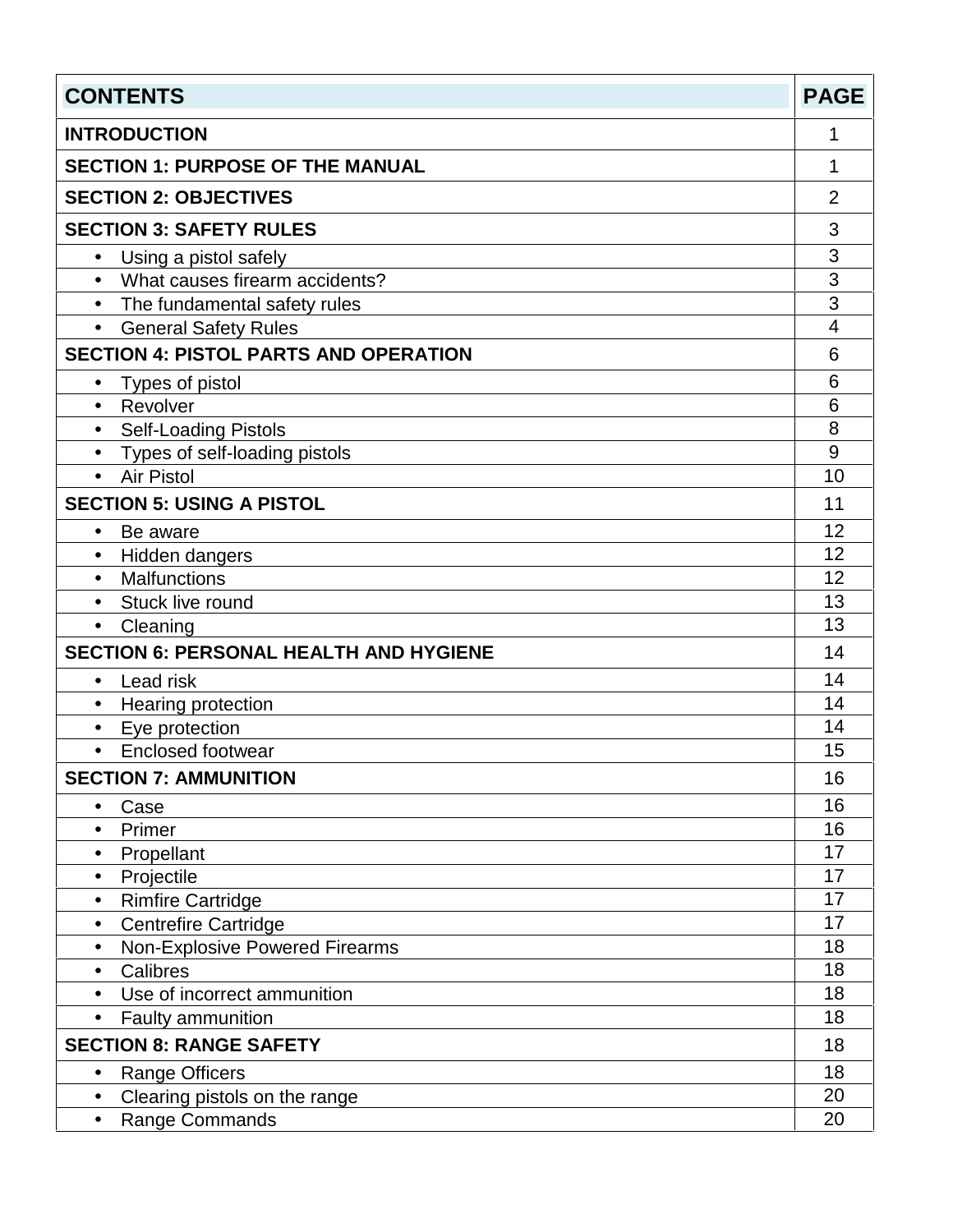| <b>SECTION 9: THE FUNDAMENTALS OF PISTOL SHOOTING</b>                    |    |  |
|--------------------------------------------------------------------------|----|--|
| Determining the best shooting hand<br>$\bullet$                          | 23 |  |
| Determining which is your dominant eye<br>$\bullet$                      | 23 |  |
| The Fundamentals<br>$\bullet$                                            | 23 |  |
| The Sight Picture<br>$\bullet$                                           | 27 |  |
| Dry Firing<br>$\bullet$                                                  | 28 |  |
| <b>Common Shooting Errors</b><br>$\bullet$                               | 29 |  |
| <b>SECTION 10: SHOOTING POSITIONS</b>                                    | 33 |  |
| One-handed standing position<br>$\bullet$                                | 33 |  |
| Two-handed standing position<br>$\bullet$                                | 34 |  |
| <b>Weaver Stance</b><br>$\bullet$                                        | 35 |  |
| <b>Isosceles Stance</b><br>$\bullet$                                     | 36 |  |
| Sitting - Benchrest position<br>$\bullet$                                | 36 |  |
| Holding a Revolver<br>$\bullet$                                          | 37 |  |
| Holding a Semi-Auto Pistol<br>$\bullet$                                  | 37 |  |
| <b>SECTION 11: EXERCISES</b>                                             | 38 |  |
| Single shot exercise<br>$\bullet$                                        | 38 |  |
| Five shot precision exercise                                             | 38 |  |
| Rapid fire exercise<br>$\bullet$                                         | 39 |  |
| <b>Sight Adjustment</b><br>$\bullet$                                     | 39 |  |
| Practice<br>$\bullet$                                                    | 39 |  |
| <b>SECTION 12: PISTOL CHOICES</b>                                        | 40 |  |
| <b>SECTION 13: NSW FIREARMS LEGISLATION</b>                              | 40 |  |
| <b>Firearms Licences</b><br>$\bullet$                                    | 40 |  |
| Applying for a firearms licence<br>$\bullet$                             | 41 |  |
| Probationary Pistol Licence (PPL)<br>$\bullet$                           | 41 |  |
| Restrictions on Probationary Pistol Licence (PPL)<br>$\bullet$           | 42 |  |
| <b>Minors Permits</b><br>$\bullet$                                       | 42 |  |
| Participation requirements for Pistol Sport/Target Shooters<br>$\bullet$ | 43 |  |
| Acquiring and Disposing of Firearms<br>$\bullet$                         | 43 |  |
| Acquiring and Disposing of Ammunition<br>$\bullet$                       | 44 |  |
| Storage of pistols<br>$\bullet$                                          | 44 |  |
| Storage of ammunition<br>$\bullet$                                       | 45 |  |
| <b>Transportation of Pistols</b><br>$\bullet$                            | 46 |  |
| Handling firearms during this course whilst unlicenced<br>$\bullet$      | 46 |  |
| Penalties for Breach of the Act and Regulation<br>$\bullet$              | 46 |  |
| SECTION 14: WHAT TO DO ONCE YOU HAVE COMPLETED THIS COURSE               | 46 |  |
| <b>SECTION 15: ASSESSMENT GUIDELINES</b>                                 | 47 |  |
| <b>SECTION 16: PRACTICAL ASSESSMENT GUIDE</b>                            | 48 |  |
| <b>SECTION 17: IMPORTANT CONTACT INFORMATION</b>                         |    |  |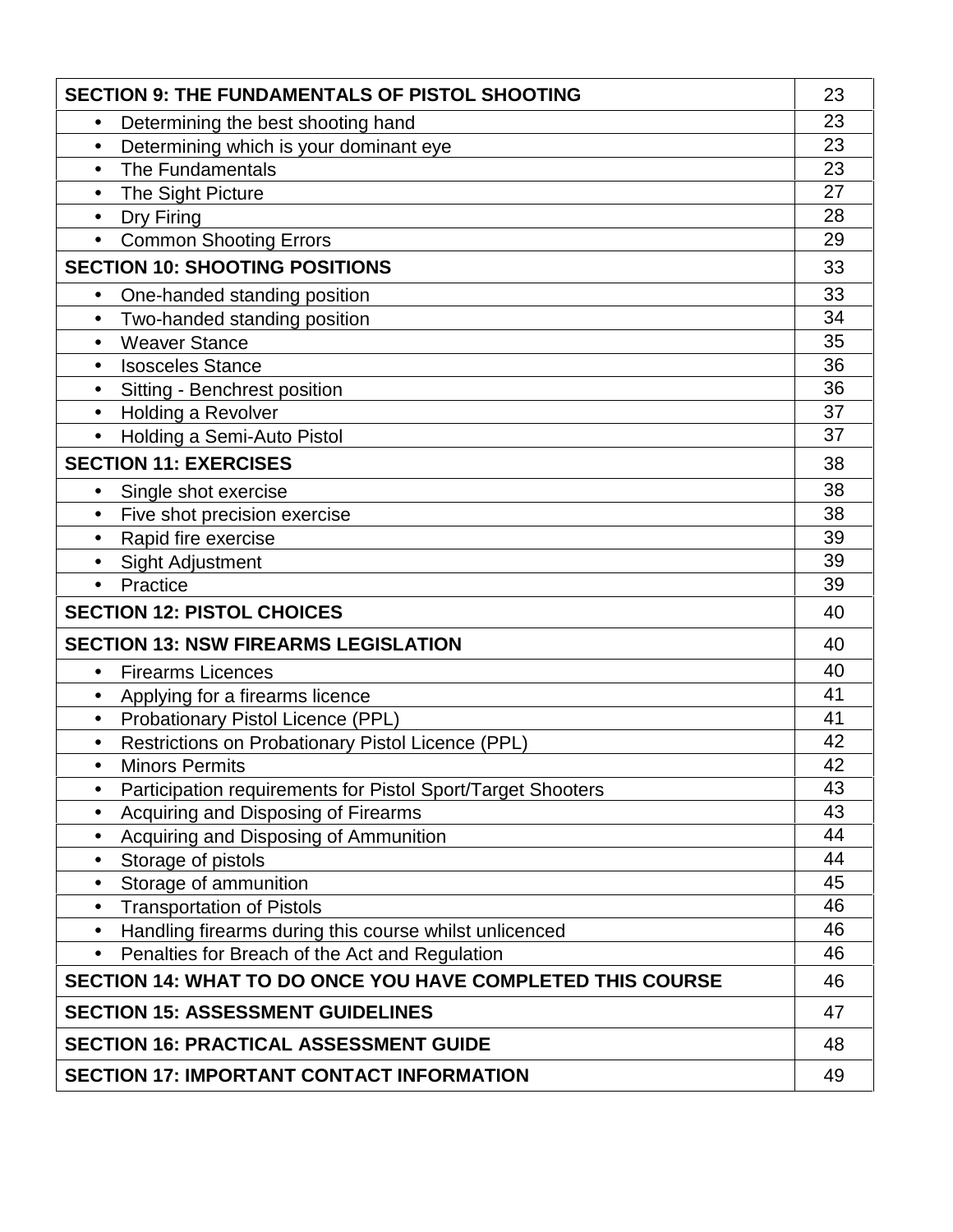### **INTRODUCTION**

Welcome to your SSAA Target Pistol Club. This Basic Training Program has been adopted by your Branch Pistol Club Executive, Committee and Range Officers to assist you, as a new member of the club, in receiving an adequate level of initial training covering the safe handling and use of Target Handguns. Along with safety and shooting fundamentals, the training will include some of the legal responsibilities of Target Pistol ownership, basic description of parts and operation as well as range procedures.

Proper initial training will enhance your enjoyment of the sport, by giving you the knowledge and confidence required to build a set of fundamental skills and with practice, the confidence to participate in the activities of the club. The delivery of this program demonstrates our commitment to ensuring that you are able to participate with confidence and safety in all club activities. This program addresses the basic knowledge needed for you to be a safety conscious member of our club.

Prior to undertaking this course candidates must complete a P650 Declaration Form and produce acceptable photo identification as issued by a government department or authority such as a driver's licence, passport etc.

Candidates responding *YES* to any of the questions in section B of the P650 Declaration **MUST** provide written approval from the Firearms Registry prior to commencing the course.

### **SECTION 1: PURPOSE OF THIS MANUAL**

From the start it must be made clear that this manual is not designed as a coaching manual to assist in gaining better competitive scores or higher levels of accuracy, although some topics may assist in these aims. It is a plain English guide that has been developed as a resource to assist you during your initial safety training as a new Target Pistol Club member.

It is in a simple format and only covers the basics in introductory form. Its purpose is to set some guidelines that can easily be referred to by you. As a resource its use and adoption will assist in ensuring that new SSAA Target Pistol shooters receive a uniform standard of initial instruction.

The information in this handbook is in generic form only and its method of delivery during training is entirely at the discretion of the Branch Pistol Club conducting the training. This is to ensure the necessary flexibility due to time, location, resources and the need to meet your individual needs and learning speed. Although allowing flexible delivery, all subject matter within this handbook will be covered and assessed as part of your initial training. Where available, additional material and or subject matter may be used to build on the information contained within this handbook.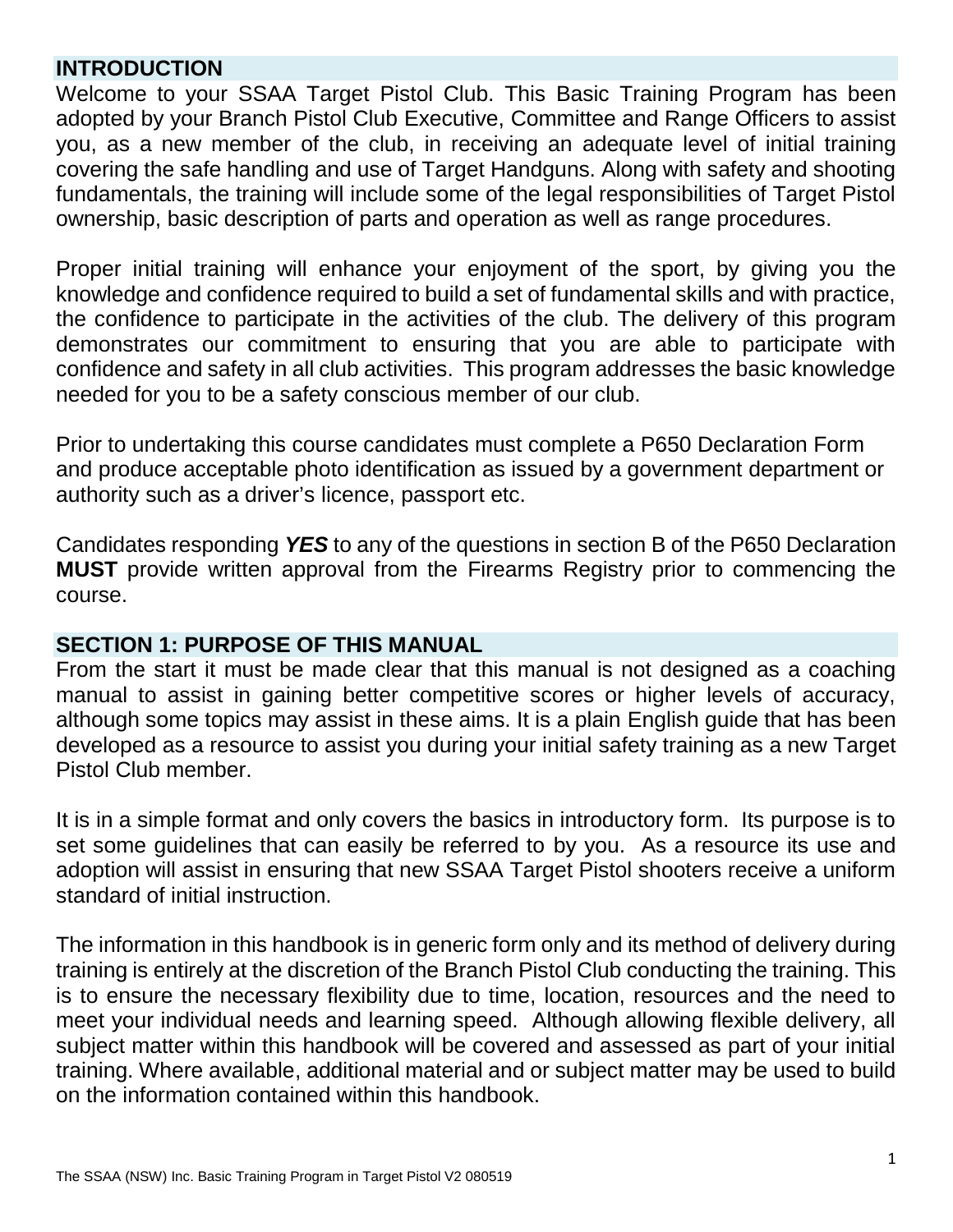The SSAA (NSW) Inc. Basic Training Program in Target Pistol has been specifically designed for new target pistol shooters and comprises both theory and practical components. The theory information required for the course is contained in this booklet, and candidates are advised to read the booklet thoroughly before attending any training sessions.

# **The course will include:**

- A review of the theory component, with opportunity for the candidate to seek clarification of anything they are not sure of.
- Assessment of the candidate's theoretical knowledge, through administration of an open book multiple choice exam.
- A practical demonstration of safe handling techniques including demonstration of correct sighting techniques and trigger control, followed by hands on practice (using live ammunition wherever practical) and an assessment of the candidate's ability to safely handle a handgun.

# **SECTION 2: OBJECTIVES**

There are three objectives in this training program and Trainee Handbook.

- **1.** First and foremost is the delivery of a training program that will allow you to gain the knowledge and skill, at a basic level, that will ensure your safe and responsible participation in the sport.
- **2.** The second is to provide participants with knowledge of the legislative requirements with which they must comply as a firearms licence holder in NSW.
- **3.** The third objective is that by supplying a resource in an easy to use format for use by trainers and trainees at Branch level, we will gain a uniform standard of training delivery as well as enhancing the confidence and skills of members within all our Branches.

# **By the end of this course you will:**

- Be able to safely and confidently handle a variety of handguns.
- Know the fundamentals of Target Pistol shooting.
- Be familiar with your SSAA Branch or Affiliate Pistol Club's Range Rules.
- Be familiar with the procedures of a competition shoot and the use of range commands.
- Be familiar with your responsibilities as a Pistol Club member.
- Be familiar with your responsibilities as a firearms licence holder in NSW.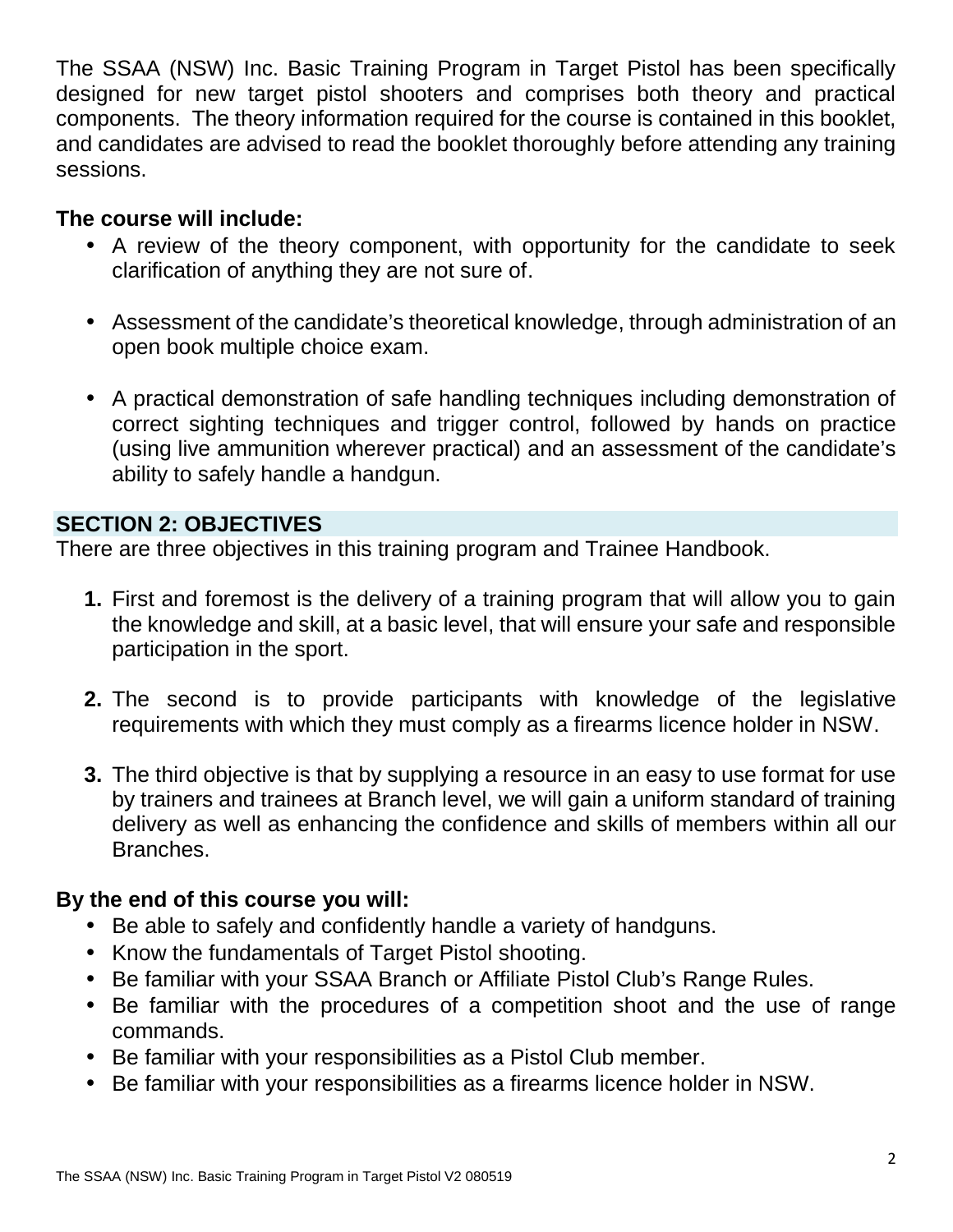# **SECTION 3: SAFETY RULES**

### **Using a pistol safely**

As with all firearms, safety must always be the first concern when handling or using any form of pistol. The need for safety exists wherever handguns are located or used, at home while cleaning, on the shooting range and during transportation from and to home.

### **What causes firearm accidents?**

The cause of all accidents involving firearms can be traced to ignorance and/or carelessness. Ignorance is a lack of knowledge being displayed by a person when they handle a firearm without knowing the safety rules or how the firearm operates and can be classed as a dangerous lack of knowledge. Equally dangerous is the person who, although knowing the correct firearm operation and safety rules, becomes careless in properly applying that knowledge. In both of these cases, accidents can easily happen. But when people practice responsible ownership and use of firearms, accidents do not happen.

### **The fundamental safety rules**

### *Treat all firearms as if they are loaded*

 Always treat all firearms as loaded even when you know that they are not. Never assume that a firearm is not loaded and always visually inspect or "clear" all firearms that you may handle.

### *Always point your firearm in a safe direction*

- It is important that you are always aware of the direction the muzzle (front end of the barrel) is pointing in. While on the range should be at an angle of 45° downwards, facing the target area. In this position, even if it were unintentionally discharged, it would not cause any injury or damage. This general safety rule may have additional restrictions if at an indoor range and as a shooter you should make yourself aware of these if visiting an indoor range.
- You are responsible for being aware at all times of where your muzzle is pointing and **NEVER** point a pistol at another person, even when you know it is unloaded. Don't forget a pistol has a very short barrel and a little movement can move the muzzle through a large arc.

# *Finger off trigger*

• DO NOT touch the trigger until the Range Officer has given the command to fire and you are actually ready to fire at the target.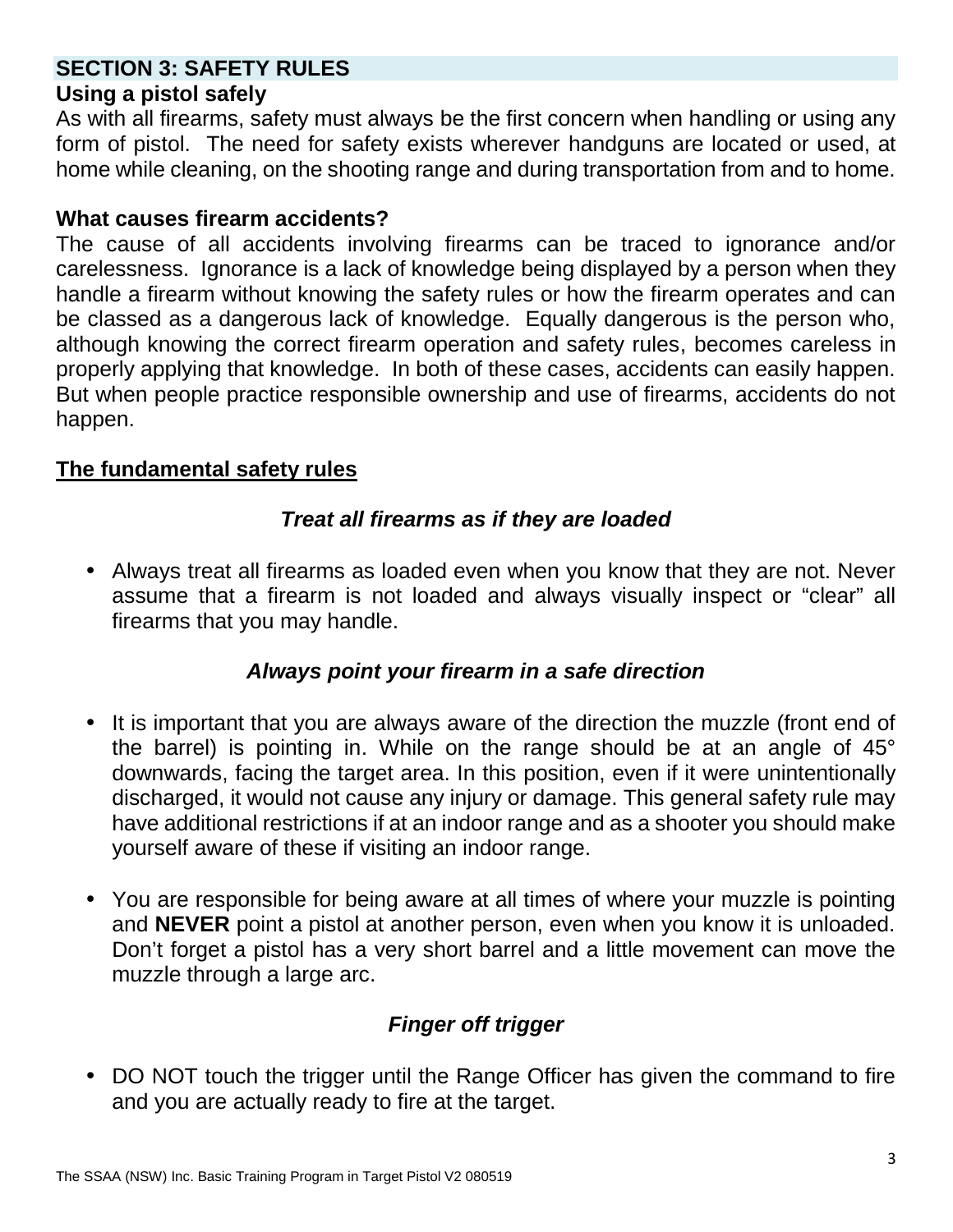Always keep your finger out of the trigger guard and off the trigger until ready to shoot. When holding a pistol, a person has a natural tendency to place their index finger through the trigger guard and onto the trigger. When holding a pistol, you must consciously remember to straighten your index finger and rest it along the outside of the trigger guard. With practice this will become an automatic action.

### *Never load a pistol until you are told to do so by the Range Officer*

- You must always keep the pistol unloaded until instructed to load by the Range Officer. When picking up a pistol keep it pointed in a safe direction, with your finger outside the trigger guard. Immediately remove the magazine if fitted and open the action if a pistol or swing out the cylinder if a revolver. Then look into the chamber and magazine or cylinders to ensure all are clear of ammunition and therefore unloaded.
- If you are not sure how to open the action and unload the pistol, leave it alone and get help from a competent person.
- No pistol should be stored in a loaded condition and you must treat every pistol as if it were loaded.

### **General Safety Rules**

**The following safety rules should be observed when using or storing a pistol**

- **1.** Be sure the pistol is safe to operate. Just like other sporting equipment, pistols need regular maintenance to remain operable and safe. Regular cleaning and proper storage is essential. Have a gunsmith or the Club Armourer inspect it if you are not sure of the pistol's condition.
- **2.** Know how to use the pistol safely before using it. Read the instruction manual or get a competent person, Range Officer or Club Instructor to show you how it operates, its basic parts, how to safely open the pistol to see if it's loaded, and how to remove ammunition from chambers and or magazines. Nothing can replace safe firearms handling.

Don't rely on a pistol's safety mechanism. Like any mechanical device, it can fail. Use it, but don't let it be a substitute for correct safe handling and observance of the three fundamental rules for firearms safety. A defective safety or firing mechanism could result in an accident. Don't play with the safety by changing its position constantly, if the safety is used leave it in the "ON" position until you have been instructed to fire.

**3.** Use only the correct ammunition for the pistol. Most pistols have the ammunition type stamped on the barrel. If in doubt, ask!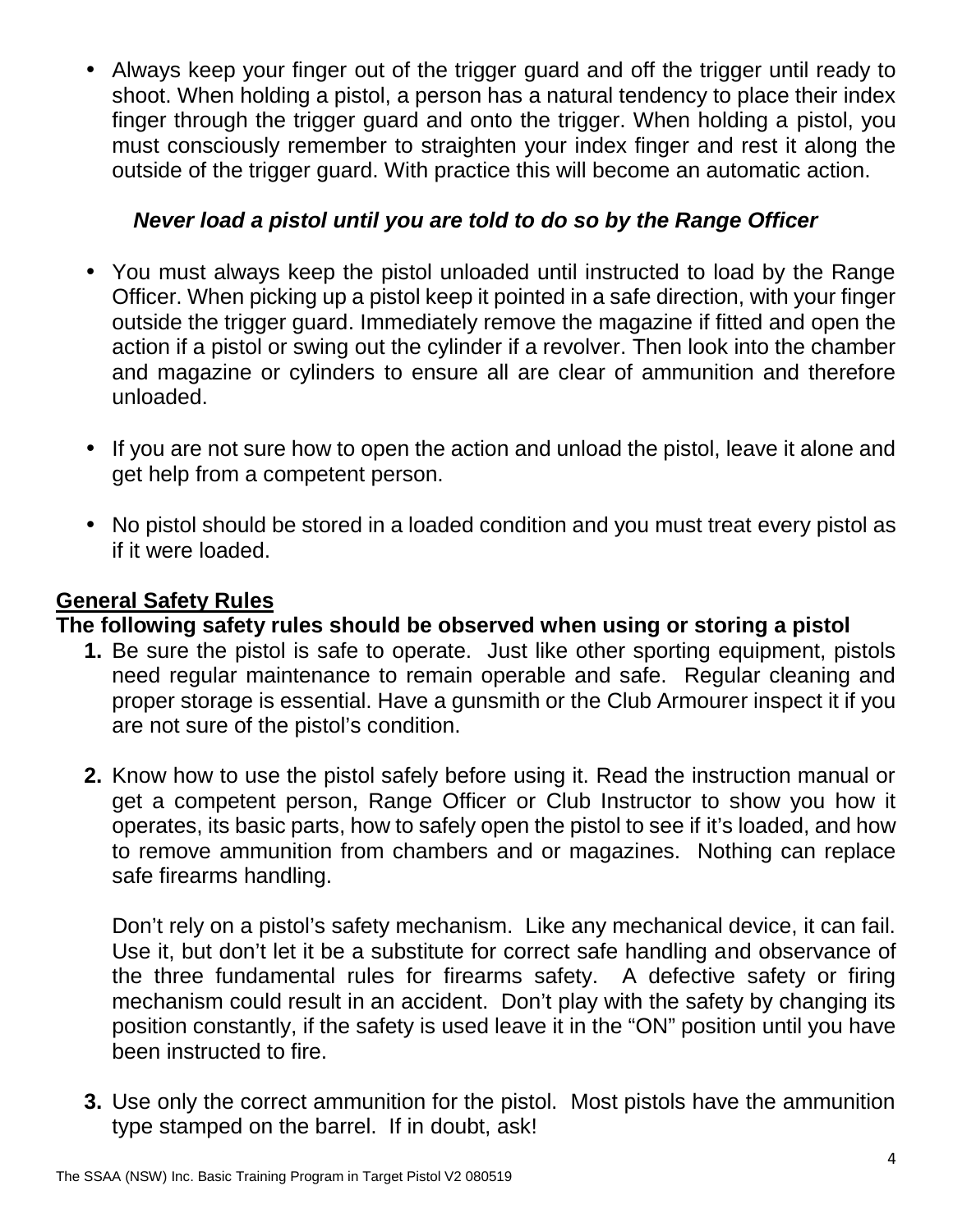- **4.** Always wear eye and ear protection to protect yourself against the noise and debris that can be emitted from pistols. This is mandatory at SSAA controlled ranges as is enclosed footwear.
- **5.** Alcohol or drugs are never to be used prior to or during a shooting match. Never mix shooting with alcohol or drugs, always be aware of the effects of prescription medication. It is an offence to handle or use firearms whilst under the effects of alcohol or any drug.
- **6.** Store all pistols so they are not accessible to unauthorised persons. All pistols must be stored according to the legislation requirements of section 41 of the Firearms Act 1996. Ammunition must also be stored in accordance with the manufacturer's recommendations and the legislative requirements. There are specific requirements for the safe storage of pistols, ammunition and the transportation of pistols to the range or a Firearms Dealer or Gunsmith. See FACT Sheets on the Safe Storage page on the Firearms Registry website for detailed information.
- **7.** Be aware that some types of pistols and shooting matches require additional safety precautions, especially when using other than paper targets.
- **8.** Carry out all safety checks of the pistol and any magazines prior to cleaning and always ensure no ammunition is present while cleaning your pistol. While cleaning your pistol use the opportunity to check it for correct function and damaged or broken parts. If a problem is discovered, don't try to fix it, take it to a gunsmith, or return it to the manufacturer for repair.
- **9.** Always be sure the barrel is free from obstructions, as a blocked barrel can cause a serious accident by bursting the barrel or action if a round is fired with the barrel in this condition. Before checking any firearm, you must carry out the correct safety checks to ensure that it is unloaded and pointed in a safe direction.
- **10.** When handing a pistol to another person always be sure that the muzzle is pointed in a safe direction, your finger is off the trigger, the action is open, and the magazine is unloaded and removed, or in the case of a revolver the cylinder is open and empty. If you are handed a pistol that is not in this condition, then carry out the correct safety checks to satisfy yourself that the pistol is unloaded and in a safe condition.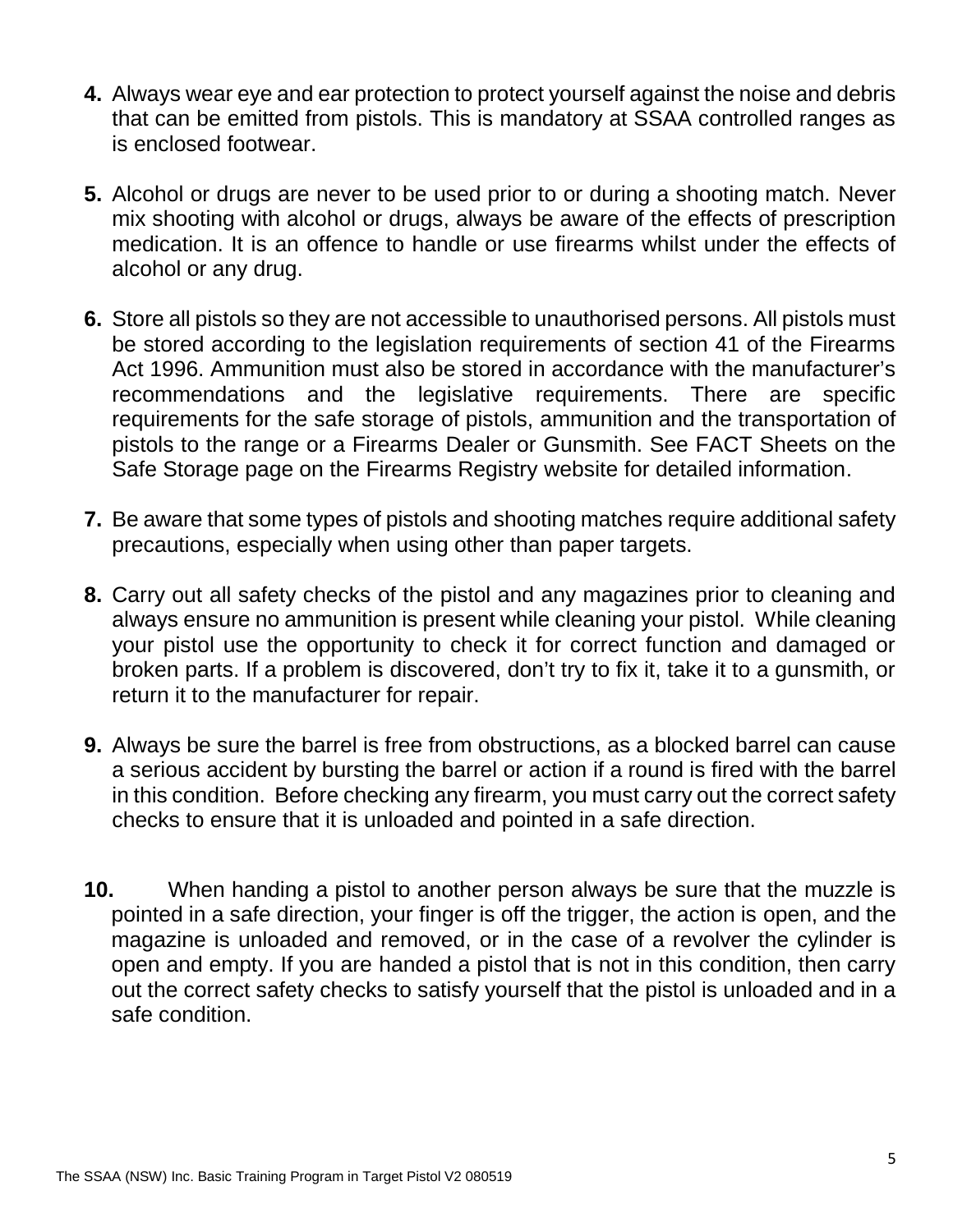# **SECTION 4: PISTOL PARTS AND OPERATION**

A pistol is a mechanical device and as with any machine, it is necessary to understand how it works before it can be safely used, and its operation mastered. In the hands of a responsible, knowledgeable and safety conscious person, a pistol is safe. In order to begin to understand how a pistol functions, the names and definition of various pistol types and main components must first be identified.

# **Types of pistol**

The three main categories of pistols in use are air, rimfire and centrefire. Target air pistols are most commonly single shot designs although some are available as repeaters. The most commonly used rimfire and centrefire pistols are revolver and self-loading pistol. All pistols consist of three major components: the frame, the barrel and the action. Although both revolvers and self-loading pistols have these three main parts, some of these components have a slightly different function between the two.





A revolver has a rotating cylinder designed to contain cartridges. The action of the trigger and/or hammer will rotate the cylinder and fire a cartridge. To understand how this firing process occurs and how to safely load and unload cartridges, it is necessary to first become familiar with the names and functions of the various parts of a revolver.

- **1. Frame:** The revolver backbone to which all other parts are attached.
- **2. Grip Panels:** Are attached to the lower rear portion of the frame. Grip panels are usually composed of wood, rubber, or molded plastic and are attached to the frame with screws. These form the grip (handle) by which the shooter holds the revolver.
- **3. Backstrap:** The rear vertical portion of the frame that lies between the grip panels.
- **4. Trigger Guard:** Located on the underside of the frame and is designed to protect the trigger in order to reduce the possibility of an unintended firing.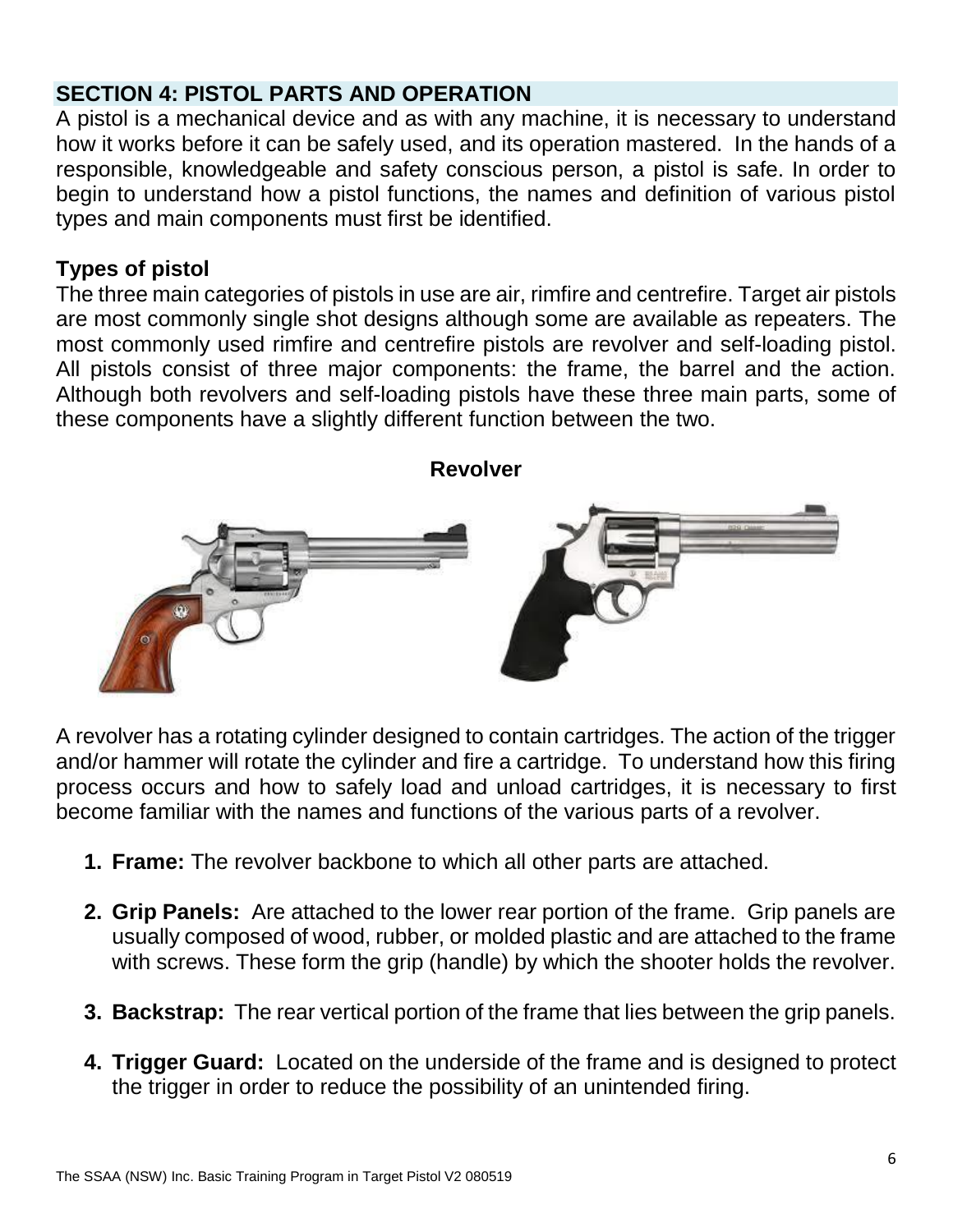- **5. The Trigger:** Is located on the underside of the frame within the trigger guard. There is a "hammer" attached to the rear of the frame. When the trigger is pulled it activates the hammer which in turn causes the "firing pin" to strike and fire the cartridge. In some revolvers, the firing pin is attached to the hammer, in others it is located inside the frame.
	- **Single-Action**: The trigger performs only one action releasing the hammer. The trigger does not "cock" the hammer. The hammer must be cocked with the thumb and will stay in a cocked position till the trigger is pulled to release it.
	- **Double-Action**: The trigger performs two tasks. When it is pulled, it will cock and release the hammer, firing the revolver. Most Double - Action revolvers can also be fired in Single - Action mode by manually cocking the hammer with the thumb. The hammer will stay in the cocked position until released by pulling the trigger.
- **6. Barrel:** The metal tube through which a bullet passes on its way to a target. The inside of the barrel is called the bore. The bore has spiral grooves cut into it. The ridges of metal between these grooves are called the "lands". Together, the grooves and lands make up what is known as rifling. Rifling makes the bullet spin as it leaves the barrel so that it will be more stable in flight and travel more accurately. The internal diameter of the barrel measured between the lands determines the caliber of the pistol. This distance is measured in hundredths of an inch (such as .22 calibre or .45 calibre) or in millimeters (such as 7.65mm or 9mm). The front end of the barrel where the bullet exits is called the muzzle.
- **7. Sights:** There is a rear sight located on top of the rear of the frame and a front sight located on top of the barrel at the muzzle end. These are used for aiming the revolver.
- **8. Action:** The action comprises the moving parts used to load, fire and unload a pistol. The action of a revolver is made up of parts attached to or within the frame including the cylinder.
- **9. The Cylinder:** Holds individual cartridges, which are arranged in a circular pattern. Cylinders usually contain six or five "chambers" into which the cartridges are placed. Each time the hammer moves to the rear, the cylinder rotates and brings a new chamber in line with the barrel and the firing pin, which fires the cartridge.
- **10. The Cylinder Release Latch:** Is found on most revolvers. It releases the cylinder and allows it to swing out, so cartridges can be loaded and unloaded. Most revolvers have an "ejector" (also known as an extractor) and or an "ejector rod".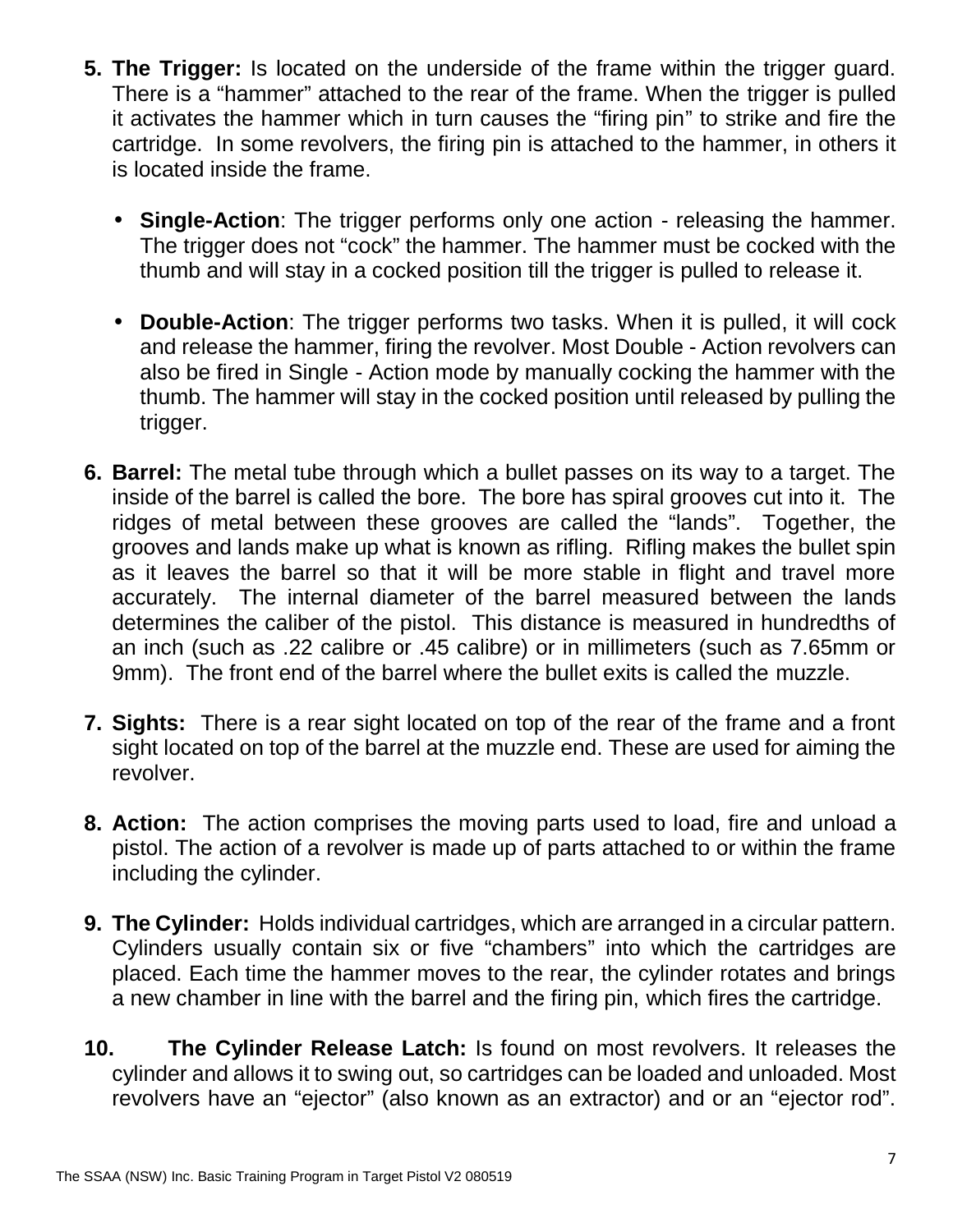Although the operation and location of ejectors and ejector rods may vary, the purpose is the same - to remove cartridges from the cylinder.



**Self-Loading Pistols**

A self-loading pistol differs significantly from a revolver in its operation. After a cartridge is fired by pulling the trigger the empty "case" is extracted and ejected and a new cartridge is inserted into the chamber. Because this type of pistol reloads itself when fired it is usually referred to as a "self-loading" pistol.

Although the basic operation of a self-loading pistol differs from that of a revolver, it still has all the same major components of the revolver, except for the cylinder. There are also some additional components on a self-loading pistol as well as some differences in the operation of some components, these are:

- **1. Safety:** Operated by a lever located on the pistol's frame. The safety is a mechanical device designed to reduce the chance of an accidental discharge by, in most cases, blocking the movement of the firing pin or action or both. Since safeties, like all mechanical devices can malfunction, the prevention of an accident is ultimately the responsibility of the individual who is handling the pistol.
- **2. Slide:** Is located on top of the frame. It is located at the rear of the barrel and moves back and forth to chamber a cartridge, cock the action, fire, extract and eject an empty case after firing and reload a new cartridge into the chamber. It also incorporates the firing pin.
	- In some self-loading pistols the slide also envelops the barrel or can be enclosed inside a fixed outer frame in which case you may hear it referred to as the "breach block" or "block".
- **3. Slide stop:** Also known as a "slide lock" or "slide release" it is designed to hold the slide of the self-loading pistol to the rear. Some self-loading also have a part known as a "de-cocking lever", which is used to lower the hammer and/or uncock the pistol.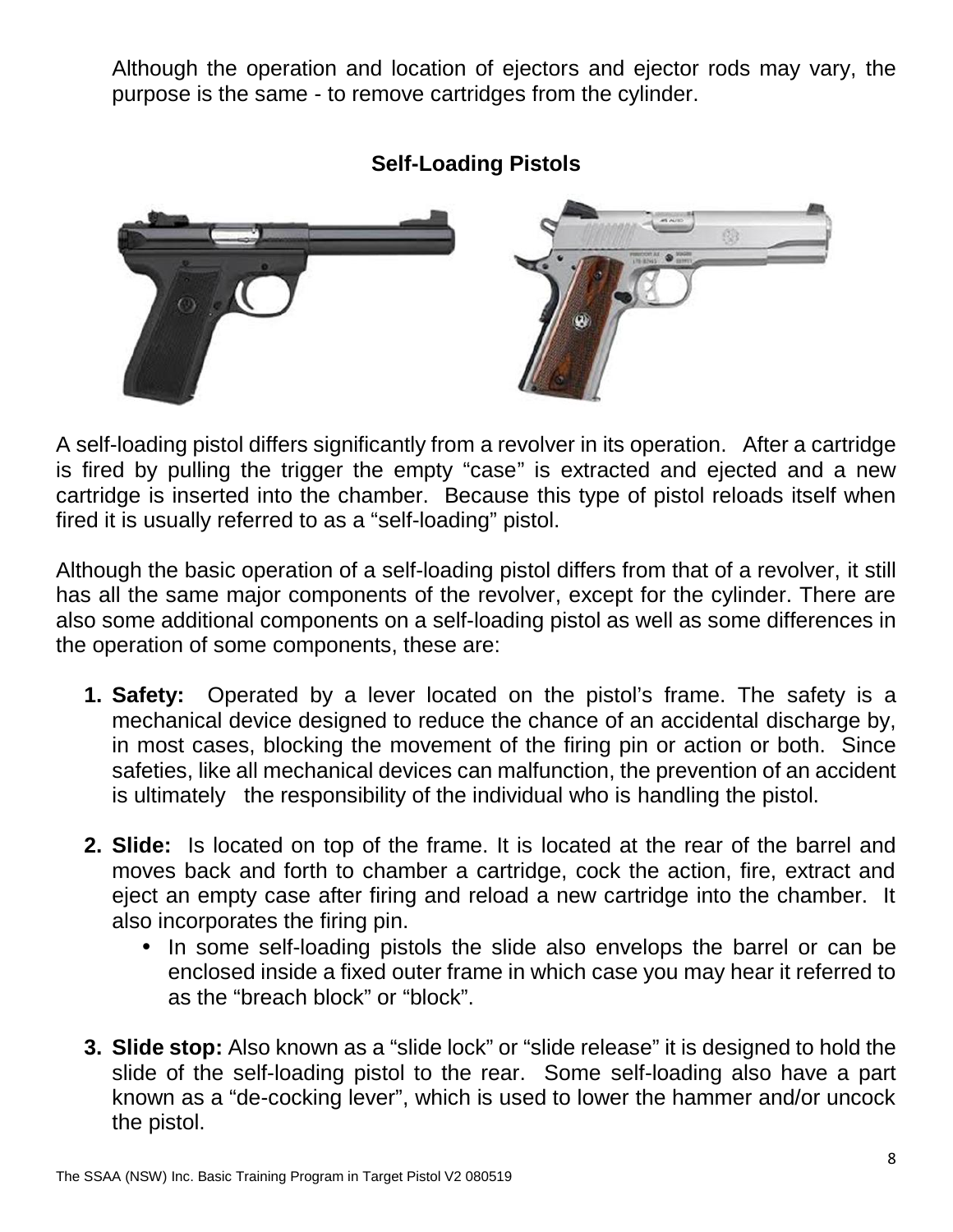- **4. Action:** As can be seen by the description of the slide (which in many cases can also be referred to as the action) a large number of different mechanical designs exist for self-loading and the actions can vary greatly. Some self-loading pistols have a hammer that strikes the firing pin, in others the firing mechanism may be designed without a hammer. Those models that do not have a visible "hammer" are commonly referred to as "hammerless", even though the hammer may actually be part of an internal firing mechanism.
	- In all self-loading pistols, the first round (cartridge) must always be manually cycled into the chamber by retracting and then releasing the slide. As the slide returns to the closed position, it removes a round of ammunition from the top of the magazine and inserts it into the chamber.
- **5. Magazine:** A storage device designed to hold cartridges ready for insertion into the chamber. It replaces the "cylinder" of the revolver, but unlike the revolver cylinder does not contain the chambers in which the firing process takes place. The chamber in a self-loading pistol is located in the action end of the barrel. The cartridges in a magazine are forced upwards by the magazine spring to be picked up by the slide as it returns under pressure from a "recoil" or "slide spring" to the closed position after being pulled back to cock the pistol.

### **Types of self-loading pistols**

There are four different types of self-loading pistols: Single Action, Double Action, Double Action only and Striker Fired. These actions rely on the function of the trigger for their different operations.

- 1. **Single Action***,* self-loading pistol: The trigger performs a single task, releasing the hammer or the firing mechanism so that the firing pin hits the cartridge.
- 2. **Double Action***,* self-loading pistol: The trigger performs two tasks. It cocks and releases the hammer or internal firing mechanism for the first shot. After the first shot is fired, the movement of the slide will cock the hammer or internal firing mechanism for all successive shots and the trigger will be used only to release the hammer or internal firing mechanism. (Returns to a single-action function)
- 3. **Double Action only***,* self-loading pistol: The trigger will cock and release the hammer or internal firing mechanism on the first and all successive shots. The slide will chamber a new cartridge after each shot, as it does for the other types of self-loading pistols, but it will not cock the firing mechanism.

The cock-and-release action is accomplished by pulling the trigger for each shot. In this way the action of the trigger is similar to that of a double-action revolver. However, in most double-action-only semi-automatics, the hammer cannot be manually cocked to a single-action position as it can in a double-action revolver.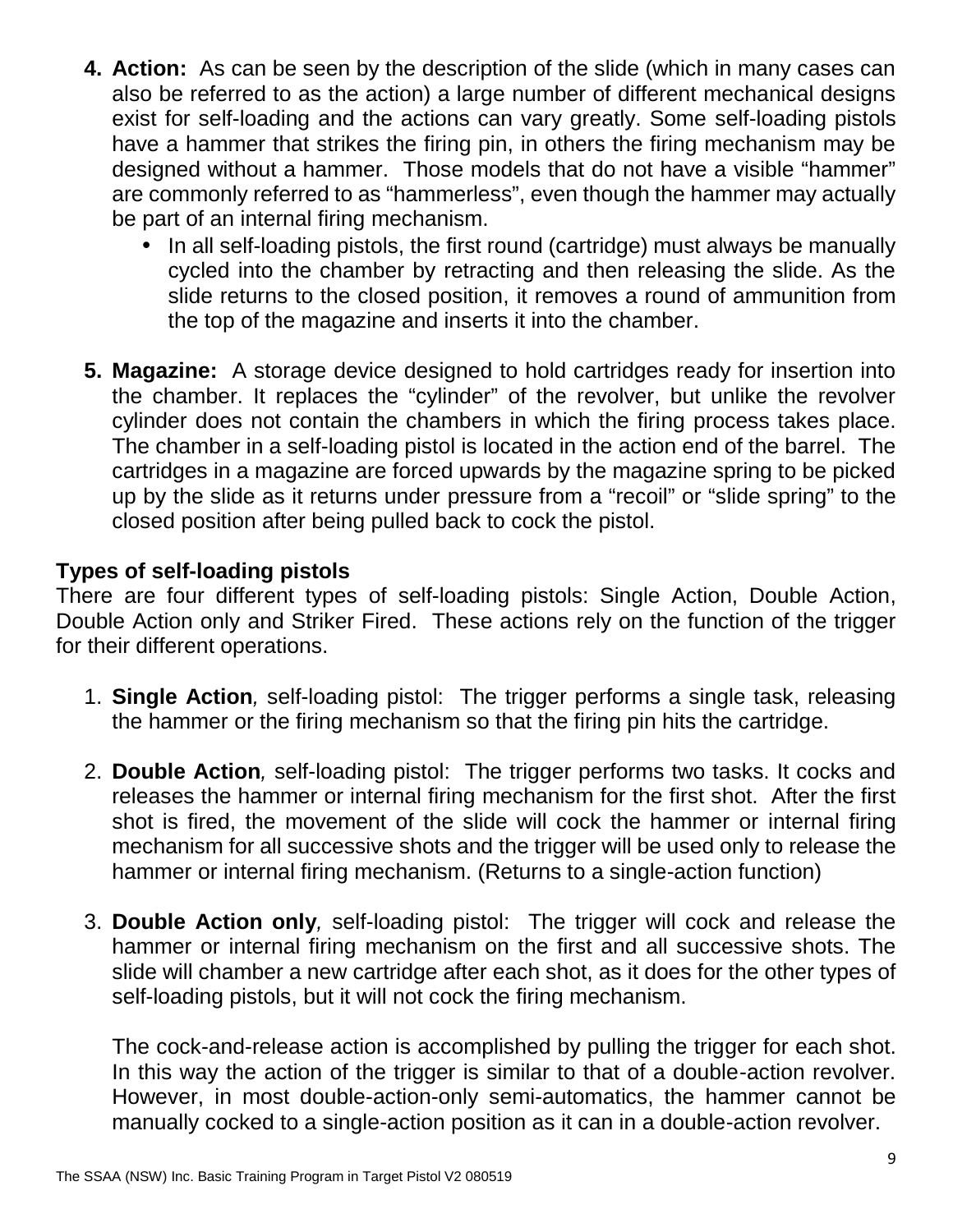4. **Striker Fired***,* self-loading pistol: The trigger serves the function of completing the cocking cycle and then releasing the striker. While technically two actions, it differs from a double-action trigger in that the trigger is not capable of fully cocking the striker. It differs from single-action in that if the striker were to release, it would generally not be capable of igniting the primer. This type of trigger mechanism is sometimes referred to as a striker fired action.

Some self-loading pistols may vary from the above descriptions due to the large variety of mechanical designs available today. Always be sure to carefully read and understand the instruction manual for each pistol. If you are unsure or questions still exist, be sure to consult a knowledgeable person.



### **Air Pistol**

The different methods of powering an air pistol can be broadly divided into 3 groups: spring-piston, pneumatic, and CO<sub>2</sub>.

- 1. **Spring-piston:** Spring-piston guns operate by means of a coiled steel springloaded piston contained within a compression chamber and separate from the barrel. Cocking the gun causes the piston assembly to compress the spring until the rear of the piston engages the sear. The act of pulling the trigger releases the sear and allows the spring to decompress, pushing the piston forward, thereby compressing the air in the chamber directly behind the pellet.
- 2. **Pneumatic:** Pneumatic air guns utilize compressed air as the source of energy to propel the projectile. Single-stroke and multi-stroke guns utilize an on-board pump to pressurize the air in a reservoir. Pre-charged pneumatic guns' reservoirs are filled using either a high-pressure hand pump or by decanting air from a diving cylinder. This design, having no significant movement of heavy mechanical parts during the firing cycle, produces lower recoil.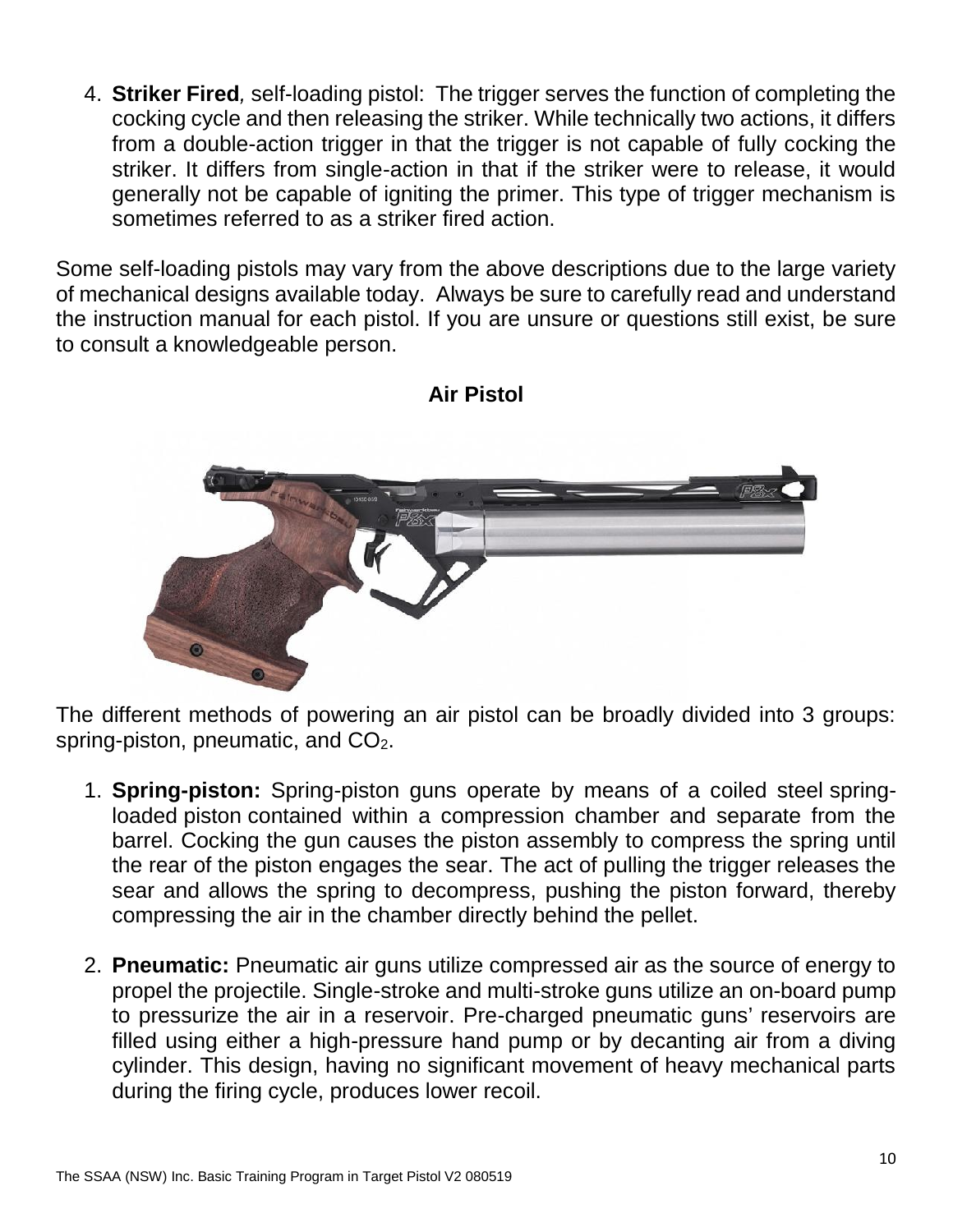3. **CO2:** Most CO<sup>2</sup> guns use a disposable cylinder containing pressurized carbon dioxide, although some, usually more expensive models, use larger refillable  $CO<sub>2</sub>$  reservoirs like those typically used with paintball markers.  $CO<sub>2</sub>$  guns, like compressed air guns, offer power for repeated shots in a compact package without the need for complex cocking or filling mechanisms. The ability to store power for repeated shots also means that repeating arms are possible.

### **SECTION 5: USING A PISTOL**

As part of the SSAA NSW approved target pistol training course, you will be required to demonstrate that you understand the principles of safe firearms handling. You will also need to complete a practical test before a target pistol licence can be issued. Whilst performing these tasks you must follow the basic and general safety rules at all times.

Due to the short barrel and the fact that a pistol is usually held or used one handed it is possible to point it in an unsafe direction very easily. Unless you are in the process of firing a pistol, it should be unloaded with action open (magazine removed if a self-loader), finger off the trigger and pointed in a safe direction. Get into the habit of safe handling right from the beginning. If you find that you cannot maintain a safe direction with the muzzle of a handgun try changing your stance/body position – it can mean the difference between being very safe in your handling and being a danger to those around you.

The front end of the barrel where the bullet exits is called the muzzle, so being *muzzle conscious* is remaining constantly aware of where a firearm in your possession is pointing. All firearms must always be pointed in a safe direction away from yourself and all other persons. You must remain "*muzzle conscious*" at all times and listen to your instructor.

When you first pick up a pistol, you must check that it is "safe", that is, that it is not loaded with ammunition whilst maintaining a safe muzzle direction. Pick it up carefully and open the action to make sure that the chamber and/or magazine are both empty. After checking that the pistol is safe, keep the action open so you, and everyone around you, can see and be assured that there is no possibility of it discharging.

You must also be able to demonstrate that you can handle a pistol in a number of situations. When passing any firearm to another person you must keep the action open and the barrel pointing away from you or any other person.

All pistols placed on the shooters bench must be in a safe condition – unloaded, action open and pointed down range. Never place a loaded pistol on the bench unless specifically instructed to do so by the Instructor or Range Officer directly supervising you.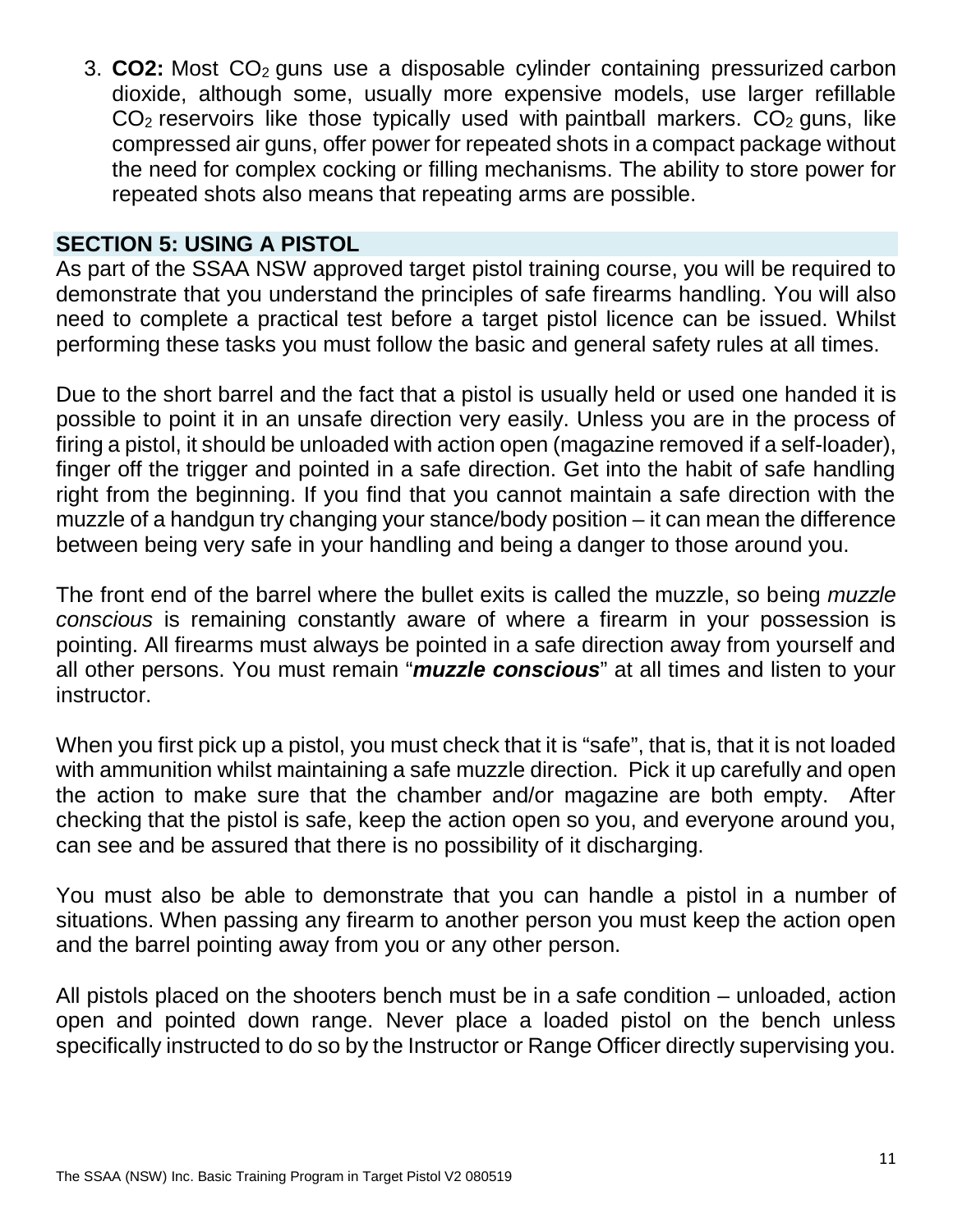### **Be aware**

Most modern revolvers are fitted with a transfer bar/hammer block mechanism. When uncocking a revolver, you should remove finger from trigger when sear "breaks".

When unloading self-loading pistols, the magazine is removed first, then the slide is drawn to rear and locked open (if not already locked back after firing last shot). Magazine must also be unloaded – no rounds to be left in magazine. It is vitally important that you visually check that the chamber is empty – there are no second chances.

# **Hidden dangers** (two handed grip)

Position the thumb of your non-shooting hand to avoid danger of injury from the slide when using self-loading pistols.

The cylinder gap of revolver may cause burns or injury to hand or thumb. Keep non shooting hand away from this.

### **Remember**

- The pistol must be unloaded. You must immediately clear as safe every pistol that you handle.
- The action must be open with the magazine removed when handling a selfloading pistol. The pistol must be pointed in a safe direction when passing it to another person.
- The trigger finger must remain outside the trigger guard at all times until ready to actually shoot.
- Fundamental safety rules must be obeyed at all times.

### **Malfunctions**

From time to time all shooters will encounter stoppages and minor malfunctions. Most will be little more than the failure to feed or to properly eject a round in a semi auto and rectifying either of these can be done by the average shooter in a safe orderly fashion, but sometimes help from an RSO will be required. Even in the case of the simplest malfunction the shooter must remain constantly aware of their muzzle direction and the safety of all present.

If a malfunction should occur during training -

- Always keep your finger away from the trigger and keep the barrel pointing downrange towards the targets,
- Extend your non-shooting arm to the rear to catch the attention of the Range Officer.

Always assume the pistol is loaded and ready to fire even if you believe it to be safe.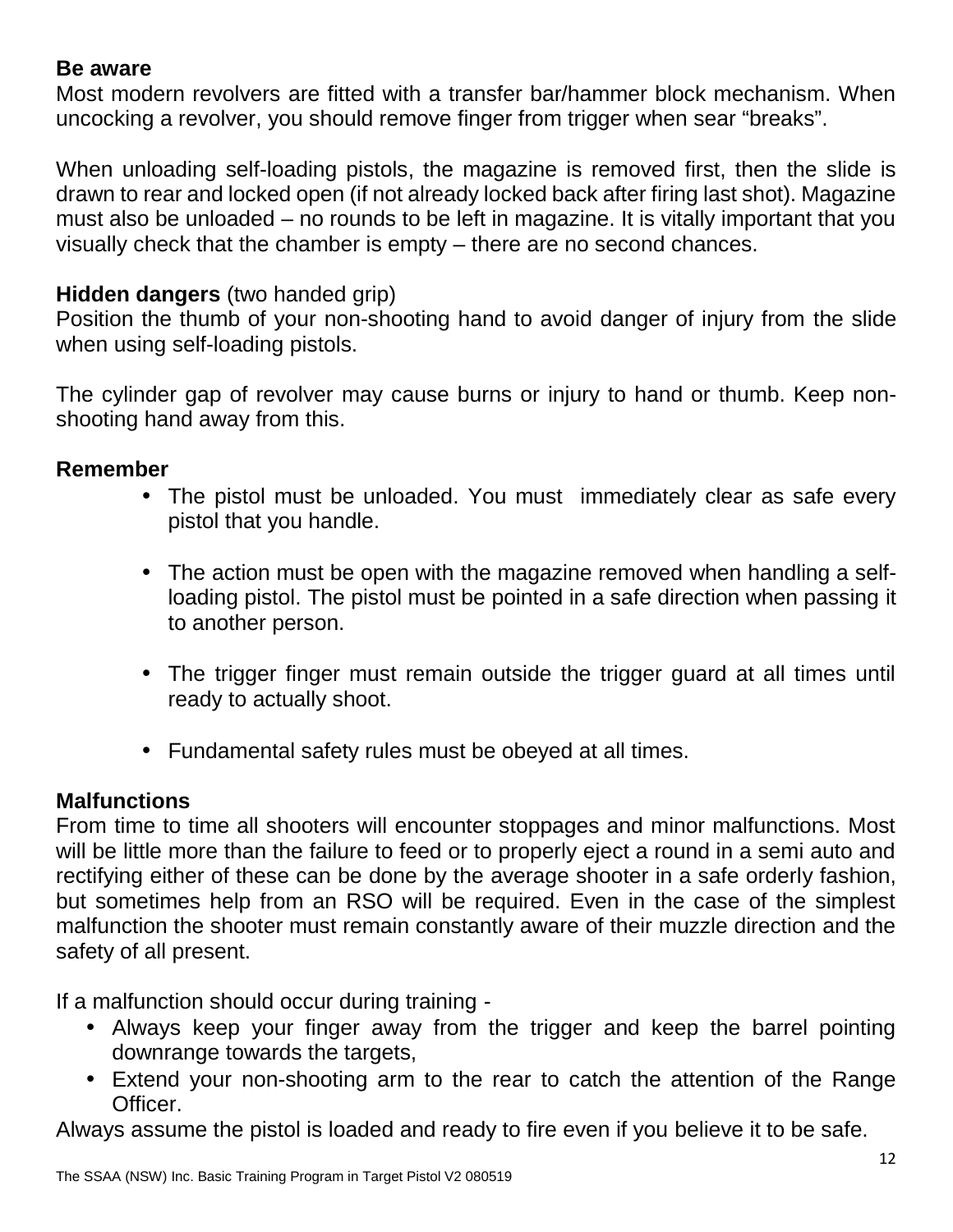**DO NOT** be lulled into a false sense of security if you notice that the primer has been struck – giving the appearance of a fired round – it may very well be a *misfire* or worse still a *hangfire*. Under no circumstances should you attempt to clarify whether or not the round is live by looking down the barrel from the muzzle.

One common malfunction is a misfire. This is when the pistol does not discharge when the trigger is pulled. In this case, wait at least thirty (30) seconds before opening the action as the round may go off unexpectedly. Again, make sure that you always keep the barrel pointed downrange towards the targets .

# **Stuck live round**

Another possible malfunction is when a cartridge case becomes stuck while cycling the action or after firing. These jams are normally straightforward to clear, however special care is needed if a live round becomes stuck in the chamber. In this case make sure the barrel always remains pointing downrange towards the targets and immediately call the Range Officer. **NEVER** attempt to remove a stuck live round by putting a rod down the barrel from the muzzle.

The removal of a stuck live round should only be attempted by a qualified Range Officer, while the range open condition exists – no one forward of firing line. Under no circumstances should any attempt be made to remove a stuck live round other than from the chamber end only. **DO NOT** attempt to force the live round from the muzzle end with a rod or similar tool.

# **Cleaning**

You should learn how to clean and maintain your pistol. This will help prevent your firearm from malfunctioning, as well as improving your accuracy. Most pistol manufacturers, gunsmiths and cleaning equipment suppliers have information about correct cleaning procedures.

- Ensure that your pistol is **UNLOADED** prior to cleaning.
- Have the appropriate cleaning rod, brushes, mops, jags and patches for the calibre.
- Field strip the firearm so that components can be thoroughly cleaned and lubricated.
- Particular attention should be taken to ensure that the bore of the firearm is clean and lubricated.
- To inhibit corrosion, prevent degradation and maintain the accuracy of a firearm it must be cleaned on a regular basis, especially after firing.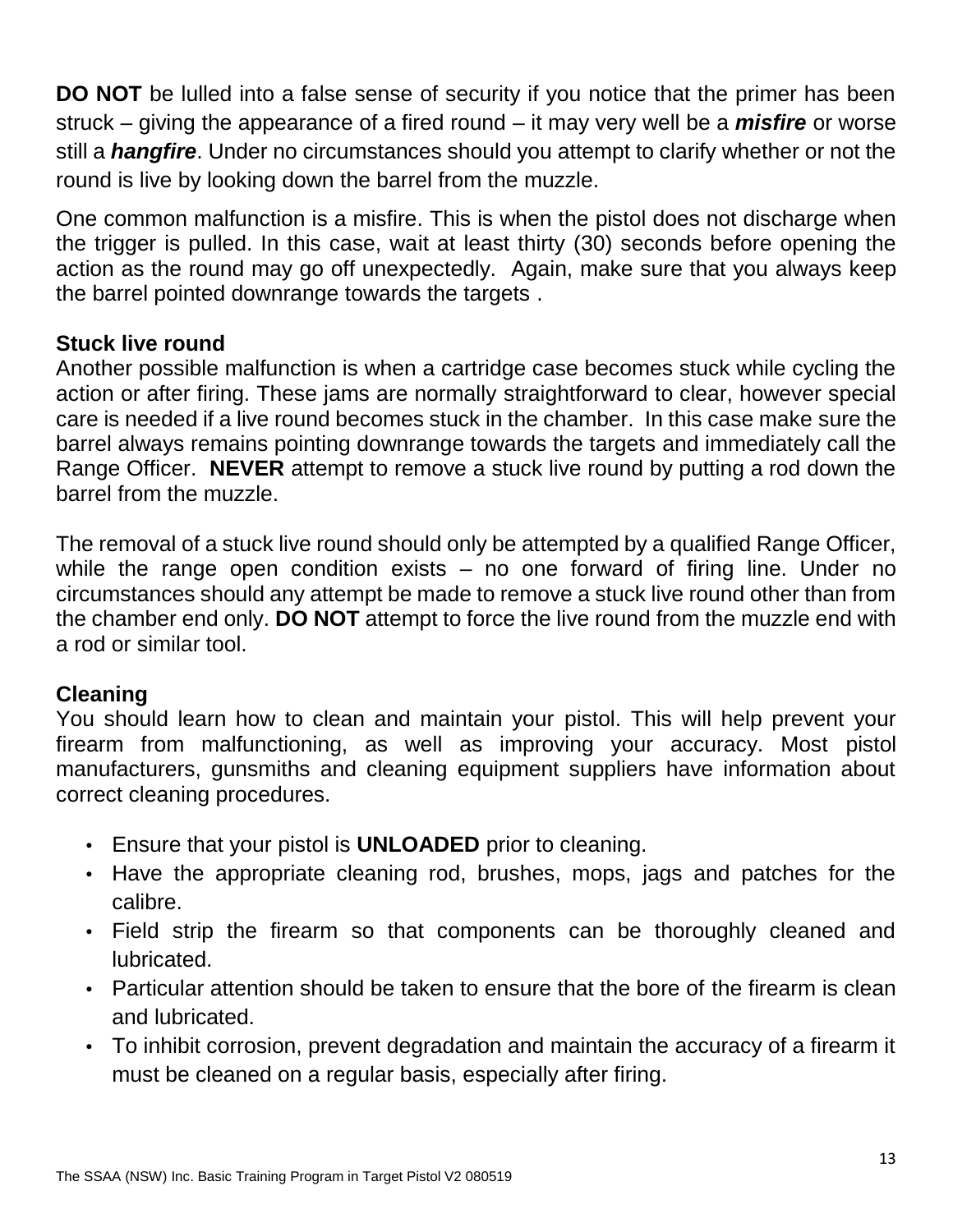

# **SECTION 6: PERSONAL HEALTH AND HYGIENE**

# **Lead risk**

Lead risk is a very real danger when shooting and must be treated seriously. Always wash your hands after shooting or handling firearms and ammunition. Remember that shooting involves handling lead as well as cleaning solvents known to be harmful to humans, both directly and as vapors. Never eat, drink or smoke after shooting unless you have washed your hands.

# **Hearing protection**

Hazardous noise levels are a very real danger when shooting and must be treated seriously. Always buy and use the best available hearing protection.

- Ear plugs These are cheap and highly portable (easily fit in a pocket) and can be effective when used correctly. However, they are usually only made for a one-time use.
- Molded plugs These are made from high-grade silicon, they are molded to fit your ear exactly and will last for many years. Their perfect fit makes these plugs very effective.
- Ear muffs Are easy to use and provide good protection. Ear muffs with the highest rating are recommended.
- Electronic or amplified muffs These are ear muffs with noise limiting electronics that are designed to cut loud impulses. They will still allow you to hear conversation while cutting out the noise of shooting.

# **Eye protection**

When choosing shooting glasses, nothing is more important than impact protection and barrier protection against projectiles. Lens color, fit, etc. are all important, but no eyewear is worth owning if the lens won't properly protect your eyes.

Since self-loading pistols and revolvers can sometimes spit small lead particles and burnt powder to their sides, you need some decent protective glasses. They need to be able to withstand impacts from ejected shell cases or worse and also wrap around your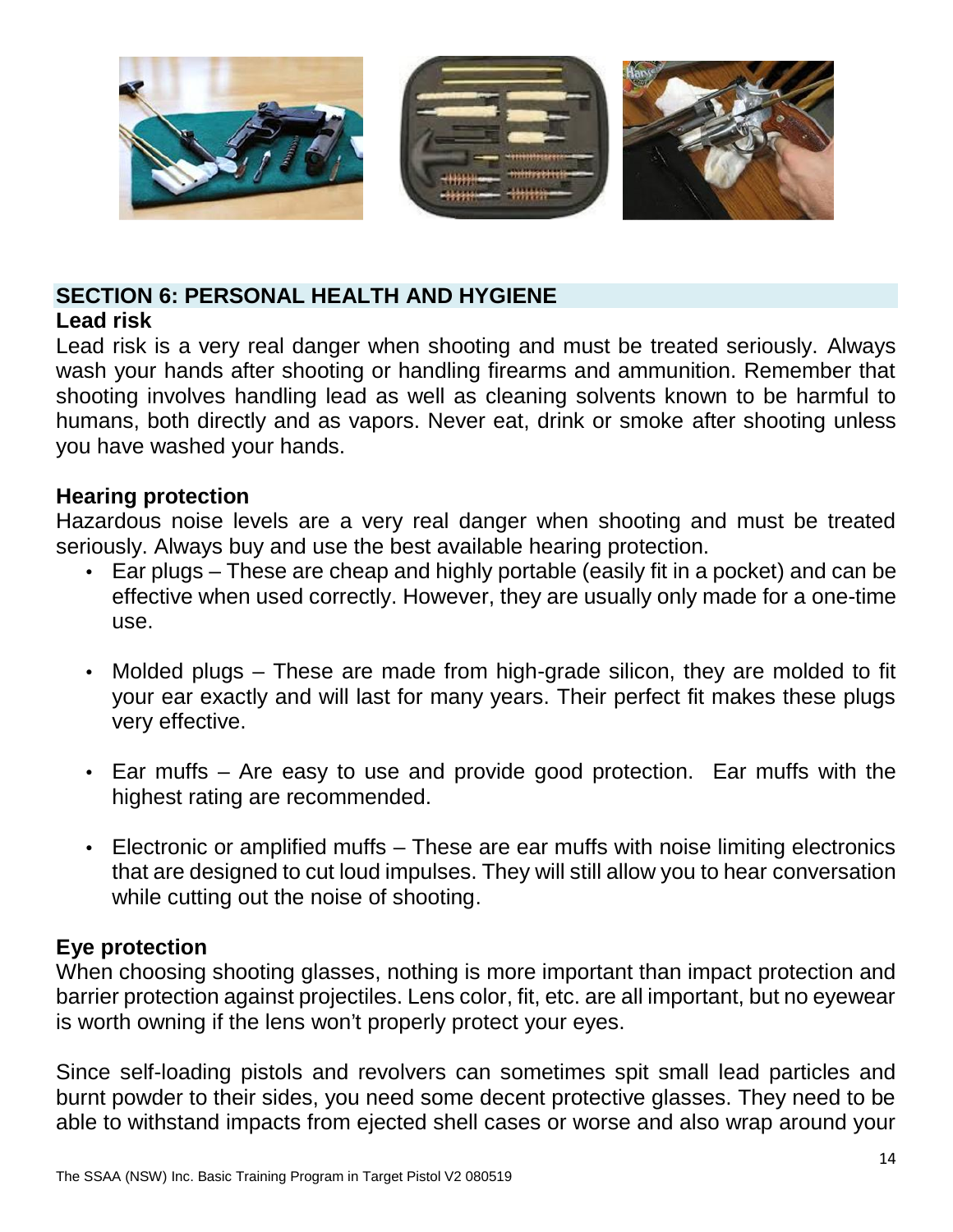face enough to prevent irritants and particles from entering under your glasses from the sides. It is important that all shooters invest in strong, high quality, eye protection.

### **Enclosed footwear**

Enclosed footwear must be worn whenever shooting pistol. Range surfaces may vary, and weather conditions can affect the range surface, so shoes should be comfortable and provide a solid grip on a variety of surfaces and weather conditions. Sandals, thongs or other open footwear are not acceptable when shooting pistol. Enclosed footwear must always be worn.

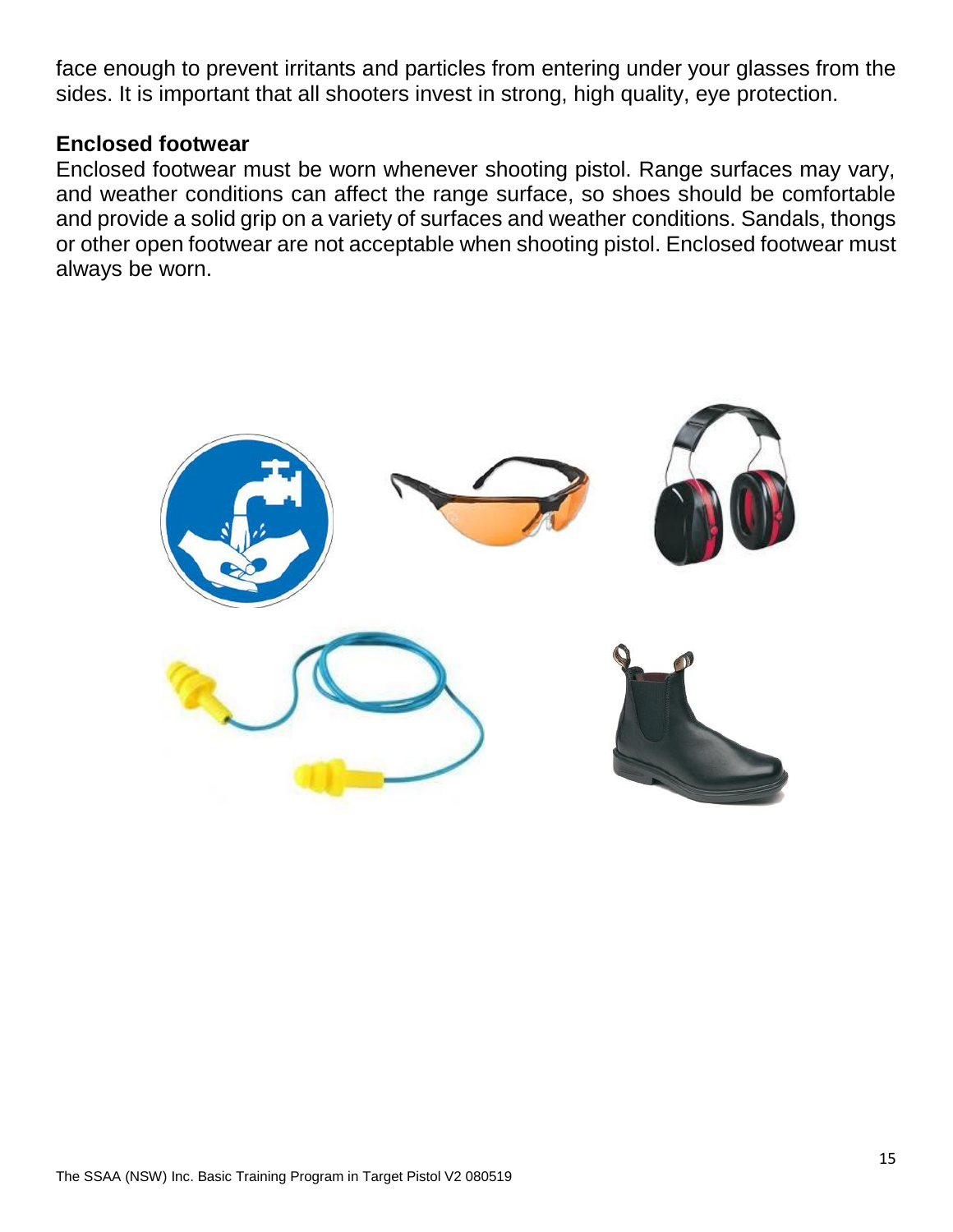# **SECTION 7: AMMUNITION**

The major components of a complete round of ammunition (cartridge) are the case, primer, propellant and the projectile.



### **Case**

The case of most modern cartridges is made from brass. Shotgun cases are made of brass and/or plastic. Centrefire cartridge cases can be reloaded by replacing the primer, powder and projectile with components appropriate for that calibre and intended use. Information on safe reloading is contained in reloading manuals available from most firearms dealers.

# **Primer**

A primer is a component of pistol, rifle and shotgun rounds. When struck with sufficient force by the firing pin, a primer reacts to produce heat which ignites the main propellant charge thus creating high pressure gas which pushes the projectile from the barrel. Many different cartridge priming methods have been tried since the 19th century, but only rimfire and centrefire survive today in target and sporting use.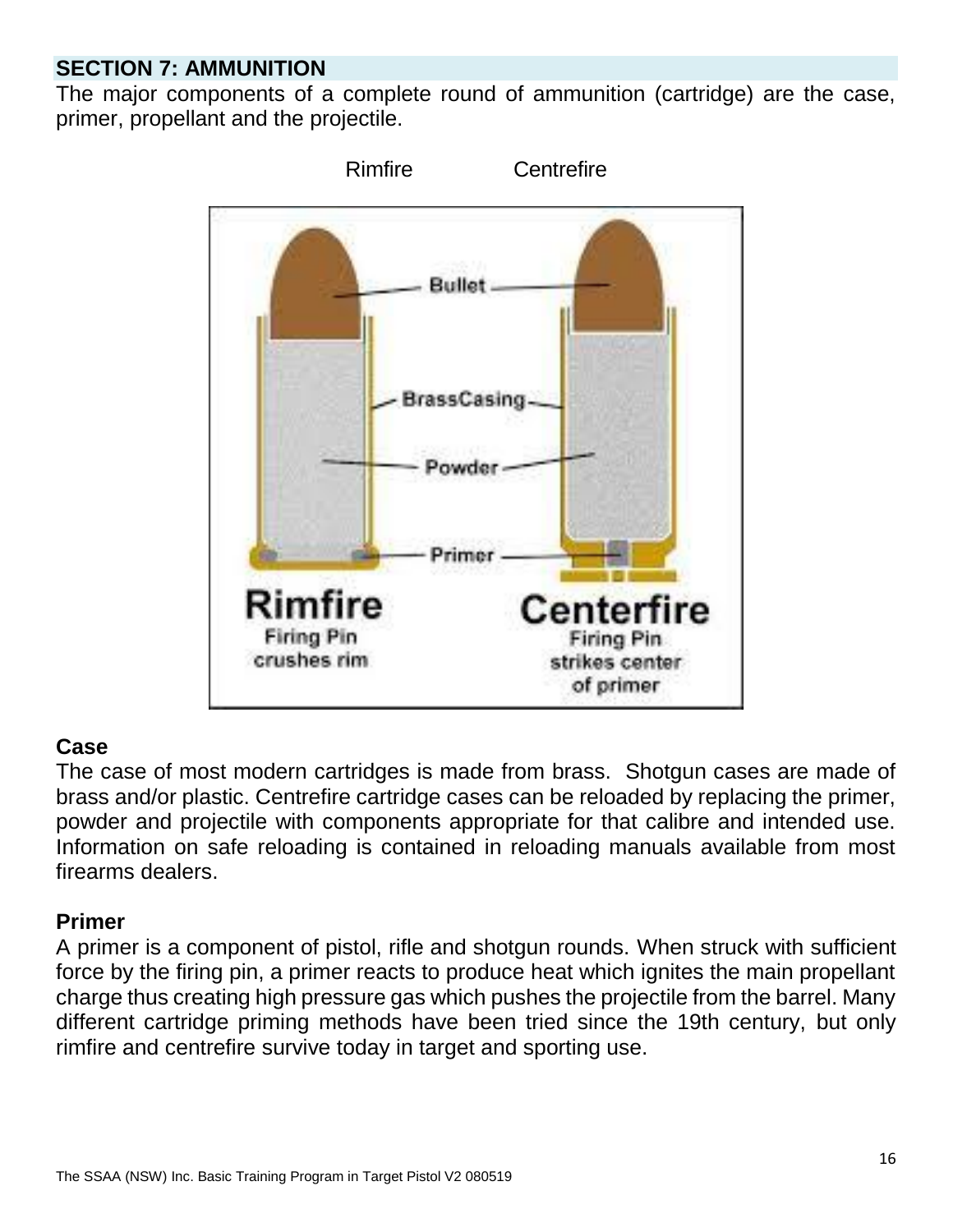# **Propellant**

As used in firearms, a propellant is a low explosive of fine granulation which, through burning, produces gases at a controlled rate to provide the energy for propelling a projectile. Modern propellant powders are nitro cellulose based and are referred to as "smokeless" due to the very small amount of smoke produced upon firing. The original "gunpowder" was a mixture of sulfur, potassium nitrate and charcoal which produced a huge amount of smoke when fired.

### **Projectile**

In the case of firearms, the projectile is the "bullet" that exits the muzzle when the firearm is discharged. A rifle or pistol fires a single projectile whereas a shotgun fires multiple projectiles also known as pellets or shot.

# **Rimfire Cartridge**

Rimfire cartridges use a thin brass case with a hollow bulge, or rim, around the back end. The rim contains the priming compound, while the cartridge case itself contains the propellant powder and the projectile. It is called a rimfire because instead of the firing pin of a gun striking the primer cap at the center of the base of the cartridge to ignite it as in a centrefire cartridge, the pin strikes the base's rim. Once discharged, the rimfire cartridge cannot be reloaded.

Rimfire cartridges are limited to low pressure calibers because of the thin case required to allow the firing pin to crush the rim and ignite the primer. Although once available all the way up to up to .56 calibre, modern rimfires are now limited to a small number of calibres including the well-known .22 long rifle, .22 short, .22 Magnum and .17 HMR. The low pressures mean that rimfire firearms can be very light and inexpensive, which has helped in their continuing popularity.

# **Centrefire Cartridge**

A centrefire cartridge has the primer located in the center of the cartridge case head. Unlike rimfire cartridges, the primer is a separate and replaceable component. Almost all pistol, rifle and shotgun ammunition used today is centrefire.

Centrefire cartridges are tough and reliable because the thicker metal cartridge cases can withstand rougher handling without damage. The stronger base of a centrefire cartridge is able to withstand much higher pressure than a thin rimfire cartridge and it is this pressure that gives a bullet higher velocity and greater energy.

While centrefire cartridge cases are complex and expensive to manufacture, the individual cases can be reused after replacing the primer, gunpowder and projectile.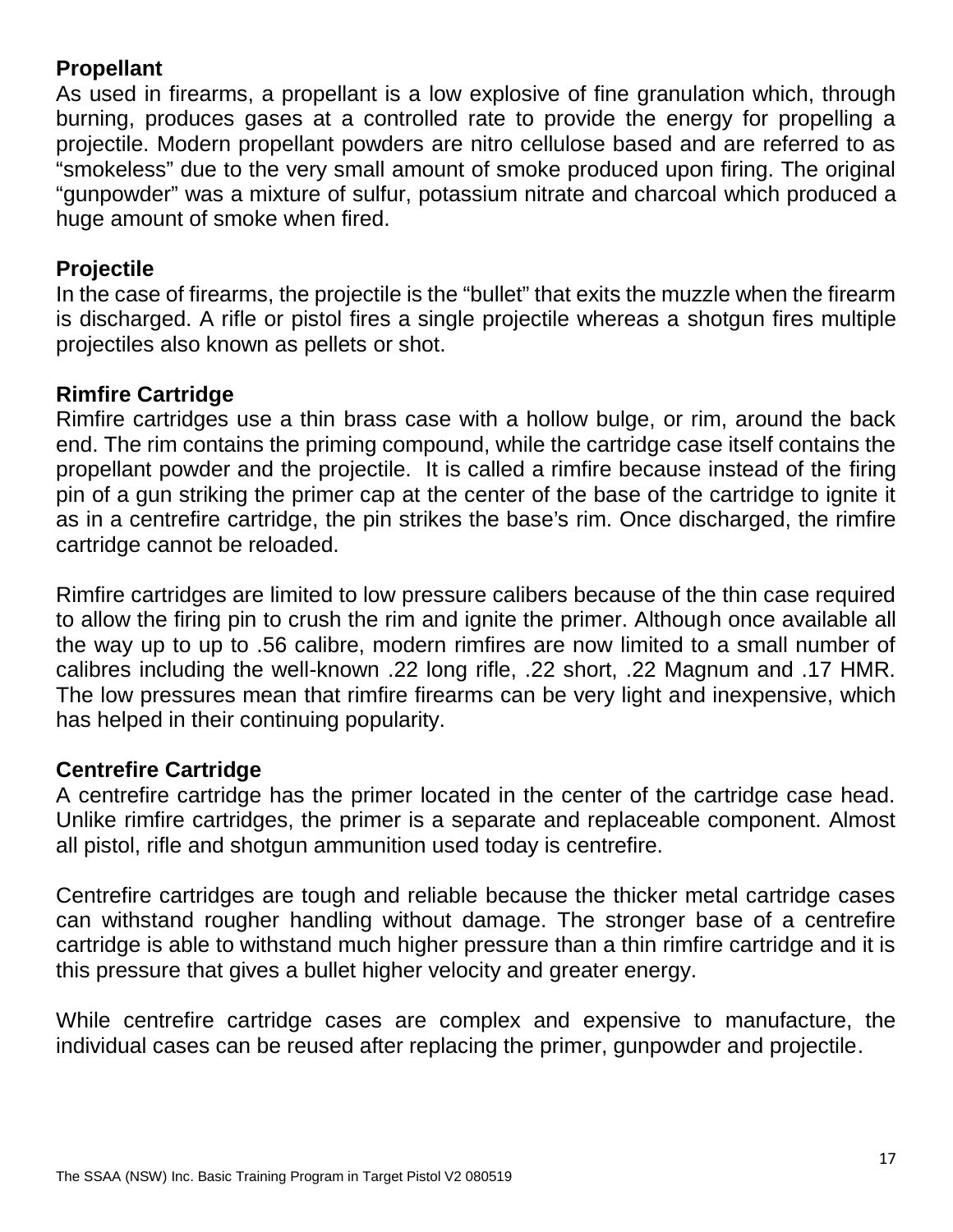### **Non-Explosive Powered Firearms**

Air pistols do not use gunpowder, primers or cases. However, they are defined as a firearm in the NSW Firearms Act, so are subject to the same controls as all other firearms. Air pistols use either compressed gases or a compressed spring to launch a small lead projectile, commonly called a pellet, from the barrel.







### **Calibres – what do the numbers mean?**

This can be a really confusing issue to new shooters, in fact many longtime shooters have a problem coming to grips with descriptions and terminology used to identify and name caliber of ammunition. Looking at it very simply, the number used to define a caliber refers to the bullet diameter, either in metric form e.g. 9mm or in the older Imperial measurement where 1 inch is broken up into 100 parts and the caliber is described as part of 100 e.g. .38 calibre (being 38 out of 100).

Be aware that many different case shapes and sizes may share a common bullet diameter, but they are not interchangeable. If in doubt always ask a knowledgeable person.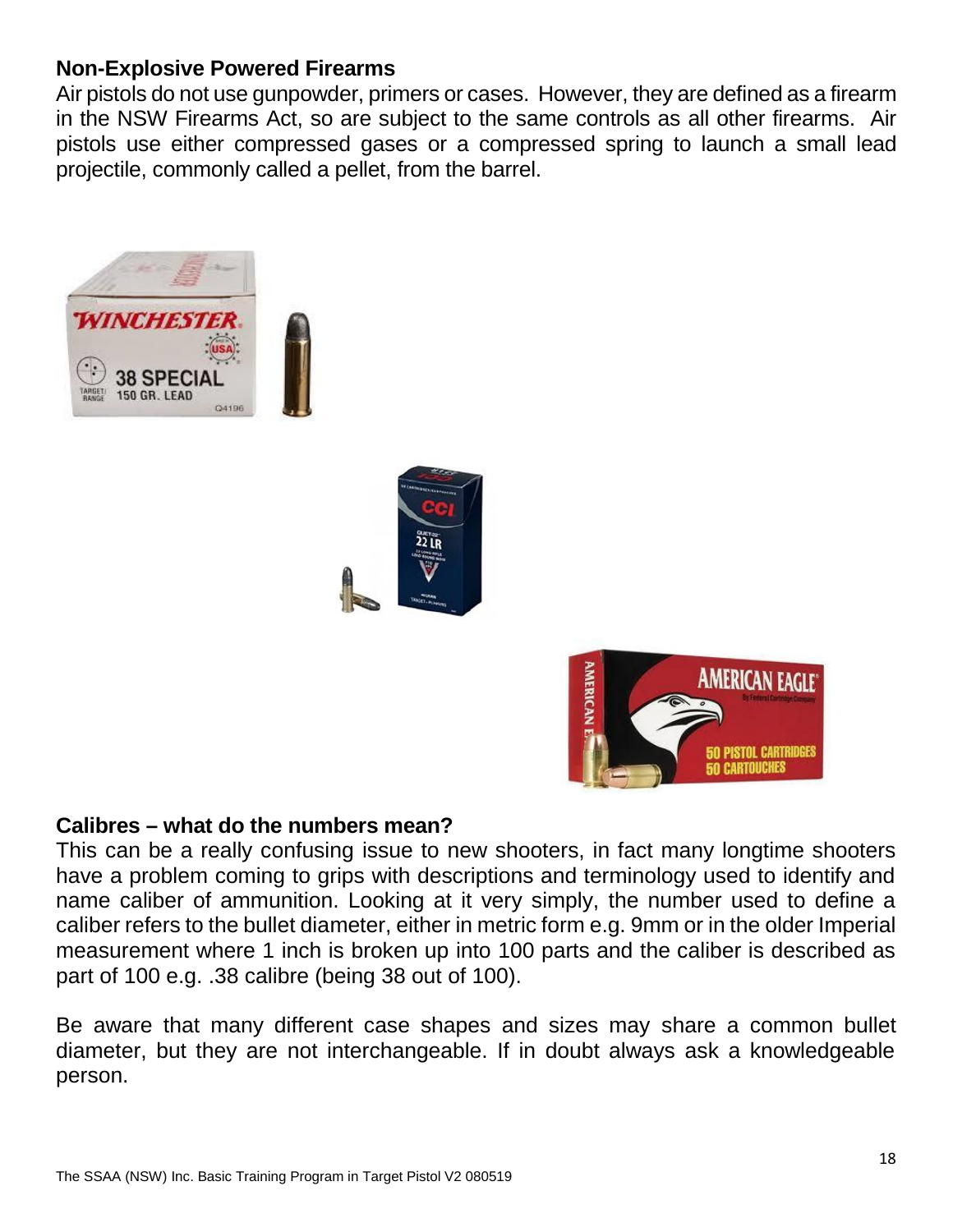### **Use of incorrect ammunition**

Be Aware - It is possible to chamber and fire ammunition that is incorrect for a firearm, and that doing so may very well cause serious injury or death to the shooter and bystanders. Shooters must only use the correct ammunition for any firearm. Most firearms have the ammunition type stamped on the barrel.

### **Faulty ammunition**

Factory ammunition is made to high international standards and it is not often that you will find a faulty product. The most common source of faulty ammunition is old, poorly stored ammunition that has suffered contamination by oils or solvents, or ammunition that has been reloaded by an individual.

Using old or poorly stored ammunition may result in either a misfire or hangfire. If a problem is identified cease shooting immediately and advise the Instructor or Range Officer.

Reloaded ammunition can give a number of different results depending on the knowledge and skill of the person reloading it, and the quality of components used. Ammunition should only be reloaded by knowledgeable competent persons.

A common problem with reloaded ammunition is where the round is fired without a sufficient powder charge to force the projectile from the barrel. If a problem is identified cease shooting immediately and advise the Instructor or Range Officer.

It is important to be alert. If you are shooting and the last shot that you fired sounds odd or different from the others stop shooting immediately and seek assistance from the Instructor or Range Officer.

### **SECTION 8: RANGE SAFETY**

An approved SSAA range is one of the safest places to enjoy shooting. Standard SSAA range commands are used to control the shooting and maintain uniform safety practices.

### **Range Officers**

The overall person in charge of a club's pistol range is the Club Captain. They have people assisting them called "Range Officers". These people's primary duty is the control of all shooting and associated activities on the range.

The Range Officer is responsible for running the range in a safe manner, in accordance with the Branch Range Rules, the NSW Firearms Act and the conditions of the Range Approval Licence. This includes:

- controlling the range by means of clear range calls and the use of flags or other danger indicators provided;
- ensuring firearms are cleared before allowing anyone forward of the firing line;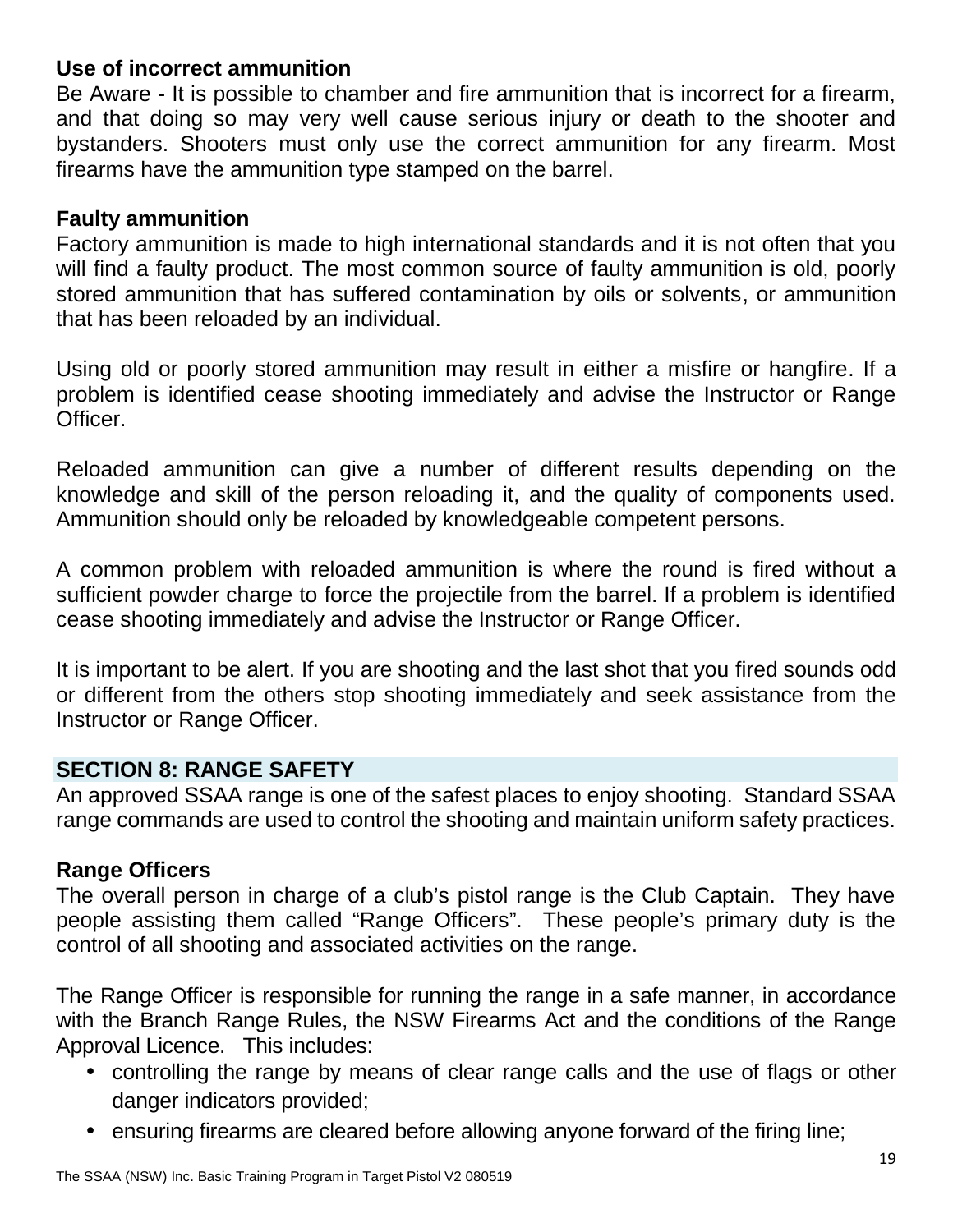- sighting a member or visitors' firearms licence before allowing them to shoot;
- collecting Range Fees and following local Range Rules set by the Branch, and
- ensuring that all shooters are adopting and using procedures that guarantee the safety of all present.

The Range Officer has total control over range activities and acts as a representative of the SSAA Branch controlling the range at the time.

Anyone who refuses to comply with the rules of the range, or a command given by the Range Officer may, at the discretion of the Range Officer, be asked to leave the range.

The Range Officer is generally the person who conducts the matches at the range and is the one who gives the verbal instructions to shooters on the firing line and during the course of a match - "Range Commands". The purpose of these range commands is to provide clear, concise instructions, in a standardised form to all shooters. Range commands and instructions must be obeyed by all shooters on the range, in order to ensure the safety of all personnel on the range.

# **Clearing pistols on the range**

All pistols are to be cleared as safe by the Instructor or a Range Officer before removal from the bench/firing line. This is a major safety rule and applies to all members (and visitors) using an approved range.

All pistols presented for clearing should be in a *Safe Condition* - that is, *action opened, unloaded,* magazine removed or cylinder out wherever possible and *pointed downrange*.

# **Range Commands**

During training or competition all shooters **must** wait for specific commands from the Instructor or Range Officer before moving to the firing position, handling or loading pistols or commencing fire. Any unauthorised action will be with dealt immediately and may lead to the shooter being asked to leave the range. Further disciplinary action may follow if the failure to comply poses a serious breach of safety.

SSAA Branch Pistol Club Range Officers running club competitions will use *'Range Commands'* appropriate to the competition or activity being shot.

The following are generic Range Commands that must be known and understood by all SSAA Branch Pistol Club members:

- *"THE RANGE IS OPEN"* no one is to go forward of the firing line.
- *"PREPARATION TIME"* shooters to the bench or detail make ready.
- *"LOAD* (how many?) *ROUNDS"* called as appropriate for the event.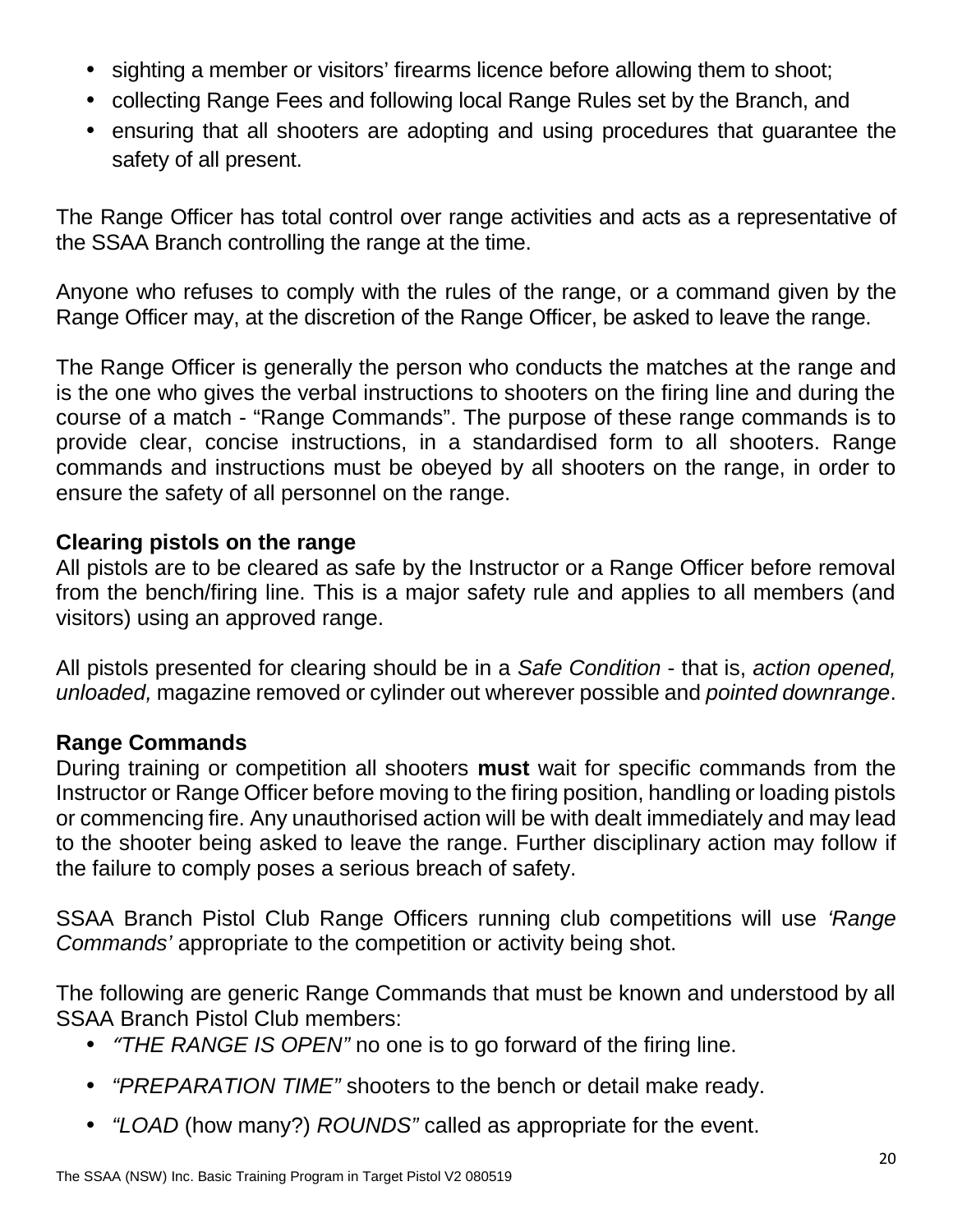- *"ARE YOU READY?"* shooter to advise if not ready.
- *"START"* or *"COMMENCE FIRE"* or whistle blast you may start shooting.
- *"STOP"* or "*CEASE FIRE"* or whistle blast you must stop shooting immediately.
- *"UNLOAD AND SHOW CLEAR"* remove magazine, open action and unload show Range Officer.
- *"THE FIREARM IS CLEAR"* for removal from the bench or firing line.
- *"THE RANGE IS CLOSED"* no handling of firearms.
- *"FORWARD SCORE AND PATCH"* only used in certain competitions.
- *"CEASE FIRE! CEASE FIRE!"* This may be called by the Range Officer or any member in an emergency situation. All shooting is to cease immediately – no exceptions.

When visiting a new range ensure you report to the Range Officer and make yourself aware of the range commands in use.

# **The following is an example of Range Commands that may be given during a competition.**

| <b>COMMAND</b>                                                                               | <b>PROCEDURE</b>                                                                                                                                                                                                                                                                                                                                                                                     |
|----------------------------------------------------------------------------------------------|------------------------------------------------------------------------------------------------------------------------------------------------------------------------------------------------------------------------------------------------------------------------------------------------------------------------------------------------------------------------------------------------------|
| <i>"PREPARATION</i><br>TIME"<br><b>OR</b><br><i><b>"SHOOTERS TO THE</b></i><br><b>BENCH"</b> | ○ Shooters move to the bench.<br>o Pin up target and move it forward.<br>o Take pistol from case/bag and prepare equipment.<br>(DO NOT LOAD).                                                                                                                                                                                                                                                        |
| <b>COMPETITION</b><br><b>BRIEFING</b>                                                        | o The Range Officer will advise you of the course of fire<br>for the competition being conducted.                                                                                                                                                                                                                                                                                                    |
| "LOAD"<br>You will be told how<br>many rounds to load                                        | o Load only the amount directed by the Range officer.<br>o Keeping the pistol pointing down range towards target<br>at all times.<br>Once loaded shooters may establish stance and grip.<br>$\circ$<br>Whilst waiting for the command to start, the shooter<br>$\circ$<br>may practice taking aim at the target or wait with the<br>pistol pointing down range towards target - not at the<br>floor. |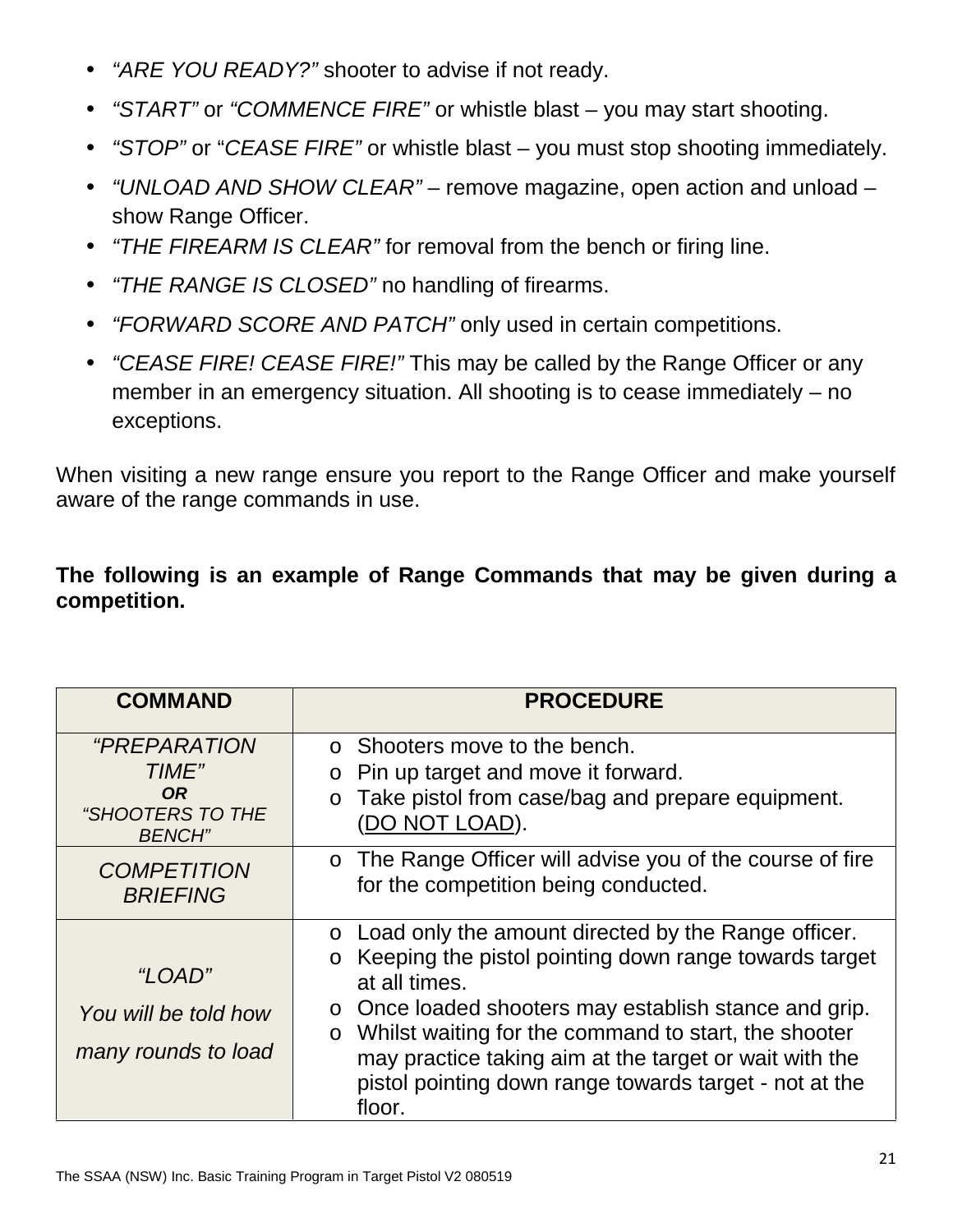| "SHOOTERS,<br><b>ARE YOU READY?"</b>        | o If you are ready to shoot, <b>do not reply</b> . Pistol should<br>be in the ready position.<br>o You may cock hammer or release slide at this time.<br>If you are not ready, call out "Not Ready" in a loud<br>$\circ$<br>clear voice. After 15 seconds, the Range Officer will<br>repeat the question. If you have a problem of any kind,<br>hold your pistol pointing down range towards target<br>and hold your non-shooting arm out behind you in<br>order to alert the range officer, who will attend to you.                                                                                                                             |
|---------------------------------------------|--------------------------------------------------------------------------------------------------------------------------------------------------------------------------------------------------------------------------------------------------------------------------------------------------------------------------------------------------------------------------------------------------------------------------------------------------------------------------------------------------------------------------------------------------------------------------------------------------------------------------------------------------|
| "COMMENCE FIRE"<br>"START"<br>or WHISTLE    | This may be a verbal command such as "fire" or<br>$\circ$<br>"commence firing", or another signal such as a whistle<br>blast or the action of the targets turning towards the<br>shooters. As the signal to "fire" may change due to the<br>type of match to be shot, you should ask the range<br>officer prior to the match if unsure.<br>o Upon this command or signal you may take aim and<br>start shooting.<br>o When you have completed your course of fire, place<br>pistol on the bench in a "SAFE CONDITION" and await<br>further instructions from the Range Officer.                                                                  |
| <i>"CEASE FIRE"</i><br>"STOP"<br>or WHISTLE | $\circ$ Stop shooting immediately.<br>Finger out of trigger guard, pistol pointed downrange<br>$\circ$<br>towards target and await further instructions from the<br>Range Officer.<br>Don't assume that the range officer is just calling the<br>$\circ$<br>completion of that particular sequence of fire. The<br>range officer may have seen a situation that you are<br>not aware of that could lead to a breach of safety if left<br>to continue, or some other activity that calls for the<br>immediate cessation of shooting.                                                                                                              |
| "UNLOAD & SHOW<br>CLEAR"                    | If using a self-loading pistol - Remove magazine, open<br>$\circ$<br>action and safely unload any live rounds from pistol.<br>Unload magazine and present pistol and magazine for<br>clearing keeping muzzle pointed downrange.<br>If using a revolver or other pistol - Hold the firearm so<br>$\circ$<br>that the Range Officer can look into and inspect the<br>chambers of the cylinders for a revolver, or the<br>chamber of any other pistol.<br>On some ranges it may be easier and safer for the RO<br>$\circ$<br>to clear firearms if you place the handgun in a "SAFE"<br>CONDITION" on bench then step back from the firing<br>point. |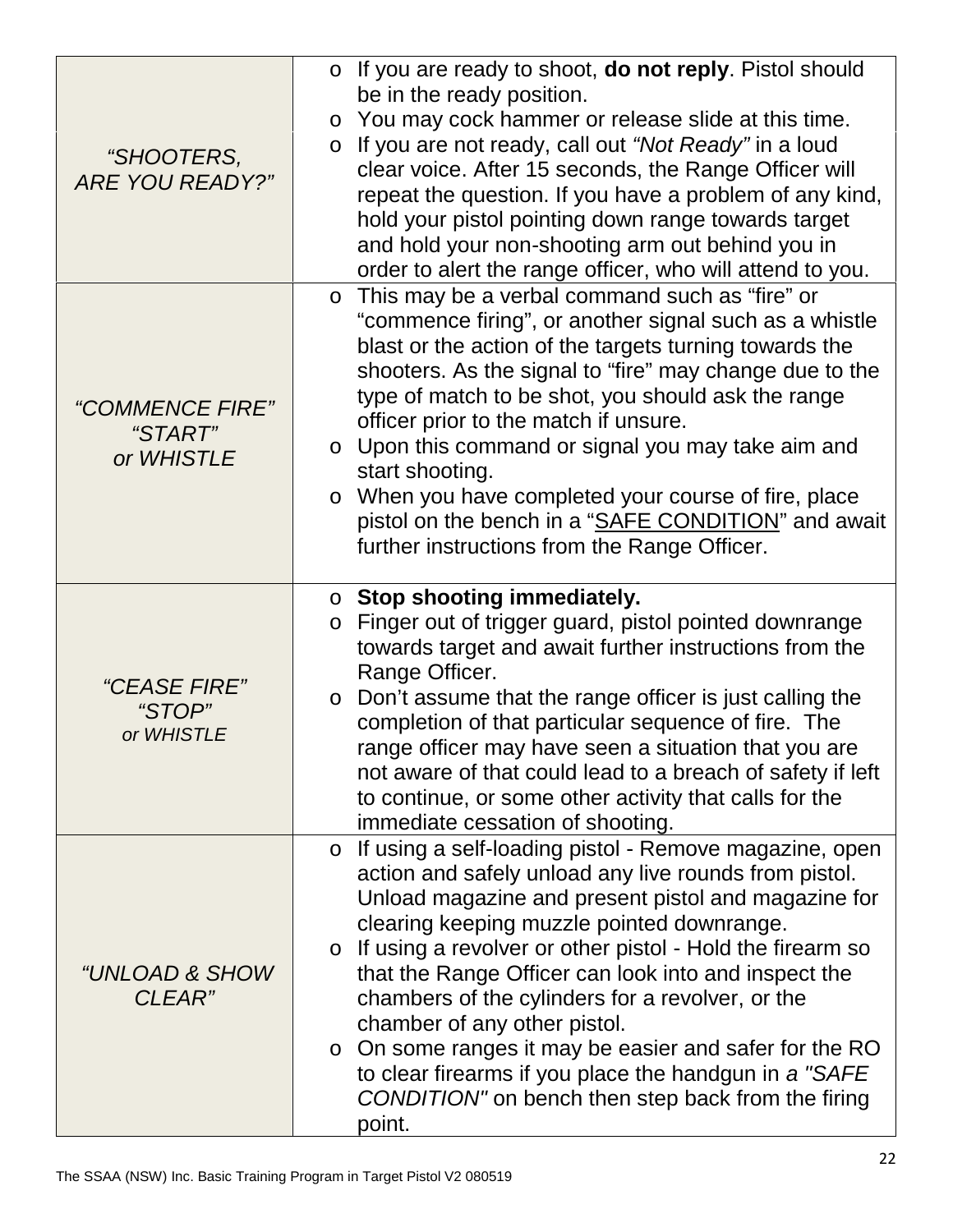# **SECTION 9: THE FUNDEMENTALS OF PISTOL SHOOTING**

To shoot a pistol accurately, it is first necessary to learn and understand the fundamentals, or basic essential components of pistol shooting. These fundamentals are:

- •*Stance*
- *•Grip*
- *•Breathing Control*
- *•Sight Alignment*
- *•Trigger Squeeze*
- *•Follow Through*

These fundamentals must be properly performed every time a pistol is fired.

# **Determining the best shooting hand**

Before any practice can be carried out, or indeed a shot fired, the shooter must first determine which hand will be used to grip and fire the pistol. Generally, it is recommended that a shooter use the hand which is on the same side of the body as the dominant eye.

# **Determining which is your dominant eye**

A quick and easy method of determining which is your dominant eye is as follows.

- Extend one arm out in front of yourself.
	- With both eyes open raise your thumb or align your index finger on a distant object.
	- Close the left eye and observe the location of the object.
	- Now open the left eye and close the right eye and observe the location of the object.

It is likely that when you closed one eye or the other, the object disappeared or appeared to move to one side or the other.

The eye that kept the object stationary in the view window is your dominant eye.

# **The Fundamentals**

Each of the above fundamentals must be studied in detail.

# **1. Stance**

Proper stance is essential in order to shoot a good accurate shot.

- When learning any stance, the following basic steps must be followed:
- Carefully study and practice adopting the correct body position that will be shown to you by the instructor.
- Practice the stance with and without holding a pistol.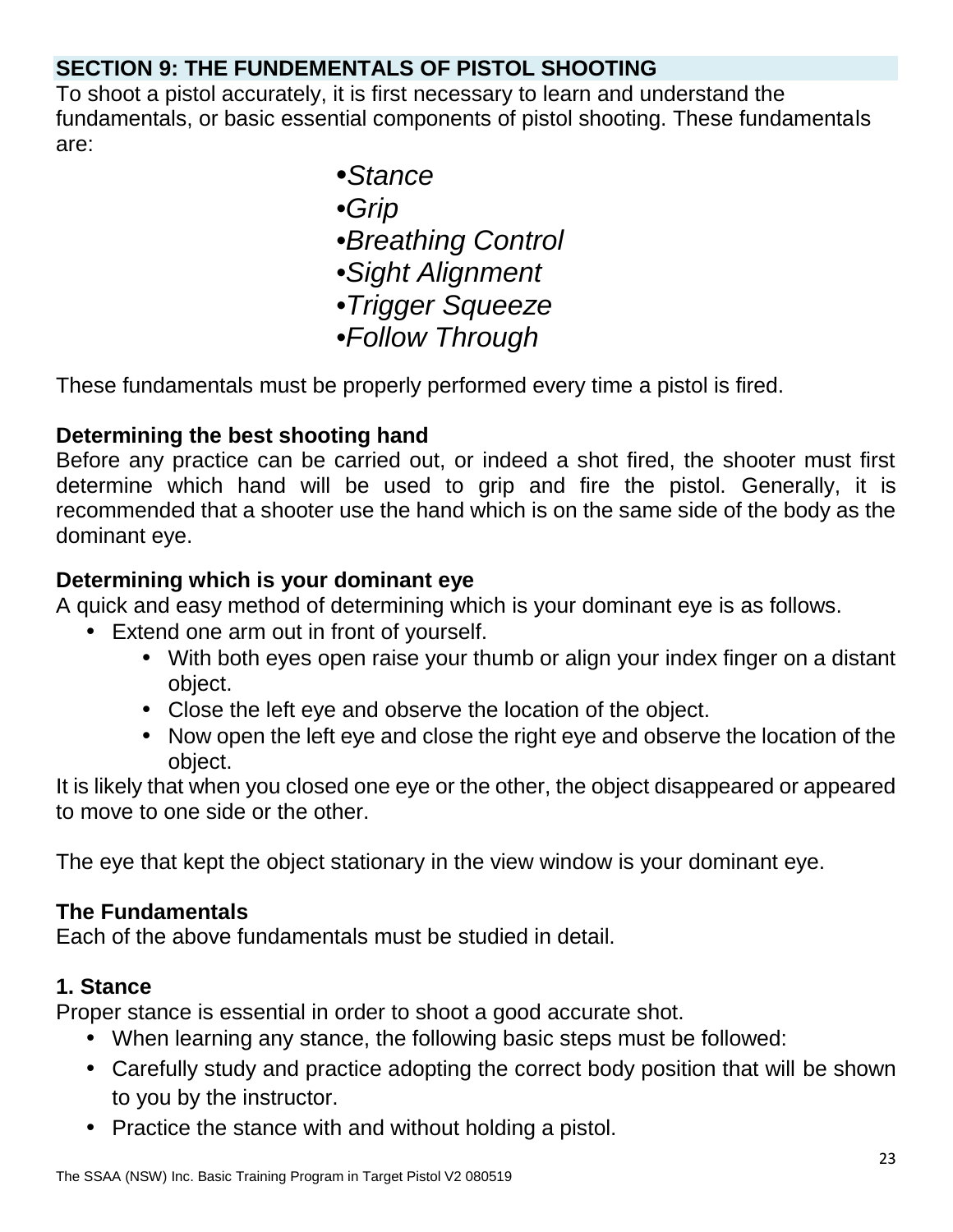- Practice obtaining and maintaining the correct grip.
- Adjust your body position so that the pistol points naturally at the target when you raise your arm to take a sight picture.
- A variety of positions can be used when shooting a pistol. Three basic pistol positions will be examined after you have an understanding of the fundamentals. These are the Benchrest position, Two-handed standing and One-handed standing.



• Feet should be shoulder width apart and parallel. • Non-shooting arm secured close to body. • Stance should be straight with head held upright.

• Elbow and wrist of shooting arm straight. • Eyes in line with

**sights** 



• Feet shoulder width apart.

• Angle between line of shoulders and line of arm is 12° to 20°

# **2. Grip**

To achieve a proper grip:

- Keep the pistol pointed in a safe direction and your fingers away from the trigger. Using the non-shooting hand, place the pistol in the grip of the shooting hand.
- Fit the "V" formed by the thumb and index finger of the shooting hand as high as possible on the backstrap of the frame.
- Align the pistol so that it forms an imaginary straight line from the muzzle, along the barrel through the wrist and forearm.
- Grip the pistol using the base of the thumb and the lower three fingers of the shooting hand.
- The pressure of the grip should be directed straight to the rear.
- Hold the pistol firmly, but without exerting so much pressure that you are straining or causing your hand to shake.
- Your index finger should be placed along the outside of the trigger guard or frame of the pistol, not on the trigger. Always keep the index finger off the trigger until ready to shoot.
- The thumb should lie relaxed along the side of the frame at a level above that of the index finger.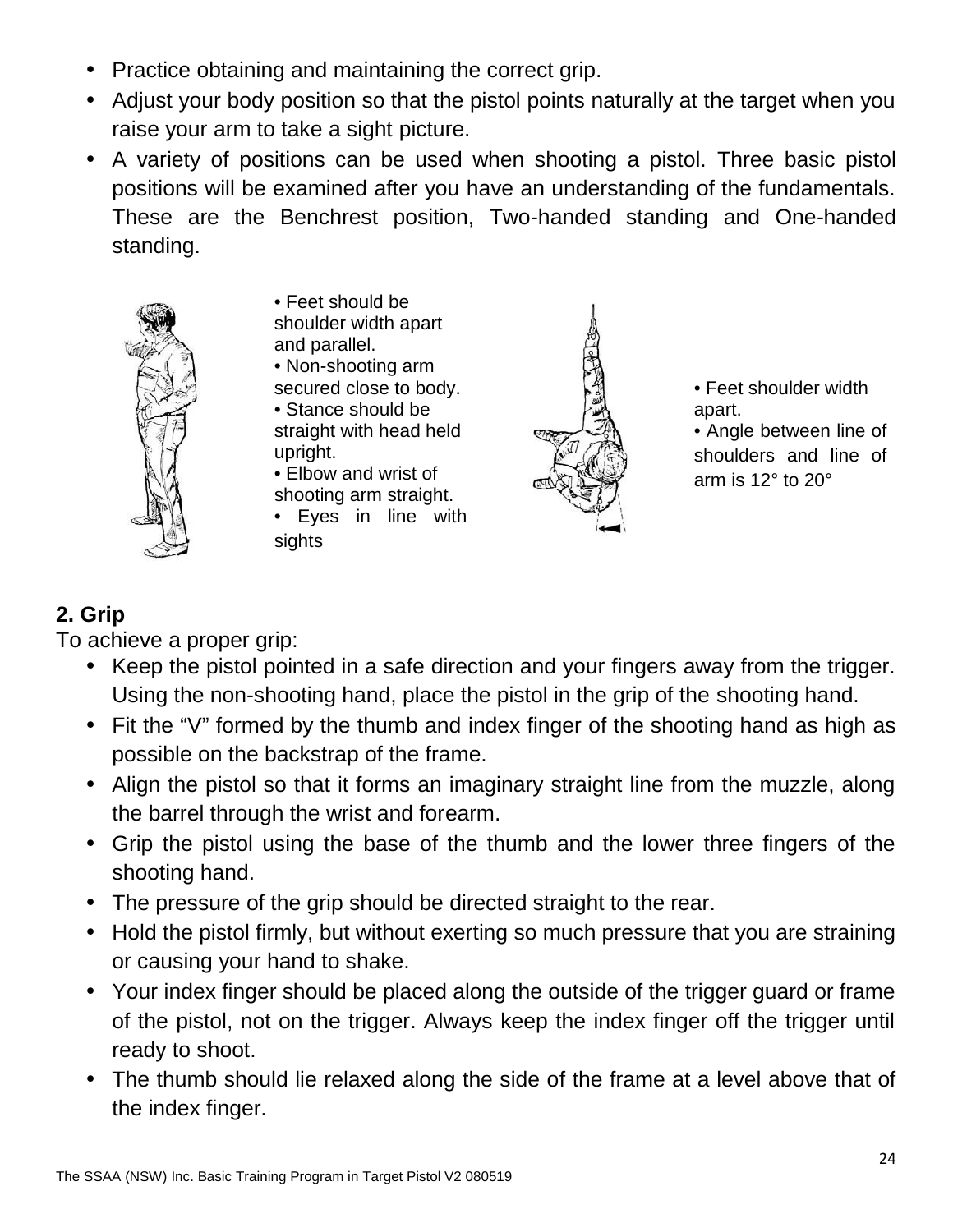- Uniformity is the most important feature of a proper grip. The grip should be the same each time the pistol is handled.
- This knowledge should be applied when practicing the basic pistol positions.



• Spread the hand and push the V as high as



possible into the back of the grip. • The fingers between first and second joints should be along the front of the grip. Thumb and fingertips relaxed.

# **3. Breath Control**

In order to minimise body movement, the breath must be held while firing.

- Before each shot, take a breath, and then let out enough air to be comfortable and hold the remaining breath while firing the shot. Because firing will usually occur within a few seconds, there should be no difficulty from lack of oxygen.
- However, if the breath is held too long, muscle tremors may start. If tremors begin to occur, take the index finger off the trigger while keeping the muzzle pointed in a safe direction, lower the gun to 45°, relax briefly, take a few breaths and begin the firing cycle again.
- As the pistol is lifted towards the target take in a slightly more than average-sized breath. When the sights are lowered into the white aiming area release a little of the breath held and hold your breath until the shot is fired.
- For a single precision shot do not hold for longer than 10 seconds.

# **4. Sight Alignment**

Sight alignment is the relationship of the front and rear sights.

- The eye must be lined up with the front and rear sights and the sights positioned so that their alignment is correct.
- Proper alignment of the two sights means that the top of the front sight is even with the top of the rear sight. The front sight must also be centered in the notch of the rear sight so that there is an equal amount of space on each side of the front sight.
- Hold in white area below the black.
- Focus on the front sight ONLY.
- Maintain a steady balanced sight picture.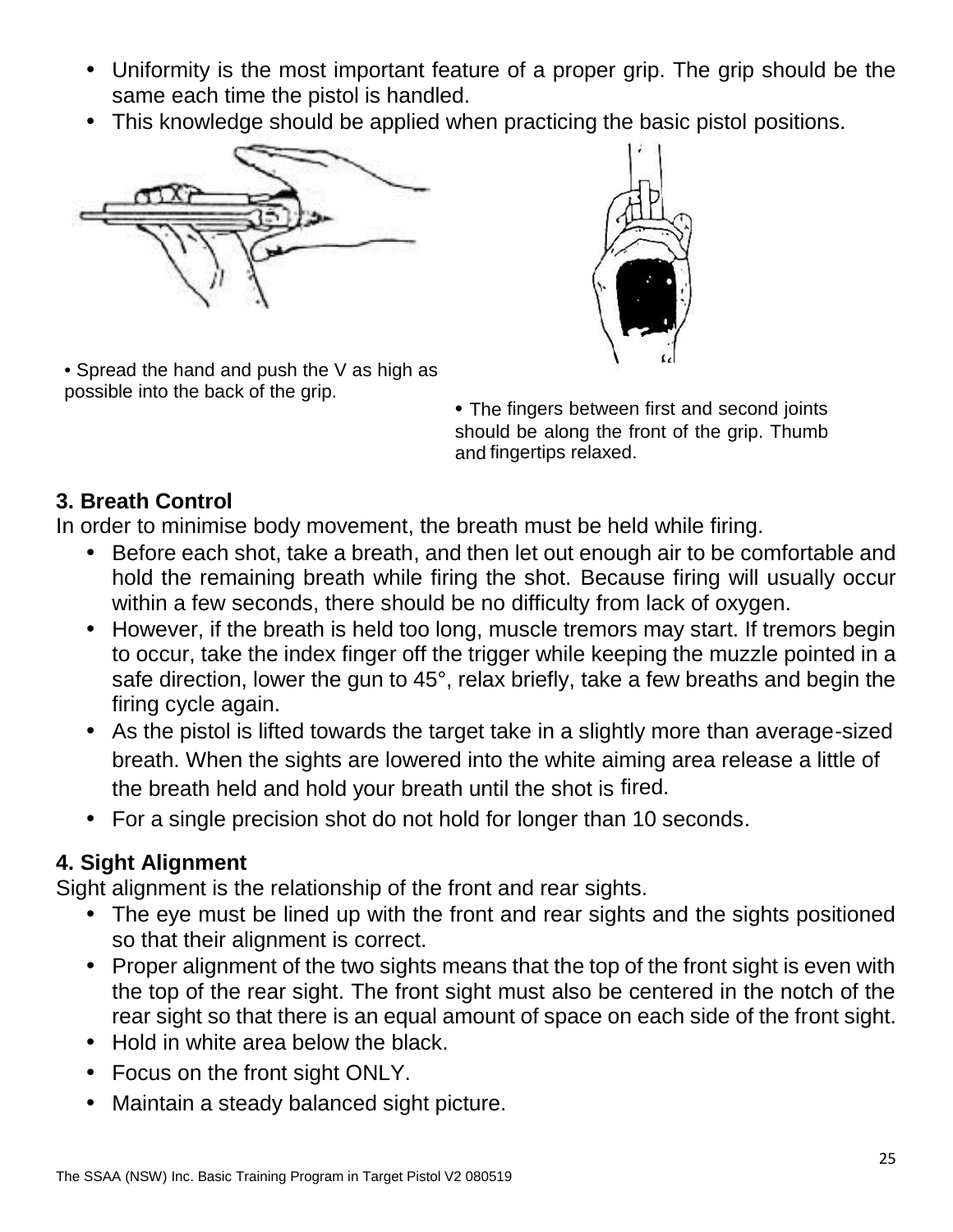

# **5. Trigger Squeeze**

This is a difficult skill to master since it involves a very fine motor skill. It involves taking up any initial slack in the trigger mechanism before moving the trigger rearward in a controlled and decisive way. Naturally, pistols and triggers are all different, but in order to refine your skills, you will need to understand the characteristics of your trigger. If you pull the trigger rather than squeeze it, you will move the gun and the point of impact.

- Start to apply trigger pressure as soon as the sights come down into the aiming area of the target.
- Trigger finger continues to apply steady pressure whilst shooter concentrates on sight picture and waits for shot to break.
- If the shot does not break within  $8 10$  seconds, lower the pistol, relax and breathe, then try again.





• The trigger finger should be clear of the grip and not touching the pistol other than at the trigger.

• The trigger should be pulled straight back with the pressure on the first half of the pad of the finger.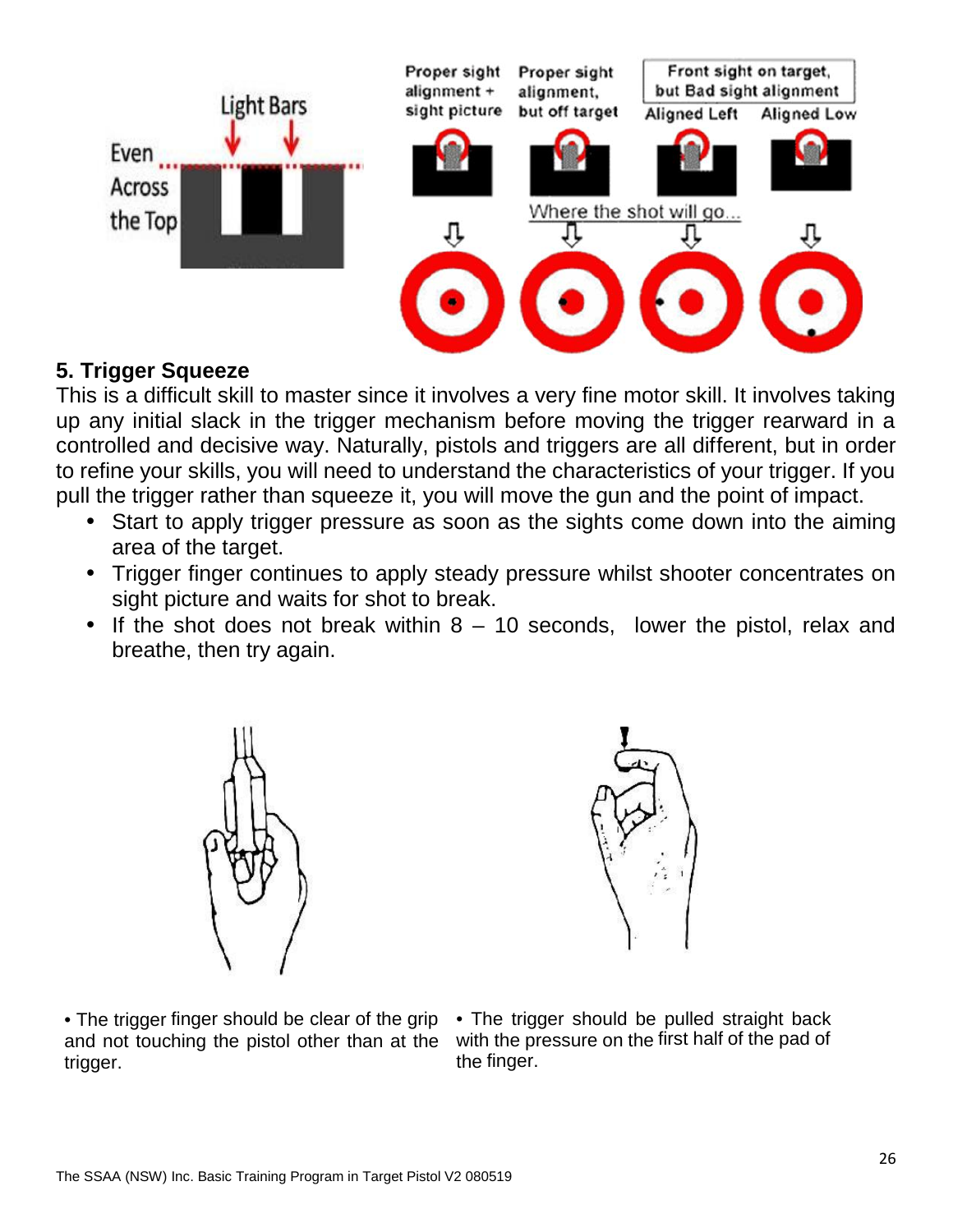# **6. Follow Through**

Follow through allows us to prepare for the next shot. Recoil will cause a disturbance of the sight picture which should return as the gun springs back into place, but this can only happen if your stance and grip are correct. You should learn to study the sight picture after firing. Follow through is about being just as aware of what happens after the shot as before. You will also be gently allowing the trigger to return to its original position during follow through.

- As the shot breaks continue to focus on sight picture.
- After recoil sights will return to position held before the release of the shot.
- Hold this sight picture for 1-2 seconds before lowering arm.

The sight picture at instant of shot breaking will indicate probable position of shot on target.

# **The Sight Picture**

Correct sight alignment is the key to accurate shooting. Angular misalignment of the front sight with the rear sight introduces an error that is multiplied with distance.



To fire an accurate shot, it is essential to concentrate on the front sight while squeezing the trigger. The eye is capable of focusing clearly on only one object at a time. It cannot keep the rear sight, the front sight and the target in focus at the same time. When the eye is focused properly for a shot, the front sight should appear sharp and clear, the rear sight should appear a little less sharp and the target should look blurred.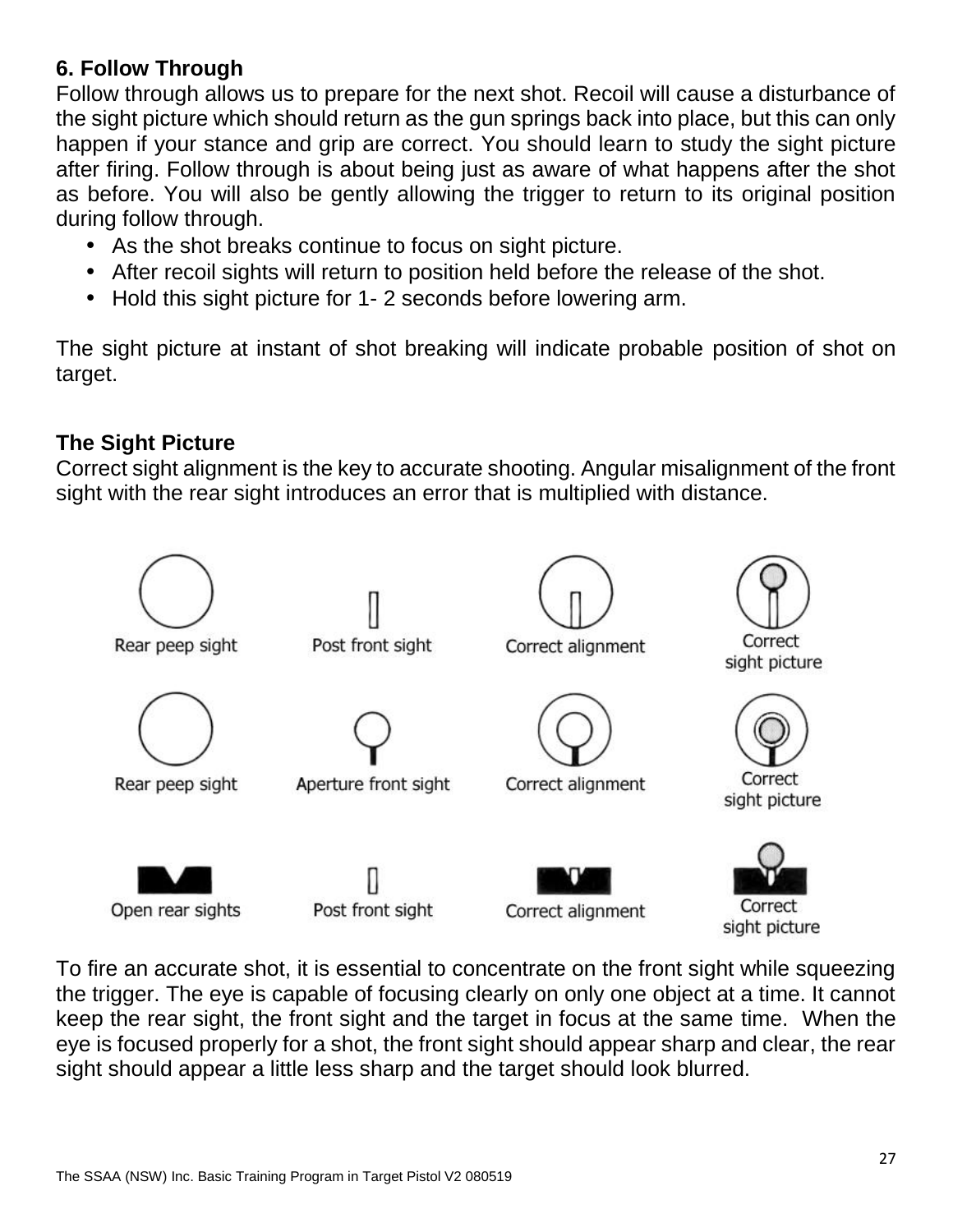No shooter, no matter how expert, can hold a pistol in a firing position without some movement. This movement is called the "arc of movement". The very best that any shooter can do is to keep the arc of movement at a minimum, it cannot be eliminated.

While maintaining a correct sight picture the shooter should gently squeeze the trigger while concentrating on minimising the arc of movement.

### **Dry Firing**

This is the "shooting" of an unloaded firearm. It is useful in practicing marksmanship skills and allows a new shooter to concentrate on sight alignment and trigger squeeze without being distracted by the noise or recoil of live ammunition.

Dry firing is a good training exercise and can be practiced at home by picking out a point on the wall and going through a firing sequence. Dry firing practice will provide an opportunity to the new shooter to become familiar with properly applying good shooting fundamentals, especially trigger squeeze and sight alignment.

Always be absolutely certain that the pistol is unloaded and that it never points in the direction of any other person. Don't forget, you must obey all firearm safety rules whenever handling a pistol, even when dry firing.

It is recommended that snap caps are used when practicing dry firing to avoid possible damage to your pistol. Dryfiring rimfire firearms without snap caps will inevitably cause damage to the firing pin and/or chamber mouth.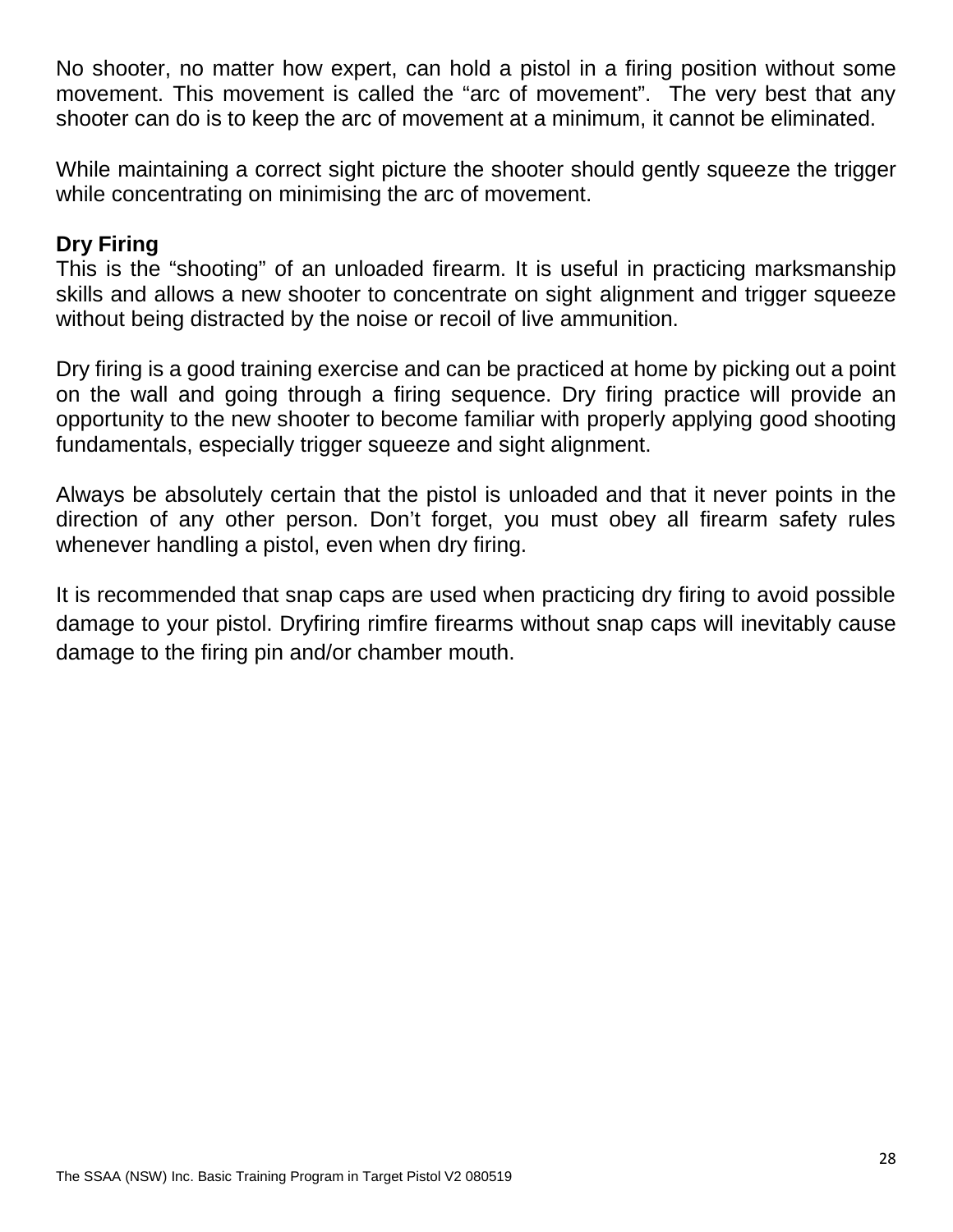### **Common Shooting Errors**

Most shooter's problems result from the failure to properly apply the two most important shooting fundamentals: sight alignment and trigger squeeze. However, other factors may also cause a shooter to have problems in properly delivering a shot to the target.

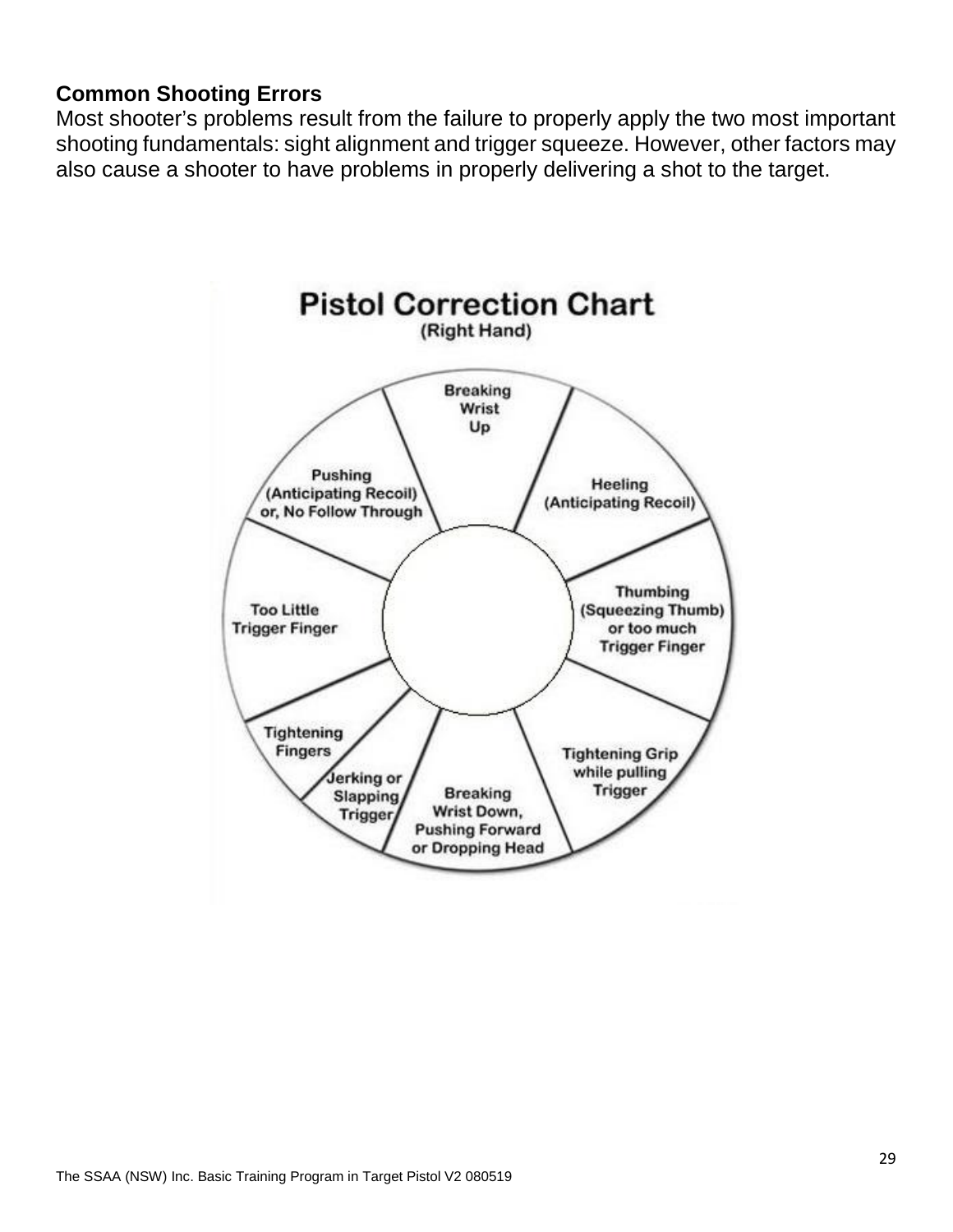

Illustrated in this section are eight common errors committed by many pistol shooters. Study the bullseye target pictures and the accompanying text carefully - the solution to a troublesome shooting problem might be found here. (Be aware that explanations other than the ones suggested here may also apply to the illustrated problem). Shooters who are having problems should seek advice from a pistol instructor or coach.

The shooting situations pictured below assume that the pistol and ammunition are functioning correctly, that the pistol sights are adjusted properly, and that the shooter is right-handed. (The shot groups for a left-handed shooter will appear on the opposite side from the shot groups illustrated).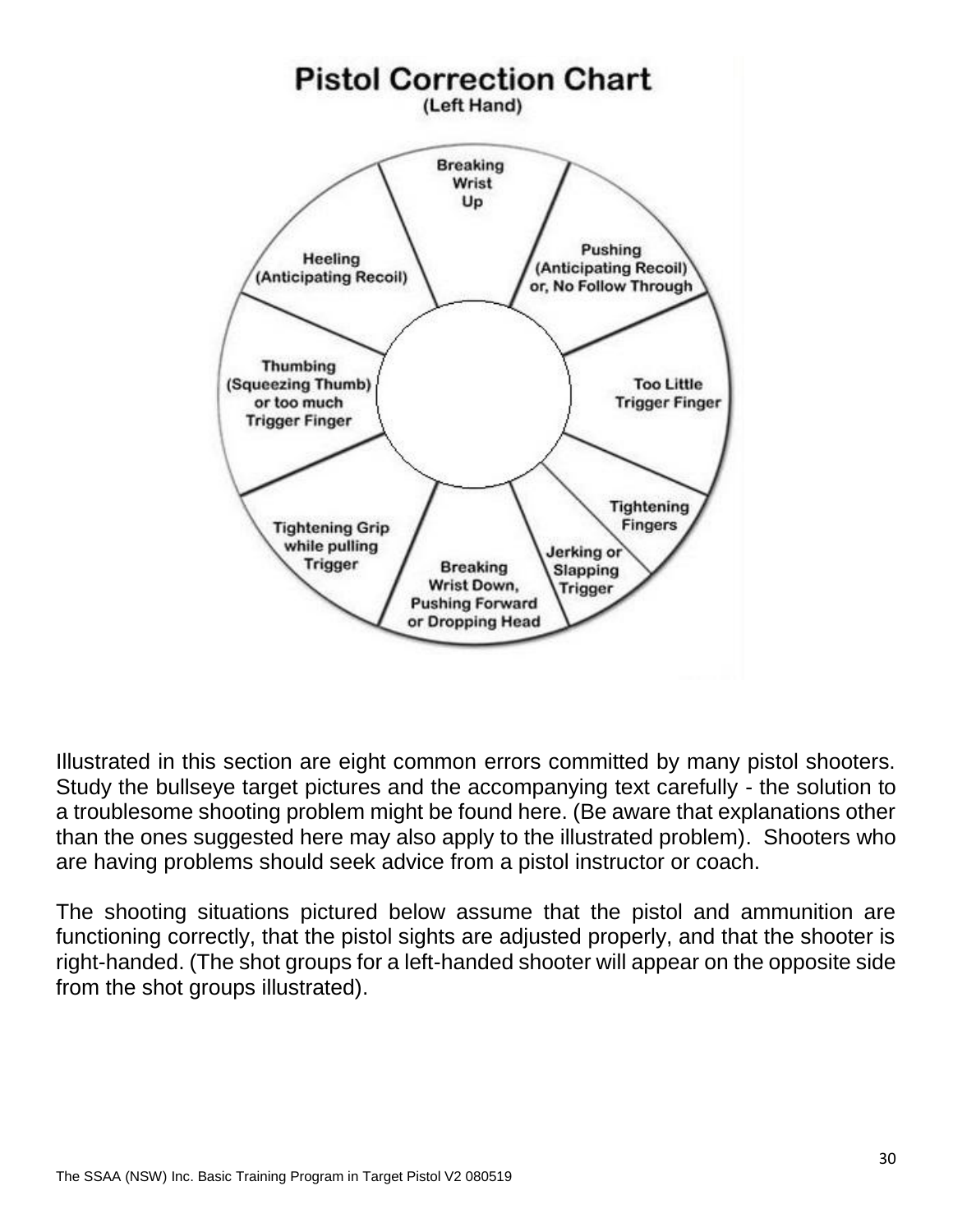**FIGURE 1**



This pattern is caused when the shooter jerks the trigger, causing the front sight to dip low and to the left before the bullet leaves the barrel. To correct this type of error, the trigger must be slowly SQUEEZED until the shot fires, being careful while squeezing not to disturb the sight alignment and sight picture.

This target shows the effect of "riding the recoil" - the shooter anticipates the recoil and makes the pistol recoil before it really happens. This type of pattern can also be caused by improper follow-through: the shooter releases the trigger finger too soon and may flip the finger forward, causing the front sight to rise to the left. Errors of this nature will usually produce shots in the 9:30-12 o'clock zone.

This pattern is created when the shooter does not properly place the index finger on the trigger. In such cases, the shooter has a tendency to squeeze the trigger at an angle instead of straight to the rear. This improper squeeze causes the muzzle to shift to the left, with the shots striking in the 8:30-9:30 o'clock zone.

**FIGURE 3**

**FIGURE 2**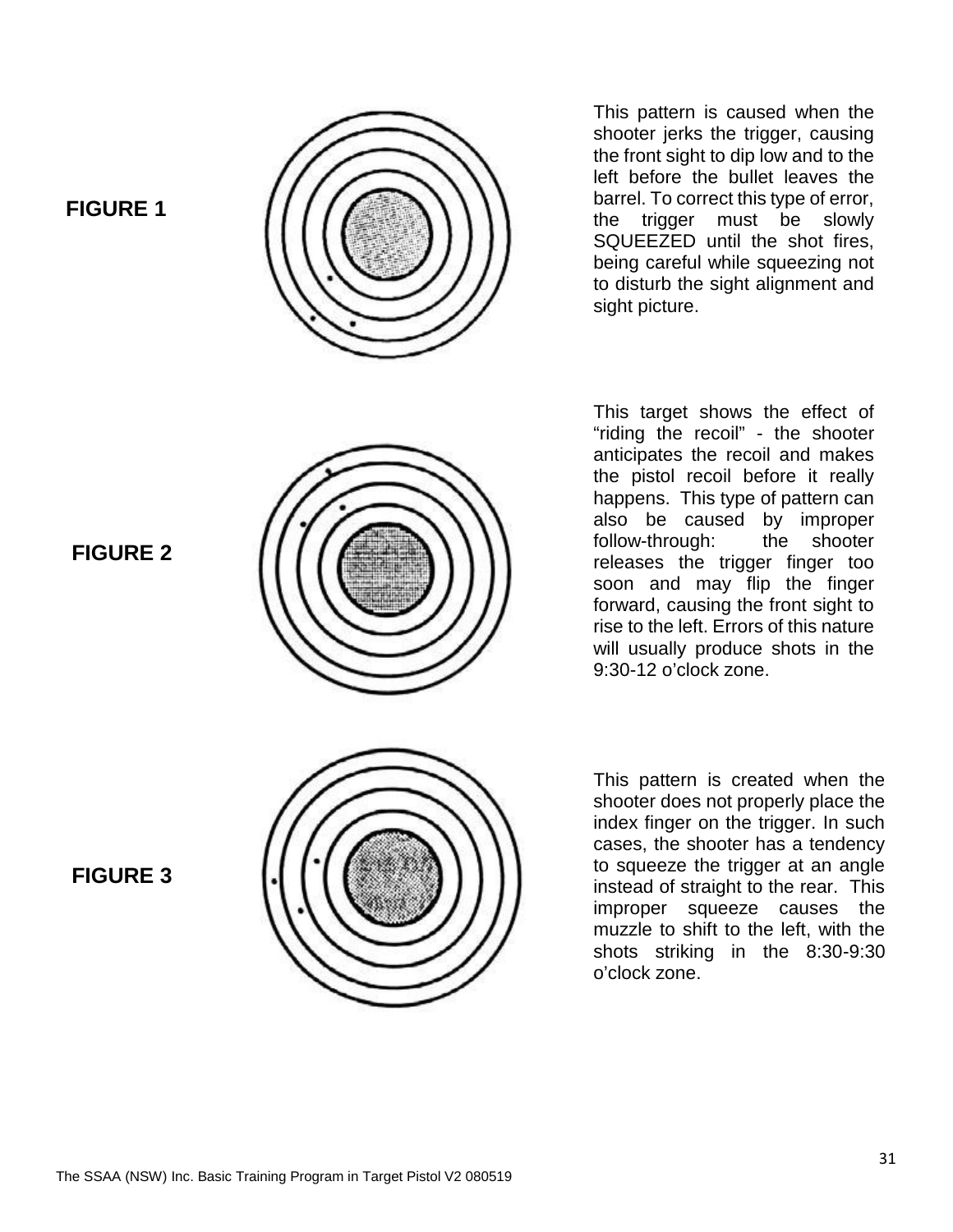

### **FIGURE 4**





The shots in this target are strung over to the 2:30-3 o'clock zone and are caused when the shooter "thumbs" the pistol. Just as the shot begins, the shooter pushes the right thumb against the side of the frame, causing the aligned sights to move to the right.

The shot string shown her in the 5- 6:30 o'clock area is caused when the shooter "breaks" the wrist another form of anticipation. The shooter expects the pistol to recoil at a known instant and tries to fight or control this anticipated recoil by cocking the wrist downward. The shooter may subconsciously believe that the recoil can be lessened by holding the wrist down. This shot group can also be caused by a shooter who relaxes too soon.

**FIGURE 6**

**FIGURE 5**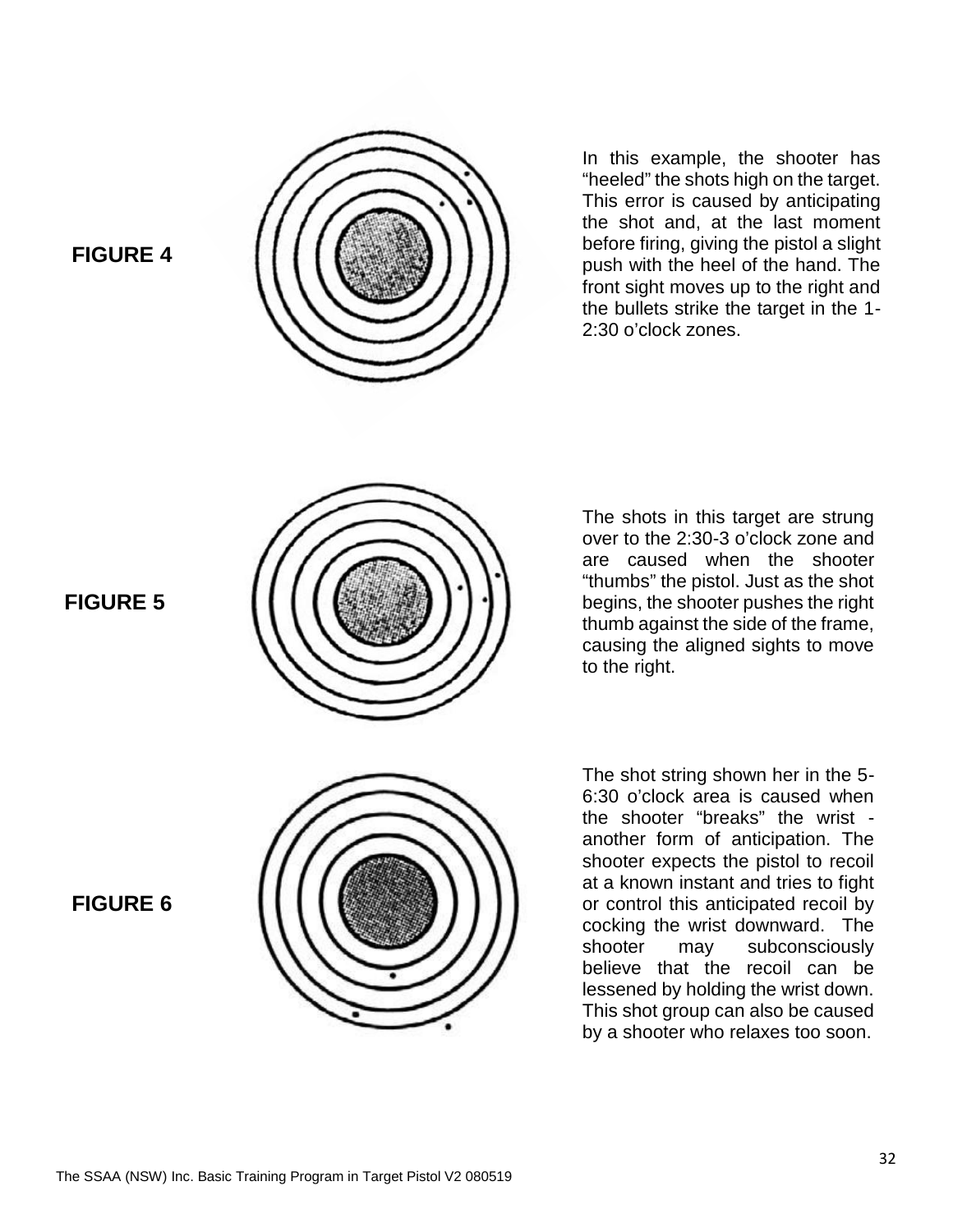

The pattern shown in Figure 8 is frequently produced by a beginning shooter. A new shooter usually does not consistently repeat on particular error, but instead commits many different errors. The result is a target with shots scattered in many places.

To improve pistol skills, shooters should carefully and periodically review the fundamentals of pistol shooting to determine if they are violating any basic principles.

#### **SECTION 10: SHOOTING POSITIONS One-handed standing position**

The one-handed standing position is used in many competitive pistol shooting matches. Because only one hand is used when holding the weight of the pistol, there is not as much support as with a two-handed standing position. The one-handed position is required in these competitive events because it is more challenging than the two-handed position. However, this position can be easily mastered with practice and the use of the correct technique and position.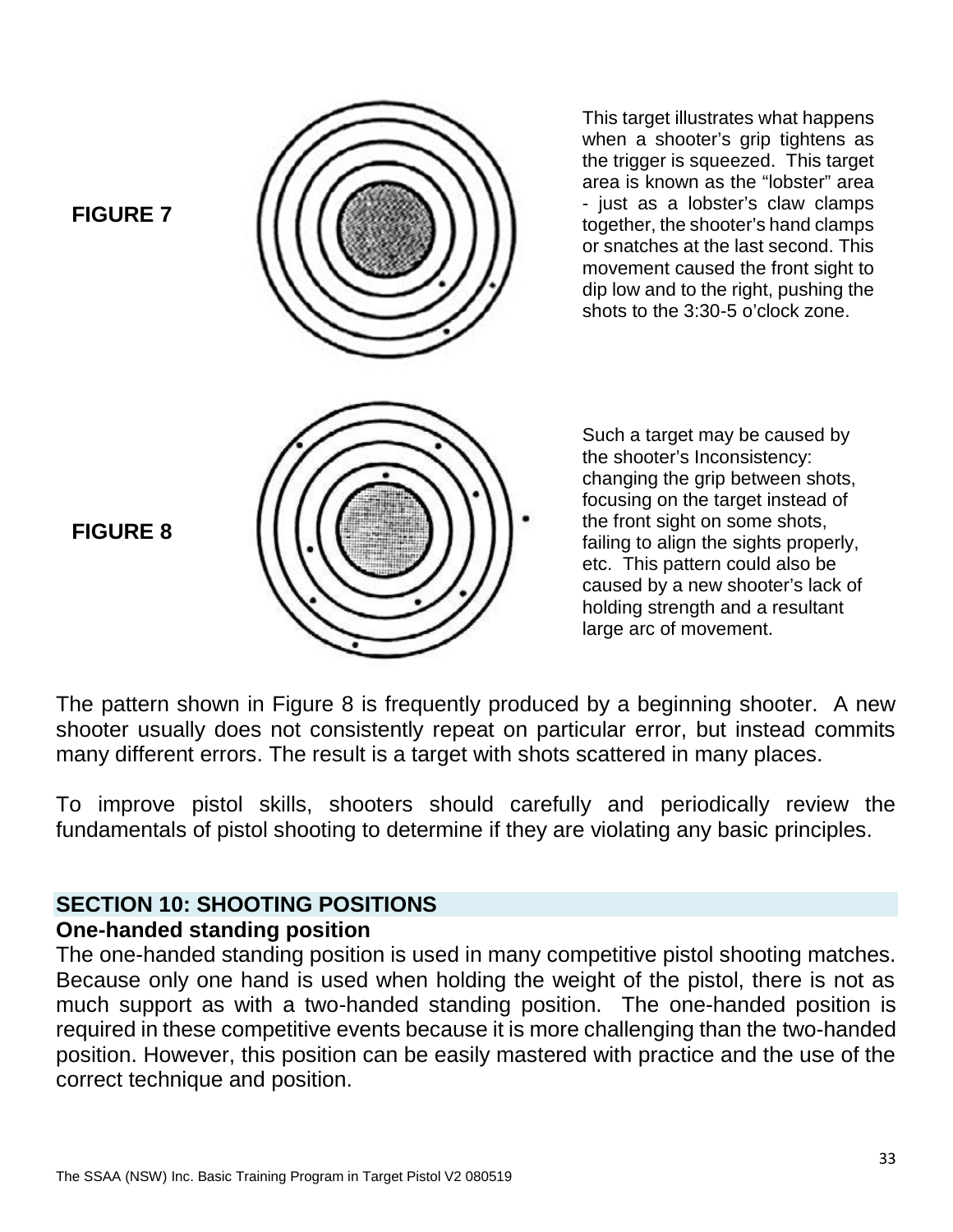Keeping the pistol pointed down range at 45° with the finger outside the trigger guard, hold the pistol using the correct grip in the right hand:

- 1. To establish a natural point of aim, position the body at an angle of approximately 45° to the target with the right side of the body closest to the target.
- 2. To find if you are in the best position, raise the right arm in line with the target then turn your head away, rotate the arm in a small circular pattern. Stop the motion when you feel your arm is in a comfortable position, "natural position".
- 3. Now turn your head back towards the target. Look at the target and if your hand is pointing towards the centre of the target area, a natural point of aim has been established.
- 4. If the hand is not pointing at the centre of the target area, move the left foot and pivot the right foot until the hand is pointing correctly. Turn the head away and repeat the arm rotation and pointing steps again. Keep repeating these steps until a natural point of aim has been achieved.
- 5. Once you have confirmed a natural point of aim, ensure your body is positioned with your feet shoulder width apart, weight evenly distributed, and legs straight but not tense. Your body and head should be erect but comfortable.
- 6. When raised, the right arm should be fully extended with the wrist and elbow locked in place.
- 7. The left hand should be relaxed and placed in a pocket or hooked in a belt or waistband. If the left hand is left hanging by the side it can become a distraction and can also affect the stability of your shooting position.
- 8. You are now ready to bring the pistol up to eye level and commence a firing sequence.
- 9. Other shooting positions can be used successfully in addition to those described in this section and with experience you will become familiar with them. However, the one-handed and two-handed standing positions are the ones more commonly used.

### **Two-handed standing position**

The two-handed standing position is perhaps the easiest position for a new shooter. Both hands will be used to support the pistol when shooting, making it easier to hold the pistol steady.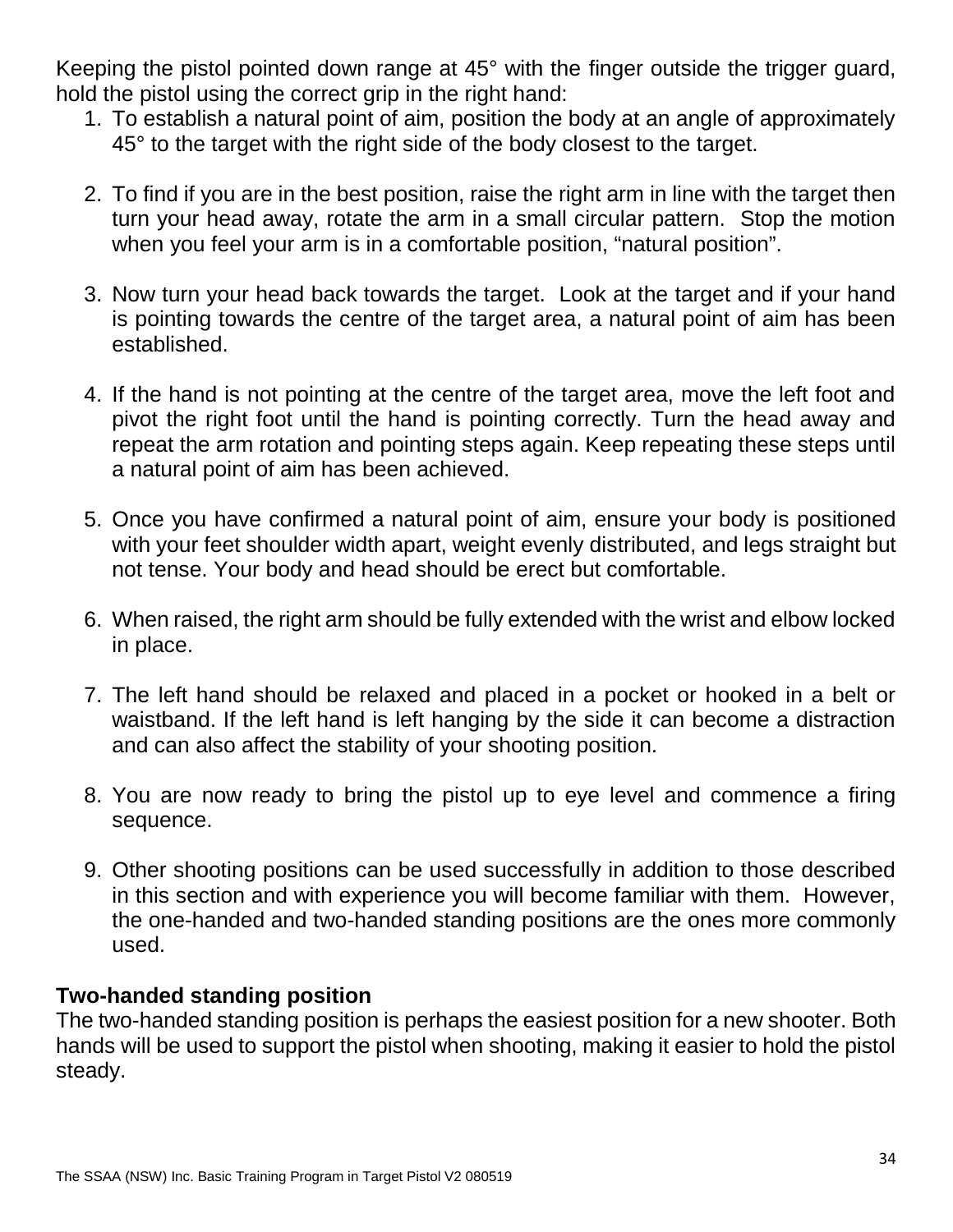While keeping the pistol pointed down range and your finger off the trigger and using the proper grip, take the pistol in your right hand as previously shown.

After correctly gripping the pistol in the right hand, there are two different methods that can be used to support the right hand.

- 1. First Method: Rest the bottom of the grip portion of the frame and the heel of the right hand in the palm of the left hand. Hold the fingers of the left hand firmly up along the side of the right hand.
- 2. Second Method: Place the heel of the left hand against the heel of the right hand. Rest the thumb on top of the right hand. Wrap the fingers of the left hand firmly around the fingers of the right hand.

Face the target squarely with the body directly in front of the target and position the body in the following manner:

- Place your feet shoulder width apart with body weight distributed evenly.
- Keep legs straight, back bent slightly backward, head erect, and arms fully extended.

After taking the above position and while using a proper two-handed grip, bring the pistol up to eye level. The pistol should point naturally at the centre of the target.

# **Weaver Stance**

This stance is designed to reduce muzzle jump and recovery time and enhances the shooter's ability to draw and index targets at speed. One foot is placed behind and to the side of the other, the body is positioned at roughly a 45° angle. The shooter's right arm is straight, and the left arm is bent to compensate for the angle of the body.

The legs are slightly bent, stomach and buttocks muscles lightly flexed, and the head centrally aligned. The feet are positioned in a walking stance, with the off-side foot ahead of the strong-side foot. A right-handed person will have the right foot angled out to the side and further to the rear. Most of the weight will be on the left foot, with the knee slightly bent. The shoulders will be leaned forward over the left toe. The right foot behind will help catch the force of recoil, as well as allow for rapid changes in position. A left handed person will have the right foot forward.

The fingers of the support hand are wrapped into the grooves of the dominant hand. Both thumbs relaxed and parallel.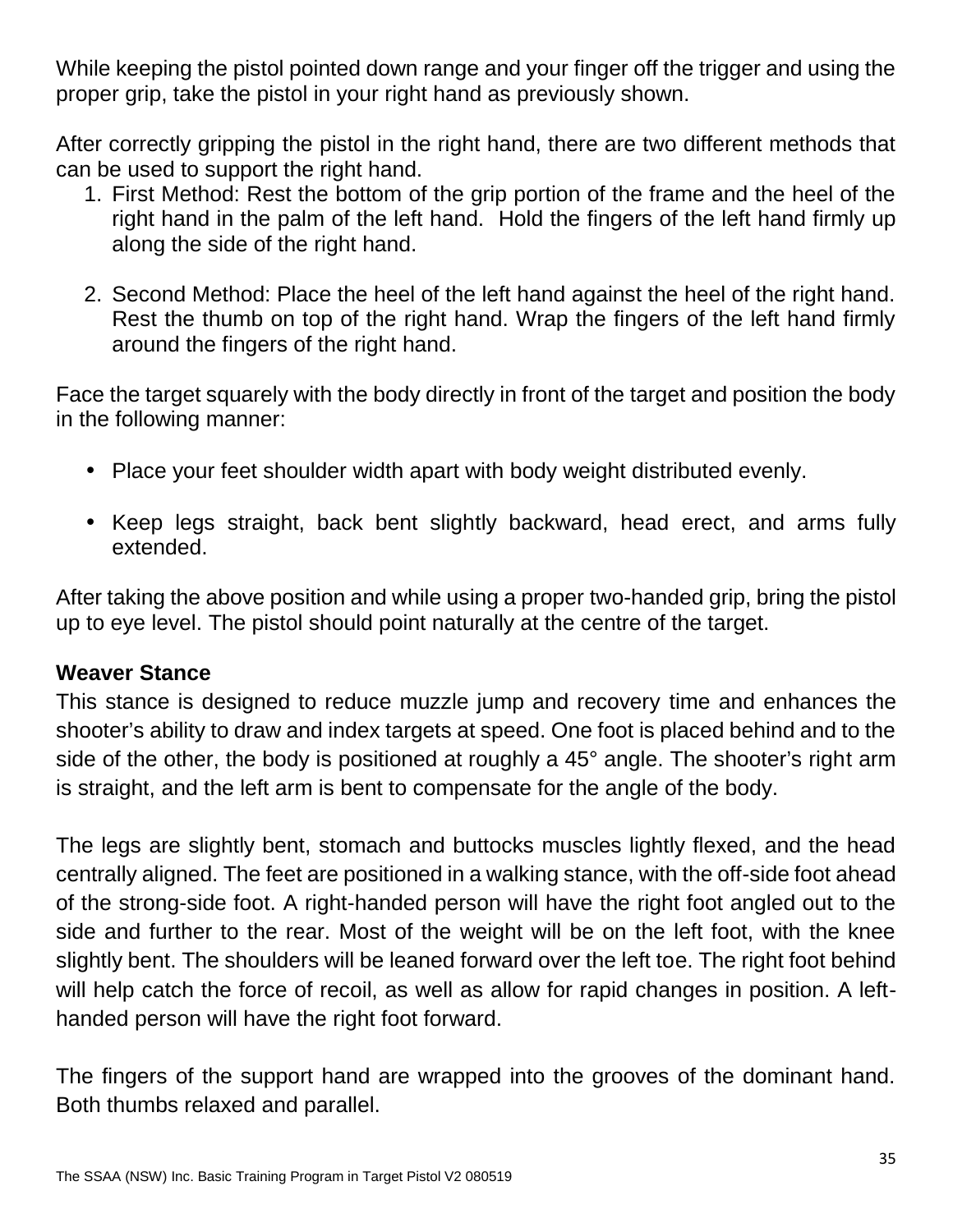### **Isosceles Stance**

If viewed from above, the arms and chest of the shooter appear to form an isosceles triangle, which gives the stance its name. This is a very versatile stance used by many competitive shooters as it offers stability as well as mobility and may be used for shots at varying distances that require a high degree of accuracy.

The shooter faces the target squarely with feet apart at shoulder width (or slightly wider) with toes pointing towards the target. Arms are fully extended with the gun in the middle of the chest. There's a slight lean forward and some bending of the knees.

The Isosceles Stance passively absorbs the recoil of firing a pistol using the shooter's skeletal structure, rather than active muscular tension, as occurs in the Weaver Stance. A wide arc of engagement is possible when using this stance.

### **Sitting - Benchrest position**

The fundamentals that have been explained can best be applied by using the Benchrest position as the introduction to pistol shooting. This position permits the use of a sandbag or other object to support the hands and the pistol at the proper height and allows the shooter to concentrate upon proper sight alignment and trigger squeeze.

The guidelines for gripping and operating the pistol are for a right-handed shooter; left handed shooters should make appropriate adjustments to these guidelines.

- 1. Sit behind a bench or table and face the target.
- 2. Keeping the pistol pointed down range with your finger off the trigger, place the pistol in your right hand while taking a proper grip on the pistol as previously explained and practiced. After correctly gripping the pistol in the right hand, place the heel of the left hand against the heel of the right hand.
- 3. Rest the left thumb on top of the right thumb and wrap the fingers of the left hand firmly around the fingers of the right hand.
- 4. Fully extend both arms in front of the body with the hands (not the pistol) resting on the sandbags.
- 5. Position the pistol so that it points naturally at the target.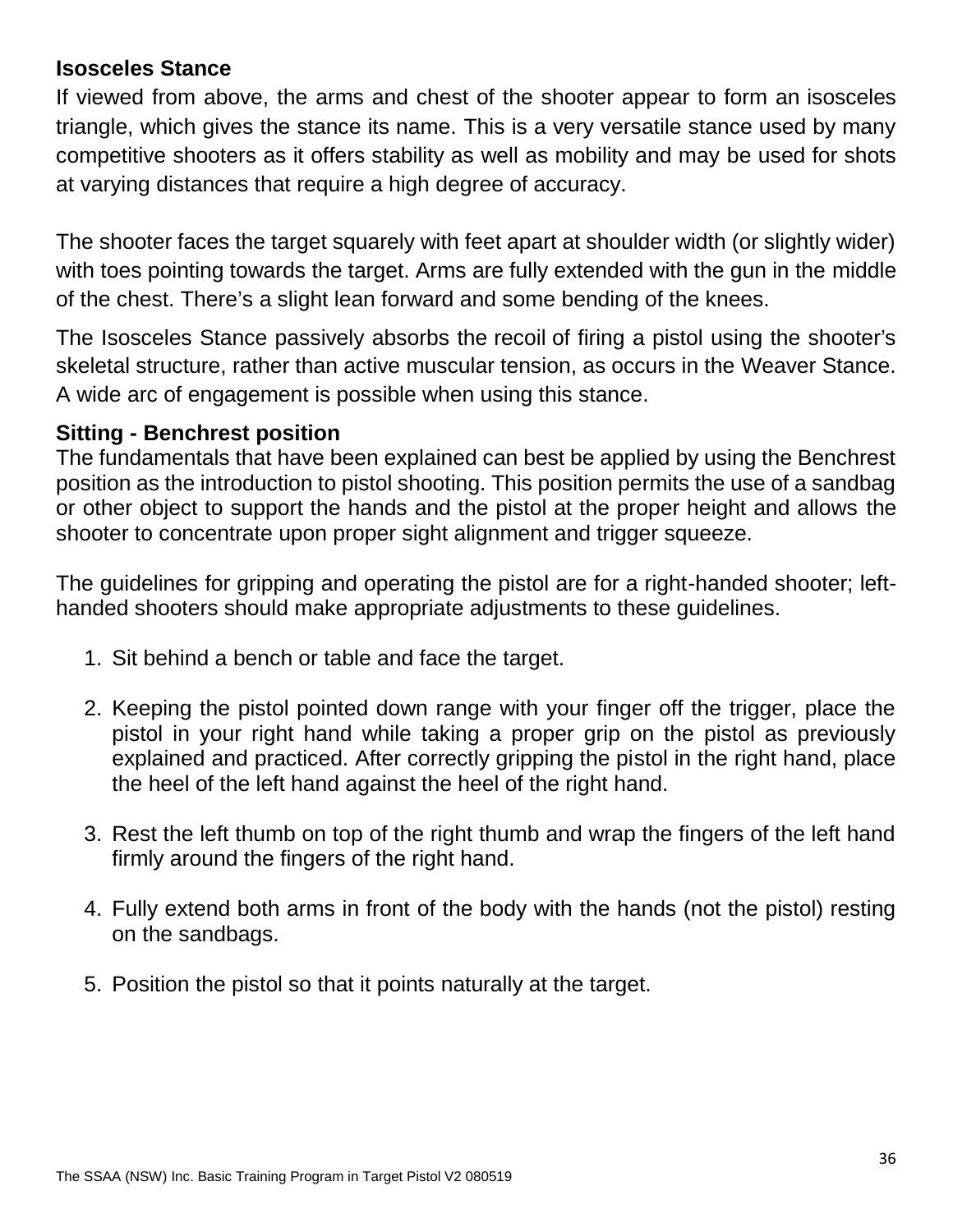# **Holding a Revolver**



Two-handed grip for a double action revolver



Cocking a single action revolver with thumb of left hand

# **Holding a Semi-Auto Pistol**



Two-handed grip for a semi-auto



When holding a semi-auto keep thumb clear of slide on recoil.

The farther the centre line of the gun shifts from body centre, the more recoil will de stabilize the stance.



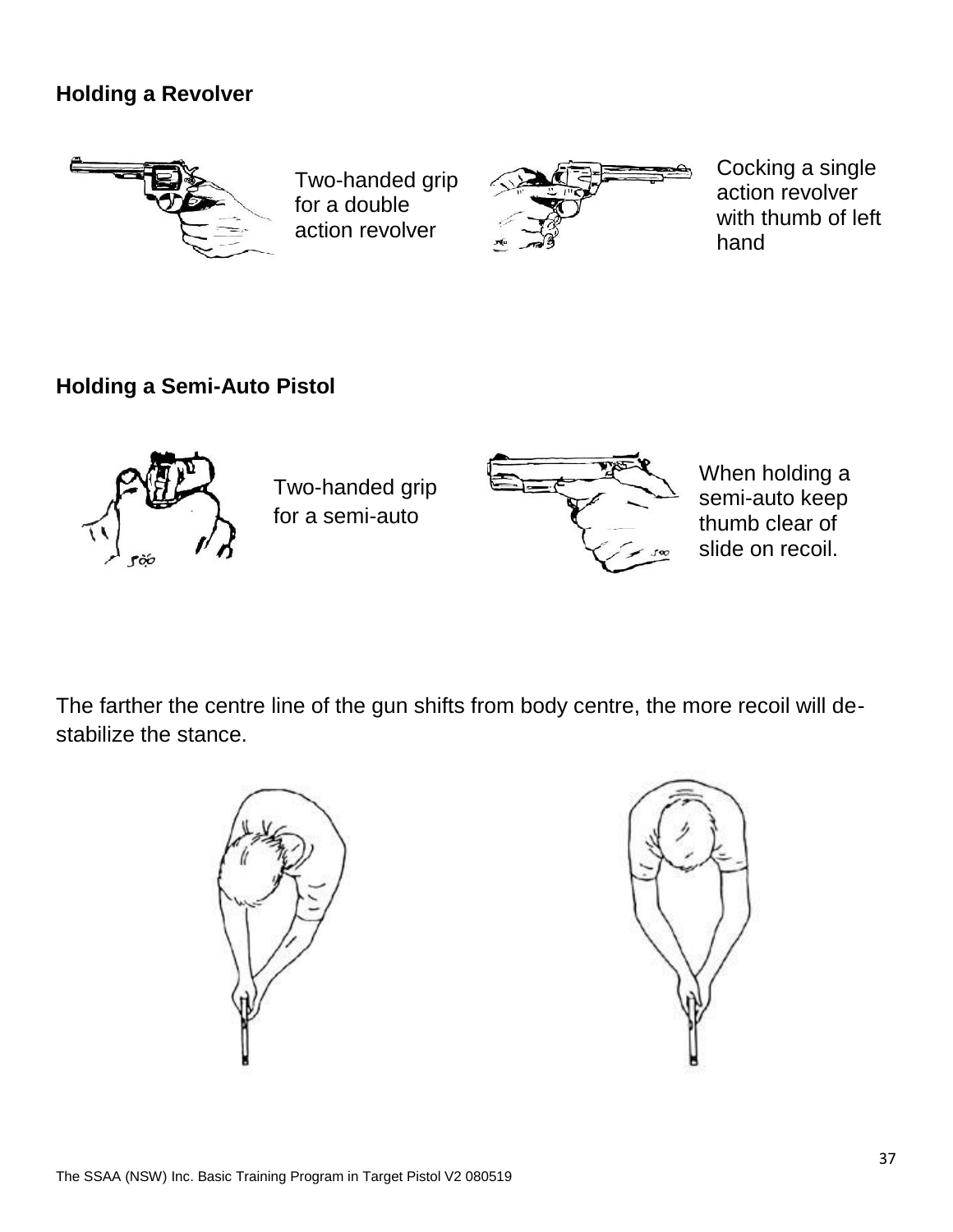Two handed Shooting Position



One handed Shooting Position



Direction of target

# **SECTION 11: EXCERCISES**

### **Single shot exercise**

Loading and firing of one shot at a time at the centre area of a blank target. A total of five shots will be fired.

For a revolver, load only one round into the cylinder. Remember that the cylinder will rotate when the hammer is cocked. In order to load the chamber that will be rotated into the firing position when the hammer is cocked, it is necessary to know in which direction the cylinder will turn. This direction is not the same for all revolvers. Use single- action mode by cocking the hammer. Don't use double-action mode for this practice.

For a self-loading pistol, load only one round into the magazine. Don't try to bypass the magazine by manually inserting a round directly into the chamber. If the cartridge is not seated properly in the chamber, it is possible for the slide to hit and ignite the primer and hence the powder as the slide returns to its forward position.

Relax and don't rush, concentrate on keeping the sights aligned while squeezing the trigger slowly to the rear. Remember that the firing of the shot should come as a surprise. Fire the total of five shots under the control of the trainer and/or range officer. When finished carry out the correct unloading and clearance procedure and when directed by the range officer inspect the target.

### **Five shot precision exercise**

This exercise will involve the loading and firing of five rounds in the pistol. All five rounds will be fired at the centre area of a blank target. If using a revolver that has more than five chambers, be sure to close the cylinder with an empty chamber under the hammer.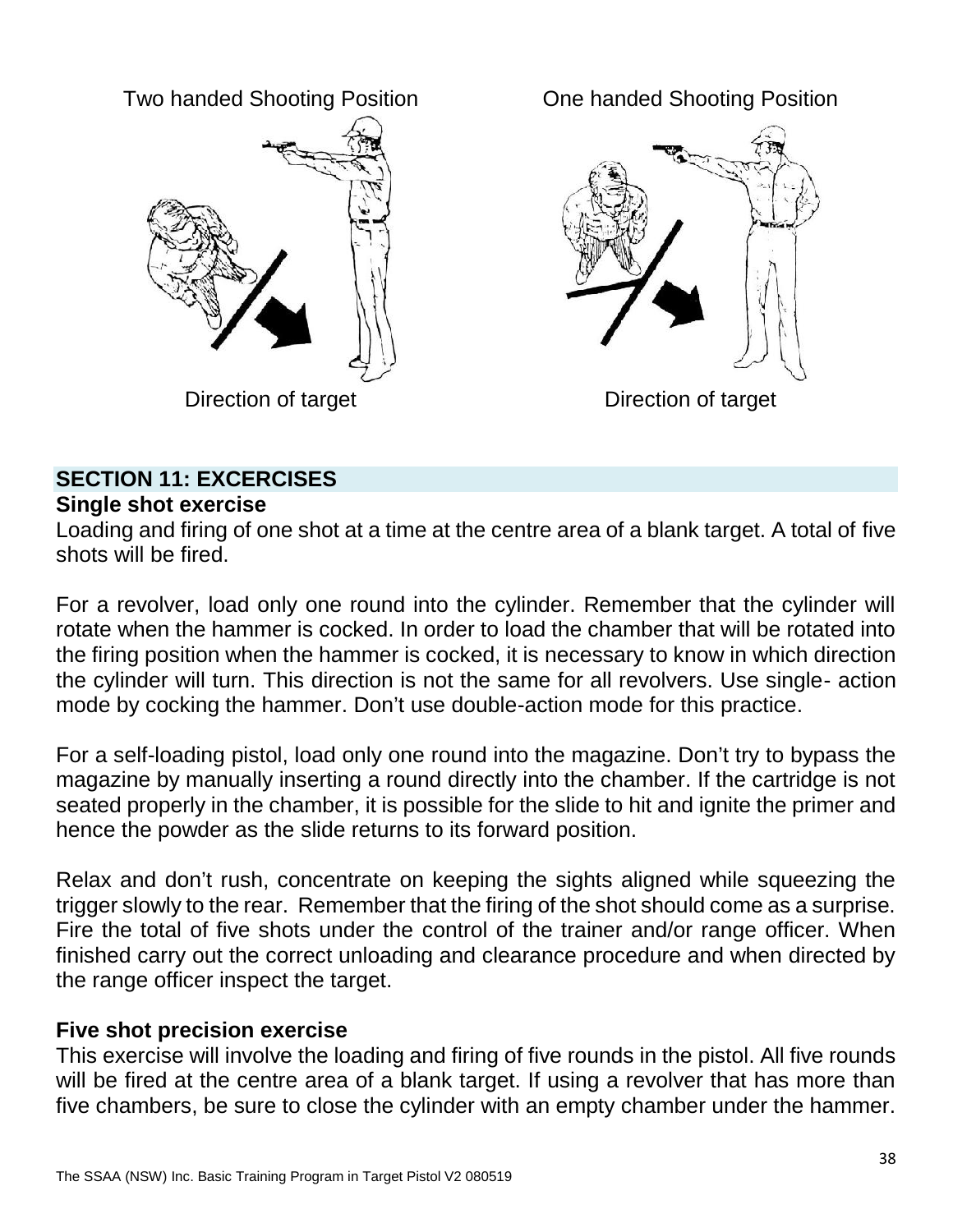As in the single shot exercise, be sure that when the cylinder rotates that a loaded chamber will rotate into the firing position when the hammer is cocked. If using a semi automatic pistol, load all five rounds into the magazine.

Once again fire all five shots onto the target with the blank side facing you, relaxing between shots and concentrating on trigger and sight control. To be a good shot you must be consistent and always perform the fundamentals correctly, the same way and in the same length of time.

By using this consistent technique, good rhythm can be achieved. The rhythm pattern that is used in slow fire shooting is achieved through practice and this will be the same pattern that will be used in rapid fire shooting. The pace will quicken, but the pattern will remain the same. When the exercise is finished carry out the same safety checks as you did in the previous exercise.

# **Rapid fire exercise**

Load and fire five more rounds in quick sequence, once again onto a blank target. The exercise is completed when all five shots have been fired. When finished carry out the correct unloading and safety checks.

# **Sight Adjustment**

If shots are consistently grouping away from the centre of the target, it may be necessary to adjust the sights so that the bullets will hit the centre of the target.

Always move the rear sight in the same direction that the bullet impact on the target should move to be on the point of aim. For example, if the shots are hitting to the right, move the rear sight to the left. If the shots are hitting high, move the rear sight down. After making the adjustments, fire five more shots to see where the bullets are impacting. If necessary, make further adjustments to the sights and repeat the grouping shots until the bullets are impacting at the point of aim.

# **Practice**

The above exercises will provide a basic initiation to pistol shooting. However, to improve or maintain shooting skills, it is necessary to practice on a regular basis.

Shooting at a bullseye target is a good way to practice marksmanship skills and the scores that are shot can be recorded and monitored for improvement.

You should now have a level of competence and confidence that will allow you to commence improving your skill levels through practice and continue to enhance your knowledge and enjoyment of the sport of target pistol shooting.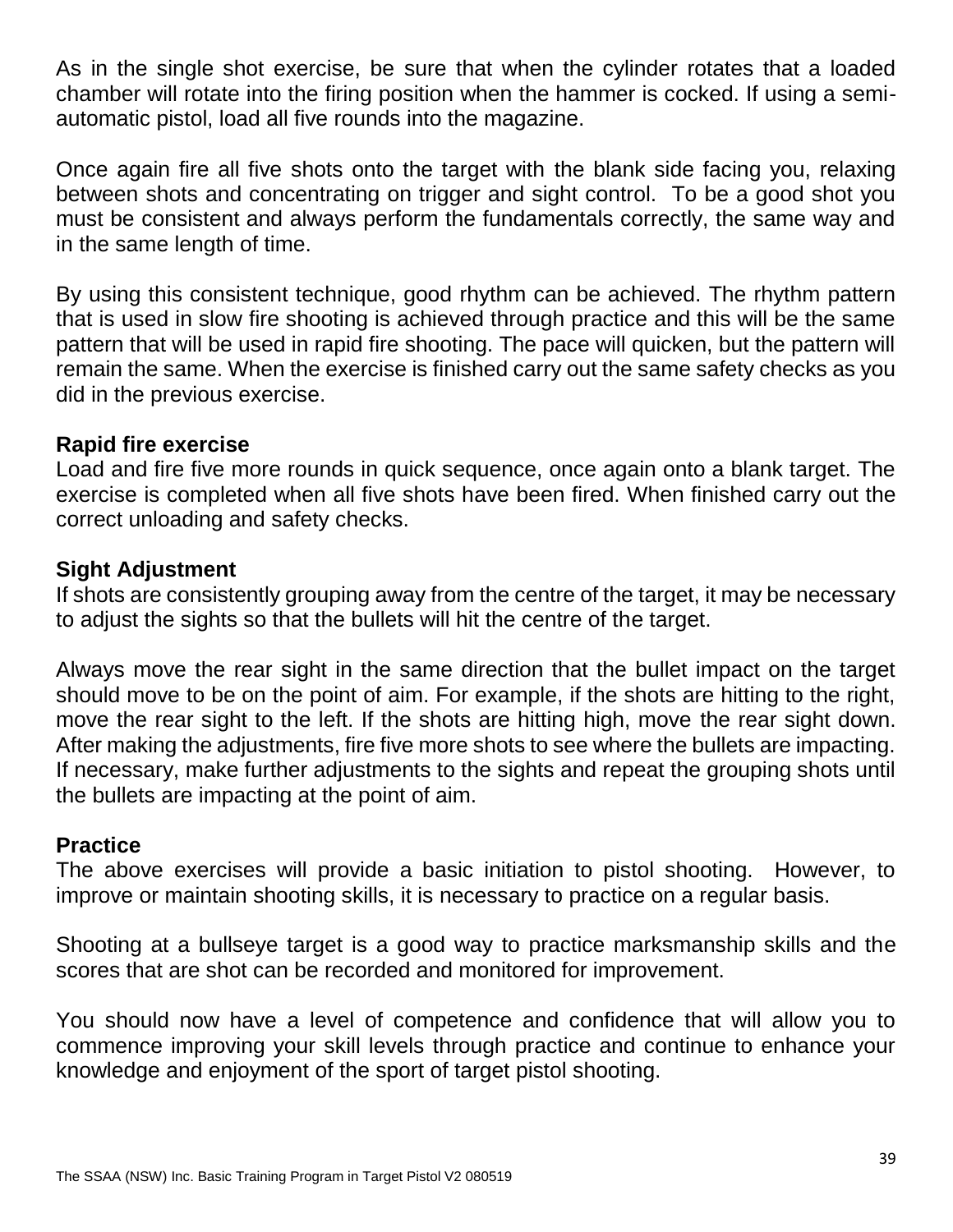### **SECTION 12: PISTOL CHOICES**

For new target shooters the best pistol with which to learn the fundamentals is a .22 calibre target pistol. The fundamentals are the same for all pistols, but the .22 calibre pistol offers many advantages. It has minimal recoil and noise and the ammunition is inexpensive, which allows for greater practice. Most .22's are very accurate, and they are relatively cheap to purchase.

Either a revolver or self-loading pistol may be used during basic marksmanship training, although a self-loading pistol offers more versatility and is easier to master. If a revolver is chosen, it would be preferable to choose a double-action over a single-action, but it should be fired in single-action mode whenever possible. By shooting in single- action mode, less pressure will be needed to pull the trigger and it will be easier to concentrate on sight alignment and trigger squeeze.

Once your competency levels, accuracy and confidence have improved, you can then start to look and inquire with other shooters as to other types of pistol and their suitability for various matches and competition.

# **SECTION 13: NSW FIREARMS LEGISLATION**

Course participants are advised to make themselves aware of the General Legislative Requirements available on the Home Page and Licence page of the Firearms Registry Internet site at https://www.police.nsw.gov.au/services/firearms. Study of these General Legislative Requirements should be included in pre-course reading by all candidates.

### **Firearms Licences**

The *NSW Firearms Act 1996* makes it an offence to possess or use a firearm without an appropriate licence or permit. Applicants for a firearms licence must be at least 18 years old and must satisfy the Police Commissioner that they have passed an approved course in firearms safety, and that they have a genuine reason for having a licence and they are a fit and proper person to have possession of firearms.

It is the responsibility of all firearms licence holders to be aware of and comply with the firearms laws of NSW and any other state that they may travel to or through. It is an offence to contravene the conditions on the licence.

**NOTE:** Personal protection or the protection of another person does not constitute a genuine reason for possession and use of a firearm. Additionally, the protection of property does not constitute a genuine reason for possession and use of a firearm, other than for the genuine reason of Business Security Industry.

A licenced target pistol shooter may only use his/her pistol for target shooting at an approved range for the purpose of competition, practice or as otherwise noted in clause 33 of the Firearms Regulation 2017. Pistols may **not** be used for hunting.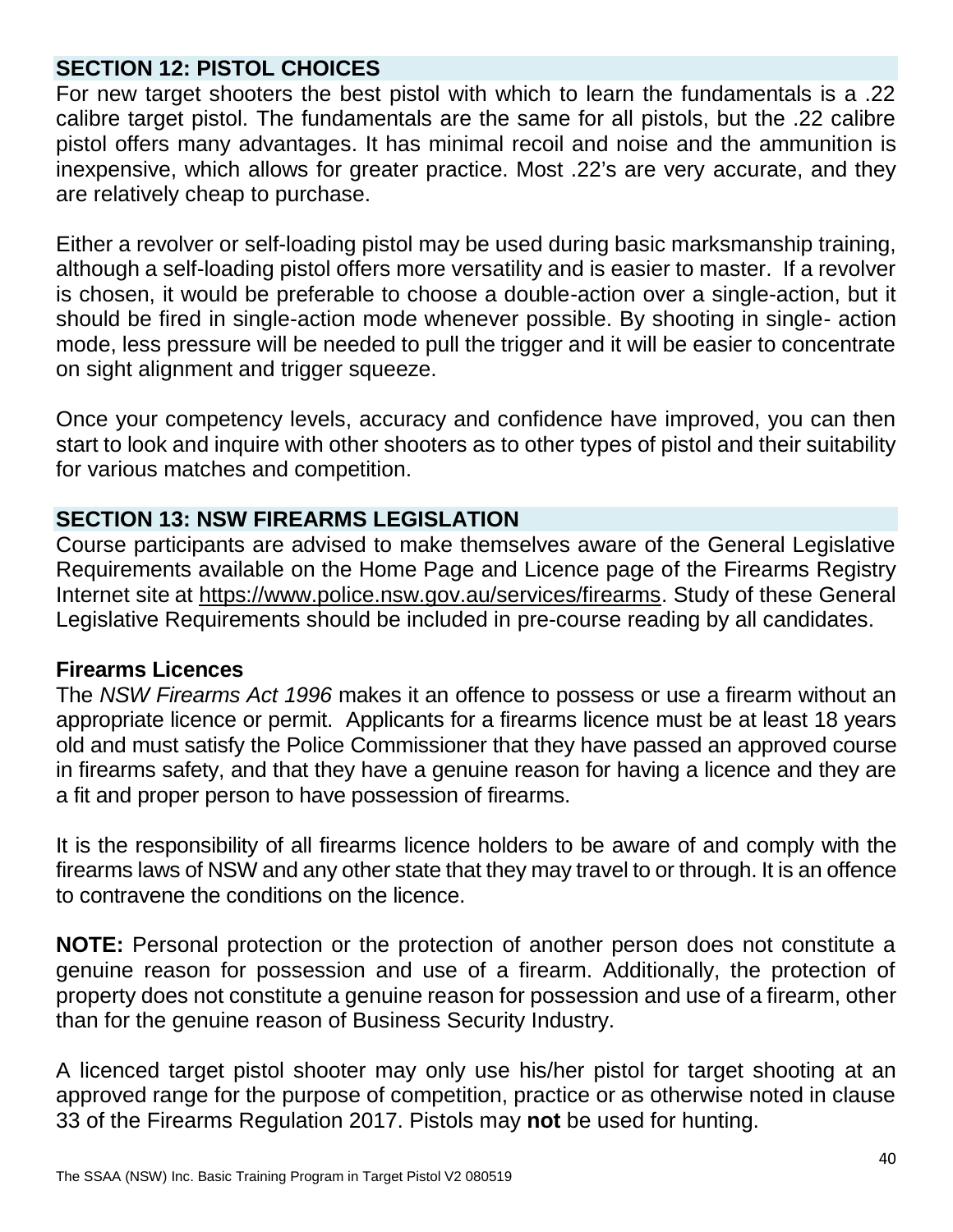All target pistol licence holders must remain a financial member of an approved pistol club and meet the appropriate attendance requirements to maintain the licence.

# **When applying for a firearms licence in NSW you must:**

- Be a NSW resident (or about to become a NSW resident).
- Be 18 years of age or over.
- Complete a firearms safety training course.
- Confirm that you are able to meet the safe storage requirements for the category of licence concerned.
- Be a fit and proper person and be able to be trusted with possession of firearms without presenting a danger to public safety.

You can apply for a firearms licence online at Service NSW (www.service.nsw.gov.au). To complete your online licence application you will need:

- A MyServiceNSW Account linked to the NSW Police Force.
- Firearms Safety Training Certificate.
- Supporting documents for your Genuine Reason and Special Need.
- A credit card for payment of the licence fee (if applicable).

Personal history checks are conducted on all applicants to ensure that provisions within the legislation, including provisions with respect to public safety are met. Certain criminal history may prevent a person from obtaining a firearms licence in NSW. A licence cannot be issued if:

- A person is subject to an Apprehended Violence Order (AVO), or for 10 years from the expiry of the AVO.
- If a person is subject to a good behaviour bond for a prescribed offence.
- If a person is subject to a firearms or weapons prohibition order.
- A person has been convicted within the last 10 years for an offence prescribed by the regulations.

A prescribed offence is a conviction for offences involving firearms or weapons, prohibited drugs, violence, offences of sexual nature or involving fraud, dishonesty, stealing, robbery or offences relating to terrorism.

It is an offence to supply false or misleading information in relation to an application for a firearms licence.

# **Probationary Pistol Licence (PPL)**

A Probationary Pistol Licence (PPL) is a firearms licence issued to a person who has never held category H firearms licence for the genuine reason of Sport/Target Shooting.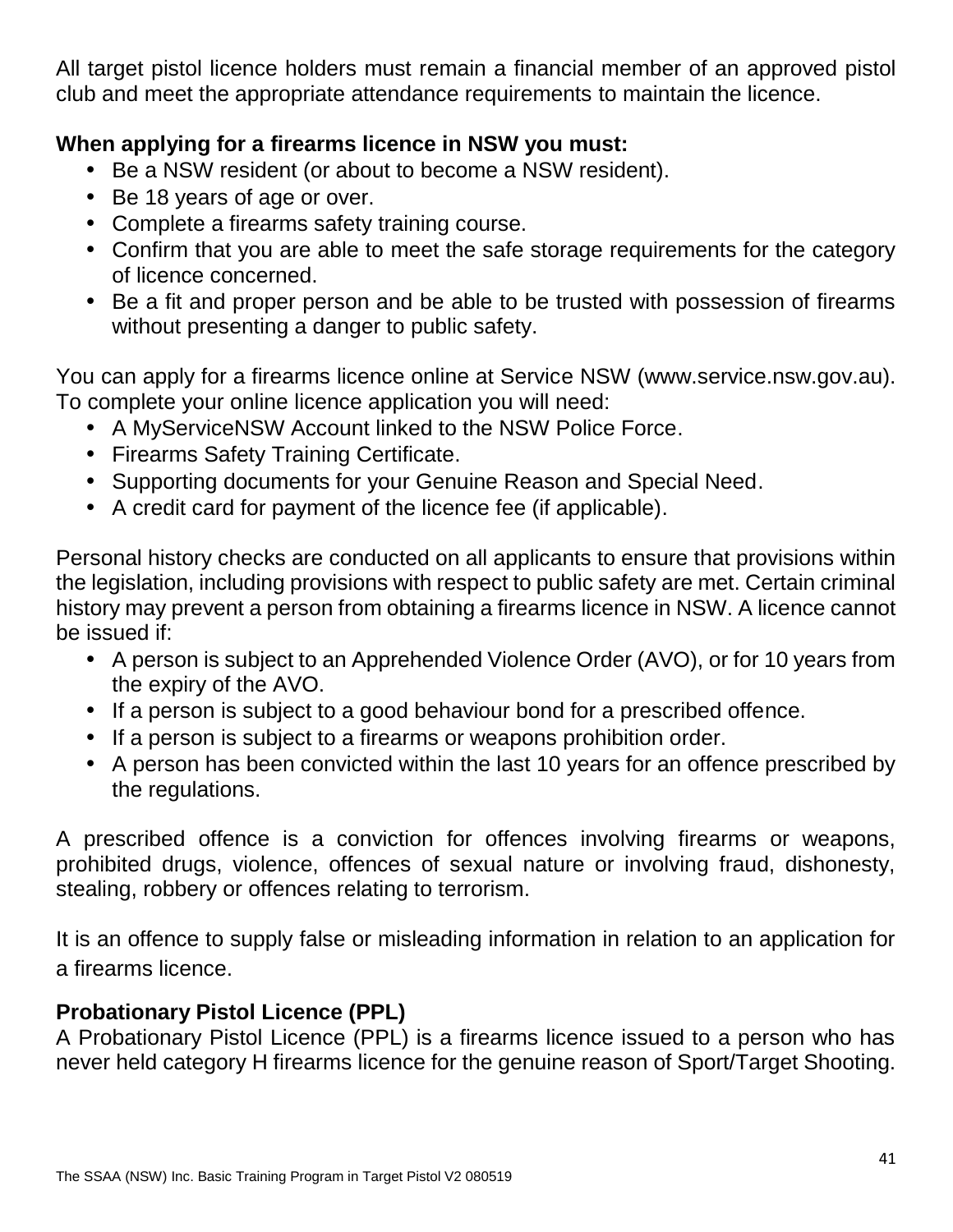A PPL authorises the licensee to possess and use a registered pistol for the purpose of participating in shooting competitions and activities at a club approved for those activities by the Commissioner.

- A PPL does not authorise the acquisition of a firearm during the first six-month term of the PPL.
- A PPL does not authorise the possession or use of a prohibited pistol.
- A PPL is issued for a period of 12 months.

Applicants for a PPL are required to complete an initial 'Pistol Safe Handling Course' conducted by the pistol club. The 'Pistol Safe Handling Course' completion certificate will be forwarded to the Firearms Registry by your club.

# **Restrictions on Probationary Pistol Licence (PPL)**

For the first 6 months of the term of the PPL you cannot possess or use a pistol unless:

- 1. You are on the pistol shooting club premises, and
- 2. You are under the supervision of a person who holds a full category H Sport/Target Shooting Firearms Licence.

For the second six months of the PPL you can only be issued with two Permits to Acquire and these will only be issued if you have successfully completed the 'Pistol Safety Training Course' conducted by the pistol club for which you are a member and you have completed 3 recorded competition shoots to the satisfaction of the pistol club captain. The 'Pistol Safety Training Course' is in addition to the 'Pistol Safe Handling Course' completed during the licence application process.

During the second six months you may acquire no more than two pistols, any one of which is:

- a centrefire pistol, or
- a rimfire pistol with a calibre of no more than .22 inch, or
- an air pistol with a calibre of no more than .177 inch, or
- a black powder pistol.

However, you must not possess a centrefire and rimfire pistol at the same time - section 31(3C) of the *Firearms Act 1996.*

# **Minors Permits**

The applicant must be aged between 12 and 18 years of age and the permit will be issued subject to the consent of the parent or legal guardian of the applicant. Proof of legal guardianship is required.

This permit authorises the minor to possess and use firearms under the direct supervision of a firearms licence holder for the purpose of receiving instruction in the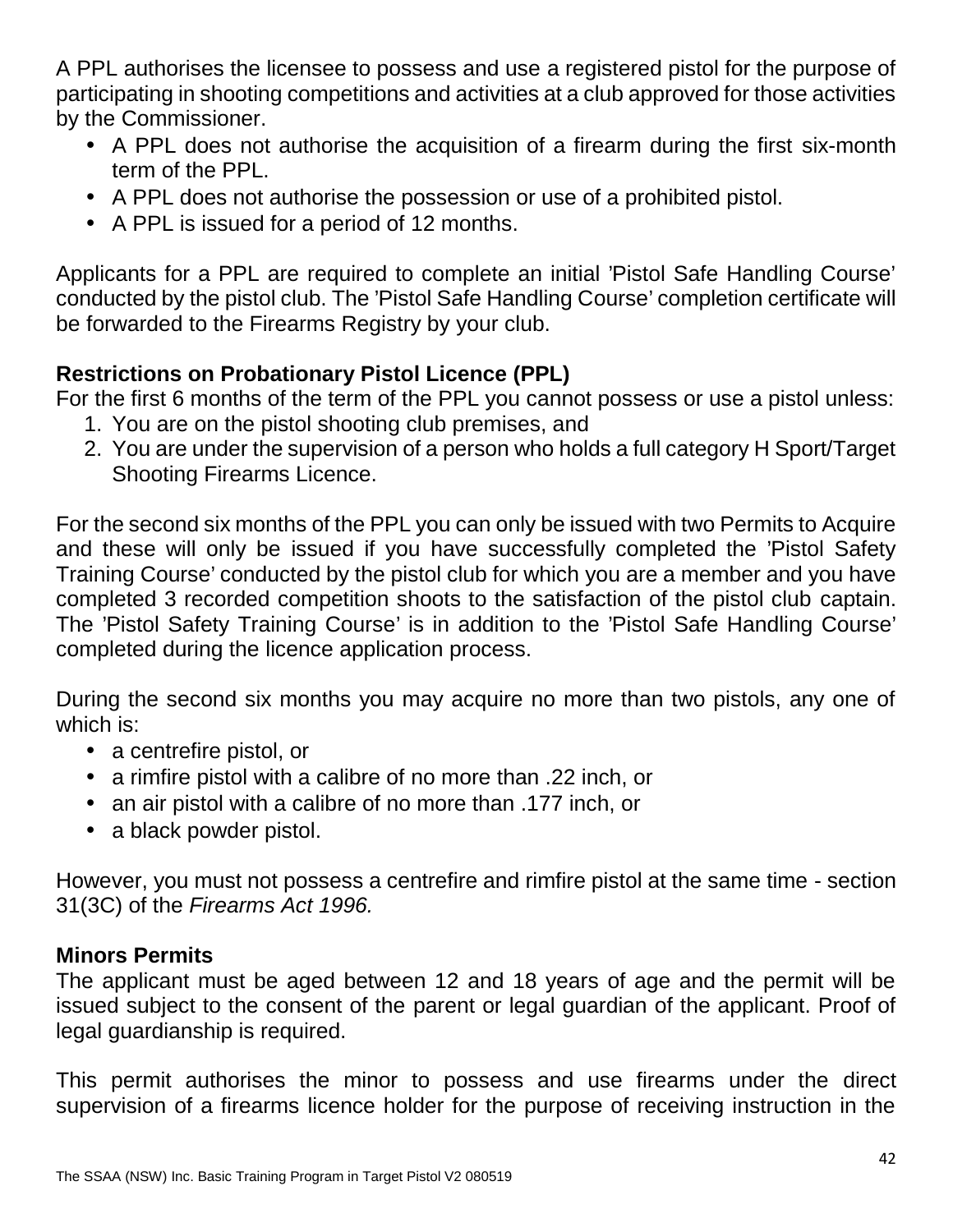safe use of firearms or competing in shooting events. This permit does not authorise the acquisition of firearms.

A minor's permit will expire when you are 18 years and 3 months of age. An application for a firearms licence will be forwarded to you before the expiry of your minor's permit.

# **Participation requirements for Pistol Sport/Target Shooters**

A Category H licence holder must be a member of at least one approved pistol club and must, during each compliance period, participate in a minimum number of shooting activities of an approved pistol club. Note, the person must participate in at least 6 competitive shooting matches as part of the required minimum shooting activities. There are three kinds of pistols for the purpose of minimum participation requirements:

- Air pistols
- Centrefire pistols
- Rimfire pistols

The number of different kinds of pistol a person has during a compliance period is the number of different kinds of pistol registered in their name during the compliance period. For example, if a person has 3 x air pistols, 1 x centrefire pistol and 2 x rimfire pistols registered during the compliance period, the person has 3 kinds of pistol for the purposes of determining their participation requirements.

The following table provides the participation requirements for pistol sport/target shooters, taking into consideration the types of pistols owned:

| <b>Amount of Pistol Types</b><br>Owned<br>(Air, Centrefire, Rimfire) | Minimum No. of Shooting<br>Activities for each pistol kind per<br><b>Compliance Period</b> | Total Minimum No. of Shooting<br><b>Activities per Compliance</b><br>Period |
|----------------------------------------------------------------------|--------------------------------------------------------------------------------------------|-----------------------------------------------------------------------------|
|                                                                      | 6                                                                                          | (at least 6 must be competitive<br>shooting matches)                        |
|                                                                      | 4                                                                                          | (at least 6 must be competitive<br>shooting matches)                        |
| З                                                                    |                                                                                            | (at least 6 must be competitive<br>shooting matches)                        |

# **Acquiring and Disposing of Firearms**

All firearms (other than some particular types of antique firearm) must be registered, and all transfers of ownership must be processed through a licensed firearms dealer. Before acquiring a firearm, you must have an appropriate firearms licence and a permit to acquire that type of firearm. Application forms for permits to acquire are available from clubs, firearms dealers or by emailing the NSW Police Firearms Registry at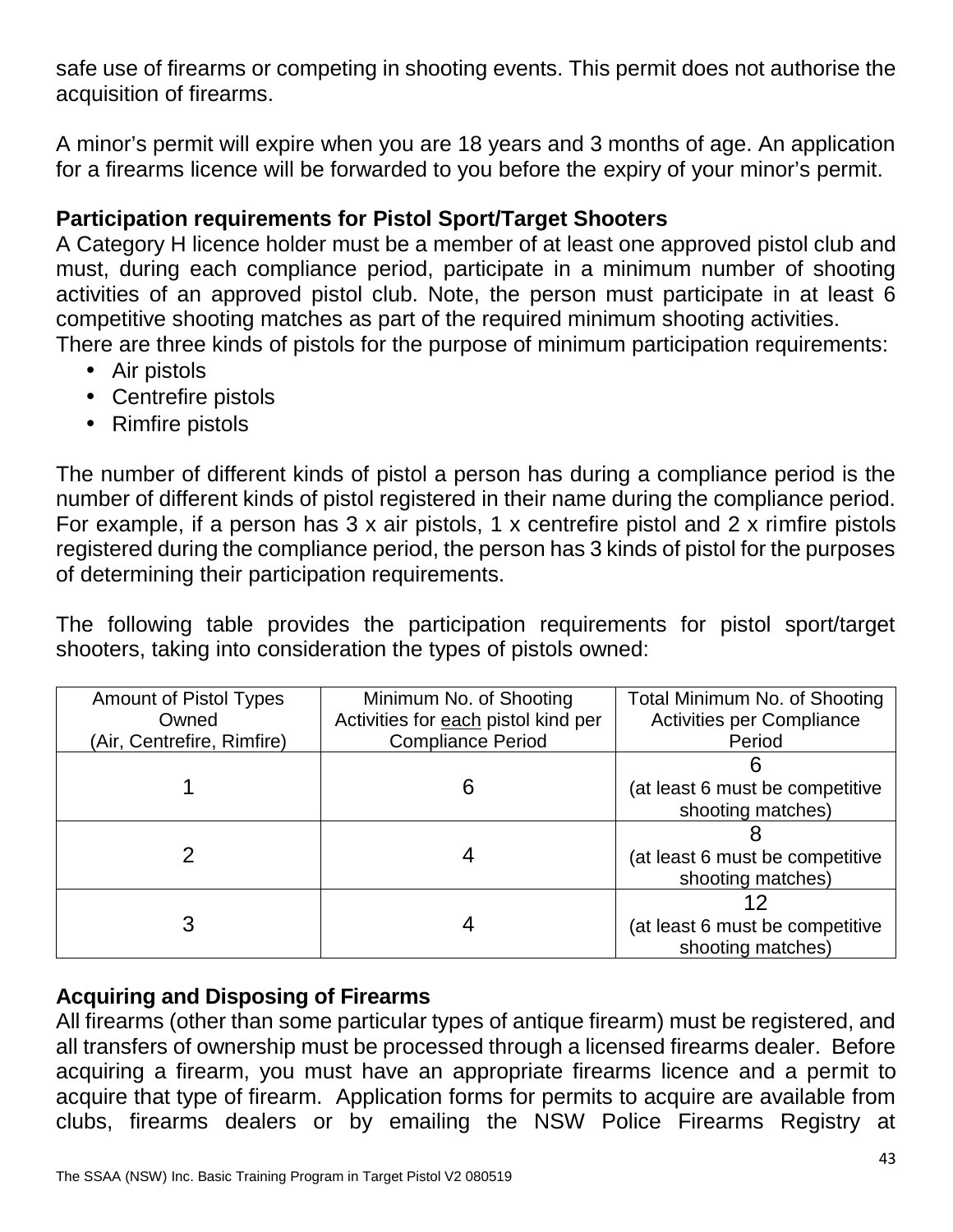firearmsenq@police.nsw.gov.au. The legislation imposes a 28-day cooling off period for the issue of a permit to acquire, however the waiting time has been reduced in certain situations.

When selling or disposing of a firearm you must sell it to an authorised firearms dealer or a licensed person with an appropriate permit to acquire and the transfer must be processed through a licensed firearms dealer. Unwanted firearms can also be handed in to a Police Station. An unlicensed person who comes into possession of a firearm must immediately surrender it to a police officer.

- Unregistered firearms must be immediately surrendered to police. It is unlawful to be in possession of an unregistered firearm.
- It is an offence for a person to possess or use a firearm without the authority of a licence or permit.
- A person must not supply, acquire or use a firearm that is not registered.
- It is an offence if the firearm is used for any other purpose than the genuine reason for obtaining the licence.

# **Acquiring and Disposing of Ammunition**

You cannot purchase or possess ammunition unless you are over 18 years of age and hold a licence or permit authorising you to possess or use a firearm that takes that ammunition. All ammunition sales and purchases must be conducted through a licenced firearms dealer or the Club Armourer, or ammunition may be purchased from the holder of an Ammunition Purchase and Sell permit (e.g. sports store).

When you go to the firearms dealer or club armourer to buy ammunition, you must take:

- Your current firearms licence or permit authorising you to possess the firearm for which the ammunition is being purchased, and
- Your pistol registration papers.

# **Storage of pistols**

All licence holders in NSW are subject to the general requirement for safe storage of firearms under section 39 of the *Firearms Act 1996* (The Act). Any person in possession of a firearm must take all reasonable precautions to ensure the firearm is kept safely, is not lost or stolen and does not come into the possession of an unauthorised person.

In addition to this general safe keeping requirement, there are specific legislative requirements for the safe keeping and storage of firearms for Category C, D & H firearm licence holders and these may be obtained from the Safe Storage page on the NSW Police Firearms Registry website.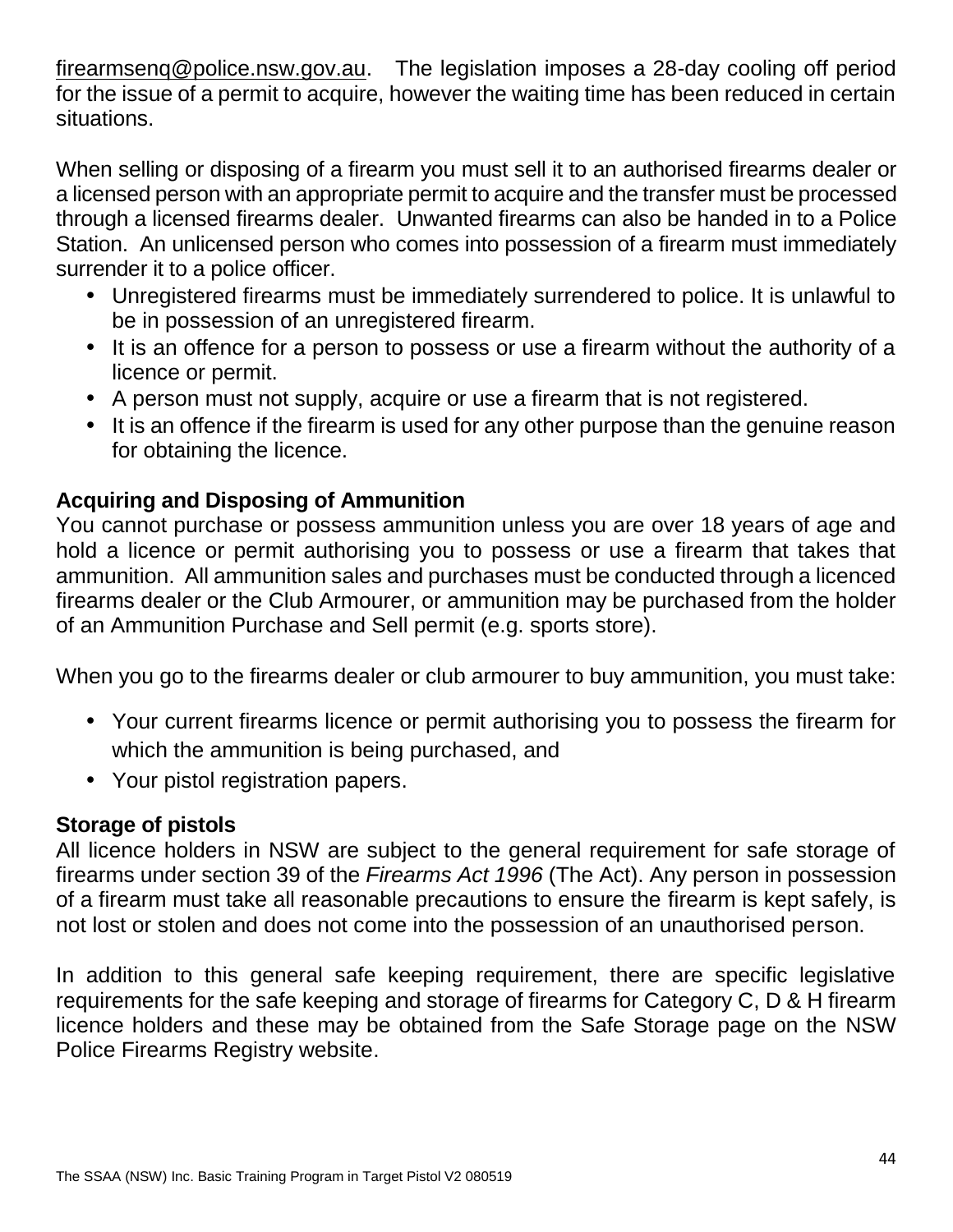





Section 41 of the Act provides mandatory minimum requirements for the safe keeping and storage of firearms held under a Category C, D & H licence as follows:

- When a firearm is not actually being used or carried, it must be stored in a locked steel safe of a type approved by the Commissioner that cannot be easily penetrated.
- The safe must be bolted to the structure of the premises where the firearm is authorised to be kept.
- Any ammunition for the firearm must be stored in a separate locked container of a type approved by the Commissioner.

Failure to meet these requirements is a serious offence carrying heavy fines and the possibility of imprisonment.

# **Storage of ammunition**

Ammunition must be stored in a locked container, separate from the firearms. - sections 40 (1)(d) & 41(1)(c) of the Act. The ammunition storage may be separate altogether or may be a separate locked compartment or receptacle within the firearms safe storage receptacle or safe.

The ammunition container must be made of plastic, wood, metal or steel which is sturdy and not easily penetrated (i.e. cash box/ammunition box) and be fitted with a lock which is either:

- An internal locking mechanism (i.e. cash box or similar) which is operated by means of a key, combination lock or other similar locking mechanism (i.e. pin number), OR
- Locked by the use of a hasp and staple (or similar) and fitted with a padlock.

NOTE: The key to the lock/padlock must not be kept within the firearms receptacle, or within the immediate vicinity.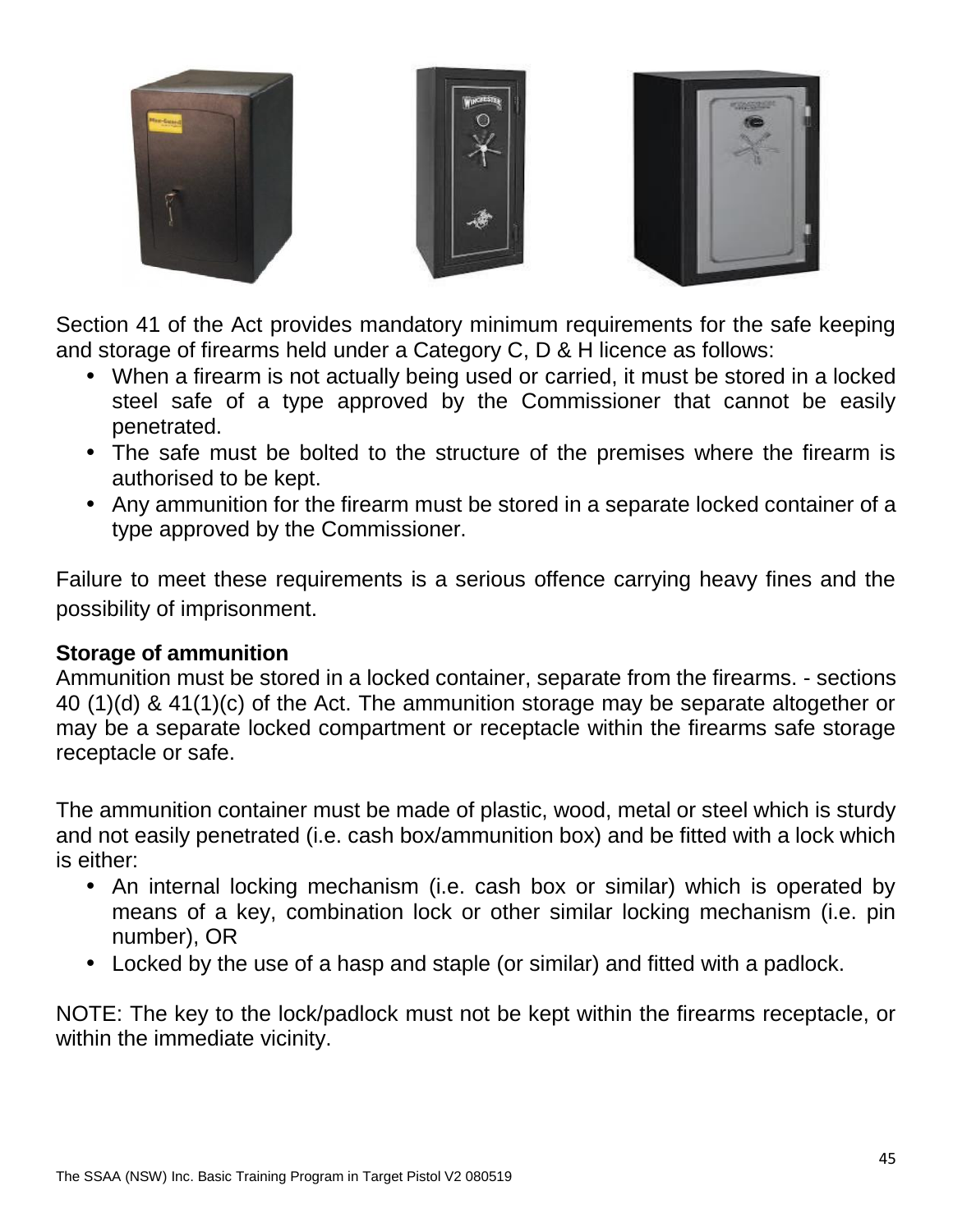### **Transportation of Pistols**

All pistols must be conveyed unloaded, with the ammunition kept in a locked container separate from firearms. They must be rendered temporarily incapable of being fired (e.g. by removal of the bolt/firing mechanism or the use of trigger locks) or must be kept in a locked container that is properly secured to or is within the vehicle.

Reasonable precautions to prevent loss or theft would include the security of the vehicle in general; security of the vehicle when left unattended and how long the vehicle is left unattended. Leaving firearms unattended overnight or for extended periods of time without added security or locking the vehicle in a secure compound would not be considered to be reasonable precautions to prevent loss or theft.

### **Handling firearms during this course whilst unlicenced**

The Firearms Act 1996 gives authority under section 6B for unlicenced persons to participate in directly supervised shooting activities such as *'Try Shooting'* at an approved range, and approved firearms safety training courses such as SSAA Basic Training Program in Target Pistol for New Shooters for the purpose of obtaining a target pistol licence. A P650 personal history declaration must be completed prior to the commencement of the course.

Further information on the P650 personal history declaration is available on the Firearms Registry Internet site at https://www.police.nsw.gov.au/services/firearms.

### **Penalties for Breach of the Act and Regulation**

Penalties for breaching the Firearms Act or Regulations are severe, ranging from suspension or revocation of a licence for a period of 10 years, to imprisonment for up to 20 years.

Remember that the law requires all pistol clubs to report any member that does not complete their training within the first six months after the issue of Probationary Pistol Licence, as well as fully licenced members who do not comply with attendance requirements, to the NSW Police Firearms Registry for immediate cancellation of their licence.

### **SECTION 14: WHAT TO DO ONCE YOU HAVE COMPLETED THIS COURSE**

Complete your application attaching the "Pistol Safe Handling Course Completion" form – do not delay. It will take approximately six to eight weeks to receive your licence. If you are having any difficulties with your licence application contact the club captain immediately.

 The first eight months of club membership is considered to be your training period. This takes into account the time taken to reach the end of the first six months of your probationary licence.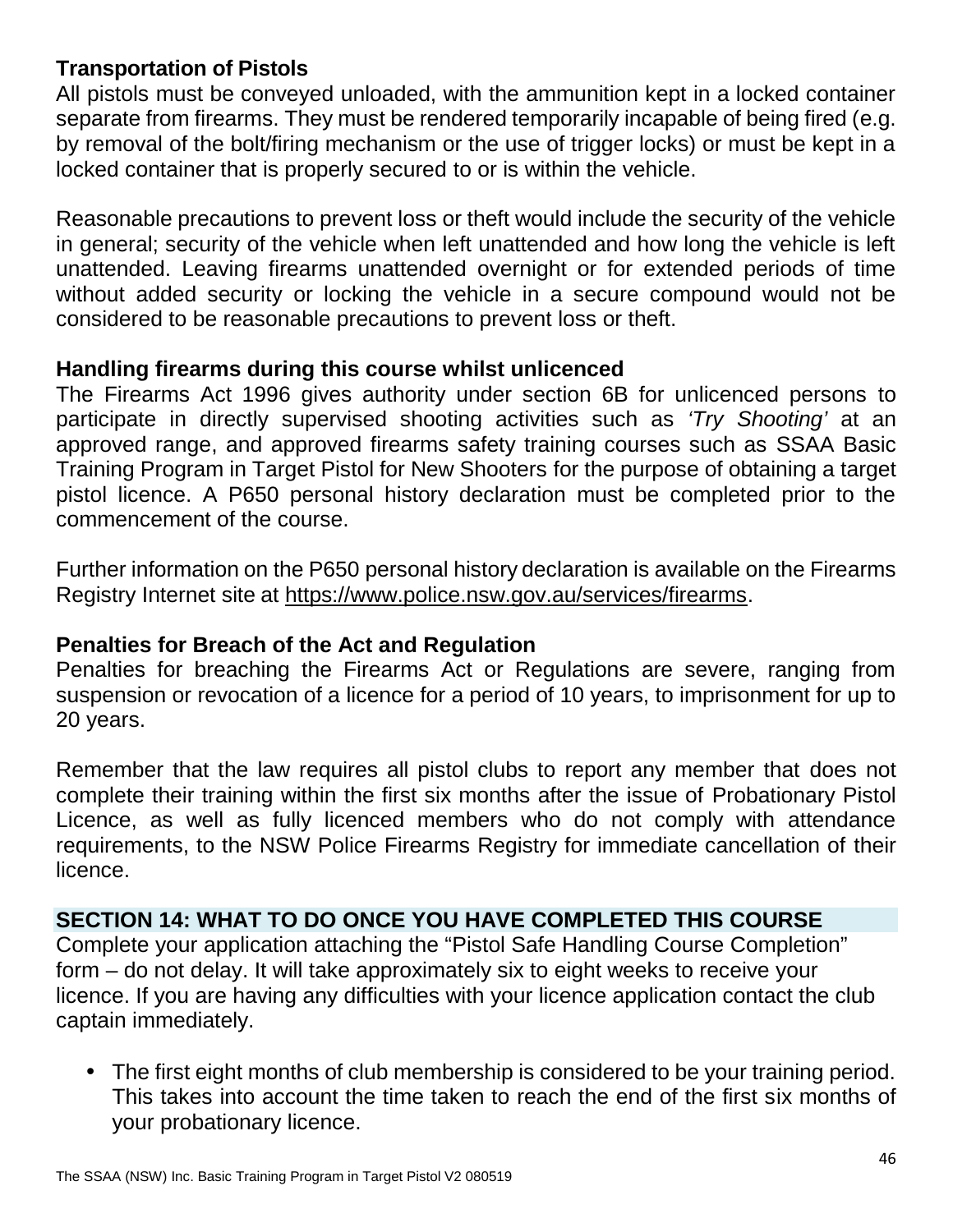- Read all paperwork thoroughly.
- If you do not understand what you must do, or are uncertain at any time, you should contact the Club Captain.
- You must complete your training to be eligible for a full category H target licence.
- The club will not sign off on a PTA until all training has been attended and completed successfully.
- You will remain a "Trainee" member until the completion of the first six months of your PPL.
- You must complete a minimum of three trainee shoots after the receipt of your PPL but prior to the end of the first six months.
- Club guns and ammunition will only be issued on the firing line under the control of the Instructor or Range Officer conducting the club event until you have completed training and are in the second six months of your PPL.
- You must notify the club captain if you cannot make the appropriate attendances.
- Remember that the law requires all pistol clubs to report any member that does not complete their training within the first six months after the issue of Probationary Pistol Licence to the NSW Police Firearms Registry for immediate cancellation of their licence.

### **SECTION 15: ASSESSMENT GUIDELINES**

The competency of each new shooter completing this course of study will be assessed through a series of questions and by observation of the student.

The theory component of the Assessment will consist of one exam with multiple choice answers.

The practical component will consist of an assessment of the student conducted both in the classroom and on the range. It will include observation of the student's adherence to correct procedures for handling firearms, and their knowledge of firearms parts and function and will be conducted over the duration of the course.

Both the theory and practical components must be completed satisfactorily to pass the course. In the event that a student disagrees with the assessment outcome, the matter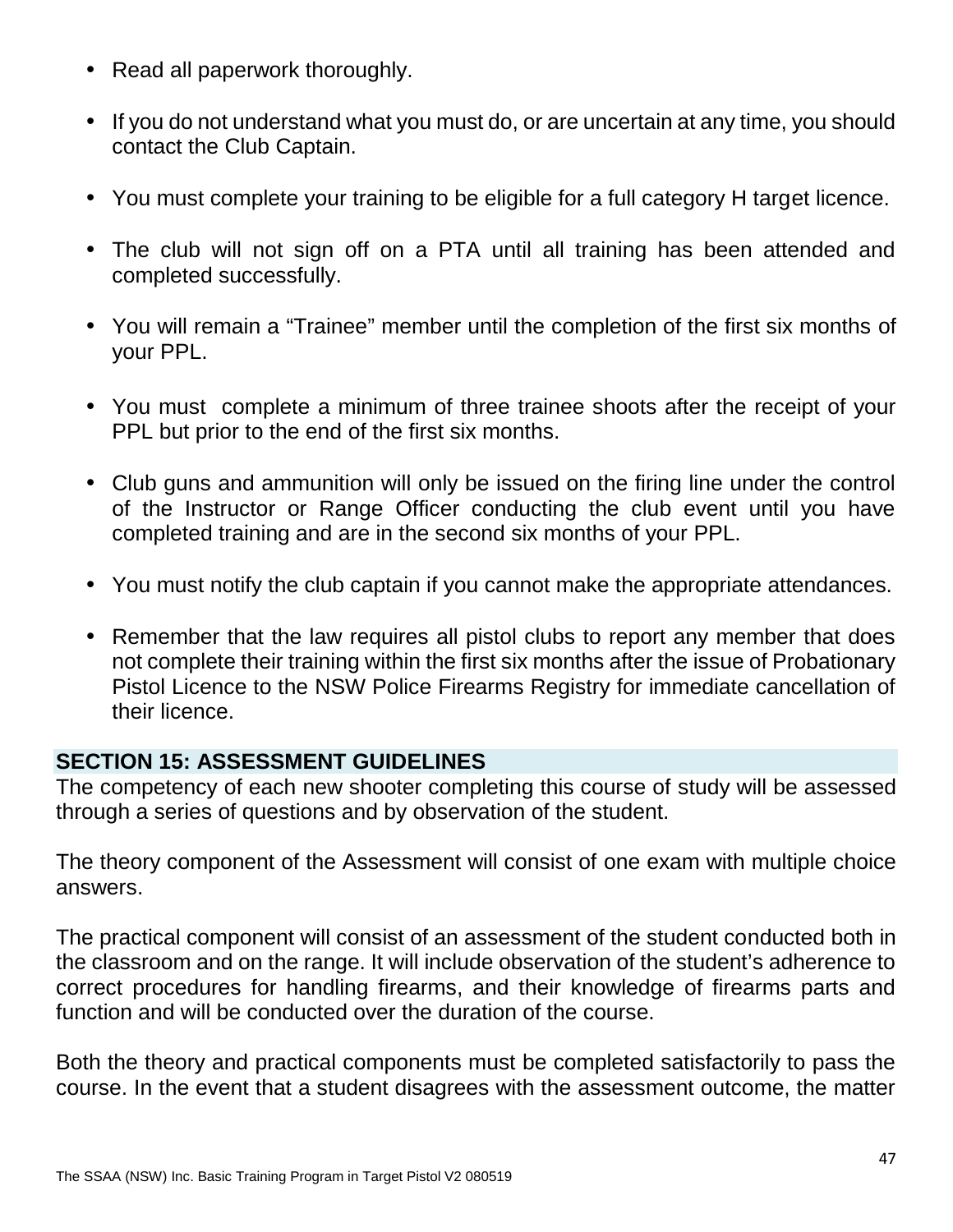should be raised first with the assessor. If the student subsequently wishes to appeal the assessment, a written request should be forwarded to the club secretary.

# **SECTION 16: PRACTICAL ASSESSMENT GUIDE** (100% pass required)

The practical assessment is to be conducted over the duration of the training period.

# **Scope of assessment**

- Personal safety.
	- Candidate wears eye & hearing protection and suitable footwear.
- Conduct correct safety checks.
	- Candidate keeps finger out of trigger guard.
	- Candidate maintains safe muzzle direction.
	- Candidate demonstrates ability to clear pistol safely.
	- Candidate inspects pistol for defects.
- Pistol parts and operation.
	- Candidate to correctly identify and explain the function of the various pistol components.
- Load and unload firearm.
	- Candidate to correctly demonstrate loading and unloading of both revolver and self-loading pistol
	- Candidate maintains safe muzzle direction during the load/unload process
- Correctly follow range commands. Use nominated firearms. Clear unused ammunition from firearm.
	- Candidate to explain and demonstrate the ability to understand and follow range commands
- Shooting exercises and range safety.
	- Candidate to demonstrate and explain the action to be followed given the command "*Ceasefire"*.
	- Candidate to demonstrate the correct procedure to be followed for the instruction 'show clear'.
	- Candidate to demonstrate safe carrying of a pistol to and from the firing line.
- Basic maintenance and inspection. Safe storage of pistol after use.
	- Candidate to demonstrate the correct procedure of clearing a pistol for cleaning.
	- Candidate to explain basic maintenance procedure.